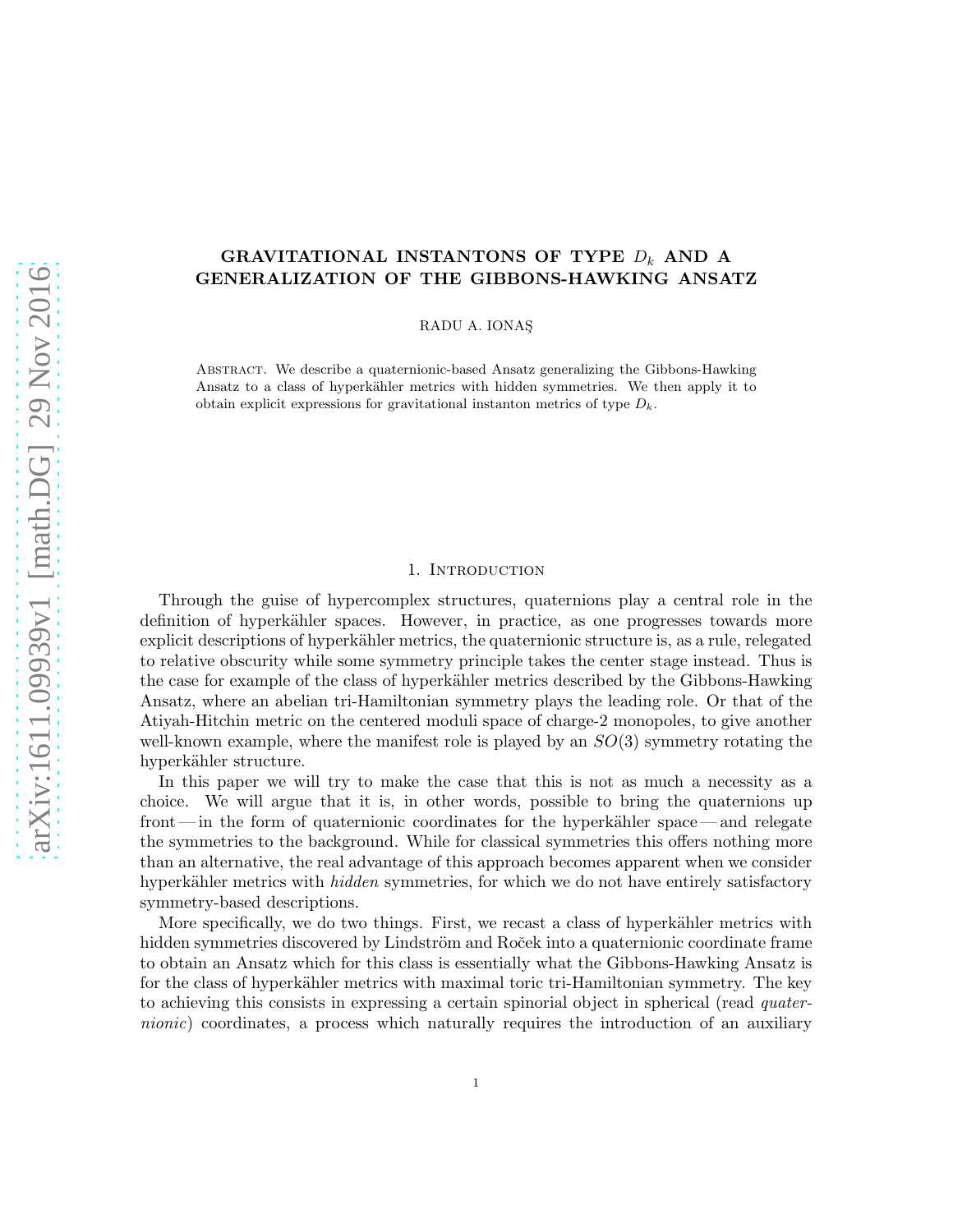elliptic curve. Second, we use this Ansatz to give an explicit description of gravitational instanton metrics of type  $D_k$  in terms of associated quasi-elliptic functions.

Gravitational instantons are by definition complete connected four-dimensional hyperkähler Riemannian manifolds. When the manifold is non-compact with one end this definition is supplemented with a requirement that the metric approaches according to a certain prescription the flat metric at infinity. Thus, asymptotically locally Euclidean (ALE) metrics are required to approach the flat metric on  $\mathbb{R}^4/\Gamma$ , with  $\Gamma$  a finite subgroup of  $SU(2)$ , at a certain decay rate (as well as appropriate decay rates in the derivatives).<sup>[1](#page-1-0)</sup> According to whether Γ is a cyclic, binary dihedral, tetrahedral, octahedral or dodecahedral subgroup of  $SU(2)$ , these are divided into two infinite discrete series,  $A_k$  and  $D_k$ , and three exceptional types,  $E_6$ ,  $E_7$  and  $E_8$ . Asymptotically locally flat (ALF) metrics, on another hand, approach by definition the flat metric of an  $S^1$ -fibration over  $\mathbb{R}^3$  or  $\mathbb{R}^3/\mathbb{Z}_2$  minus a large geodesic ball, with fibers of asymptotically constant length. The boundary of the geodesic ball is diffeomorphic to  $S^3/\Gamma$ , where  $\Gamma$  is either the the cyclic subgroup of  $SU(2)$  in the first case, or the binary dihedral one in the second (see  $e.g.$  [\[29\]](#page-50-0)).

In [\[21\]](#page-49-0) Kronheimer gave a full classification of ALE gravitational instantons, constructing them by means of the hyperkähler quotient construction of [\[17\]](#page-49-1) and showing, moreover, that they are diffeomorphic to minimal resolutions of the Kleinian singularities  $\mathbb{C}^2/\Gamma$ . Although otherwise very powerful, the hyperkähler quotient approach is not very good at producing explicit metrics. Such metrics have nevertheless been constructed in the  $A_k$  case earlier on by Hitchin in [\[13\]](#page-49-2), who used a different, twistor-theoretic route, on minimal resolutions of Kleinian singularities of corresponding type. Despite the fact that the metrics he derived in this way, the so-called multi-center Eguchi-Hanson metrics, were already known from the work of Gibbons and Hawking [\[10\]](#page-49-3), Hitchin's approach shone a powerful conceptual light on the problem and contained in it the seeds of Kronheimer's generalization. The approach has more recently been extended in part to the  $D_k$  case in [\[6\]](#page-49-4), but the metric formulas derived there are somewhat unwieldy and still in a largely implicit form.

Geometrically, the principal difference between the  $A_k$  and  $D_k$  metrics lies in their symmetries: a tri-Hamiltonian one in the first case, respectively a hidden one of precisely the type we have considered in the second. So in the same way as the Gibbons-Hawking Ansatz can be used to construct explicitly the  $A_k$  metrics, we use the quaternionic-based Ansatz we have devised to construct the  $D_k$  ones. For that, we resort to the methods developed by Cherkis -Kapustin [\[7,](#page-49-5) [8\]](#page-49-6) and Cherkis -Hitchin [\[6\]](#page-49-4) to convert the algebraic data of the universal deformation of the Klein quotient on which the gravitational instanton is defined into Lindström-Roček twistor space data, which consists, essentially, of a single holomorphic transition function. Then, in combination with the Ansatz, the computation of the  $D_k$  metrics reduces to the evaluation of several elliptic integrals, specifically one less than in  $[6]$  — a fact which allows us to treat them in a uniform manner.

<span id="page-1-0"></span><sup>&</sup>lt;sup>1</sup>In this case, incidentally, the manifold can only have one end, and so the notion of its "infinity" is unambiguous in this respect [\[12\]](#page-49-7).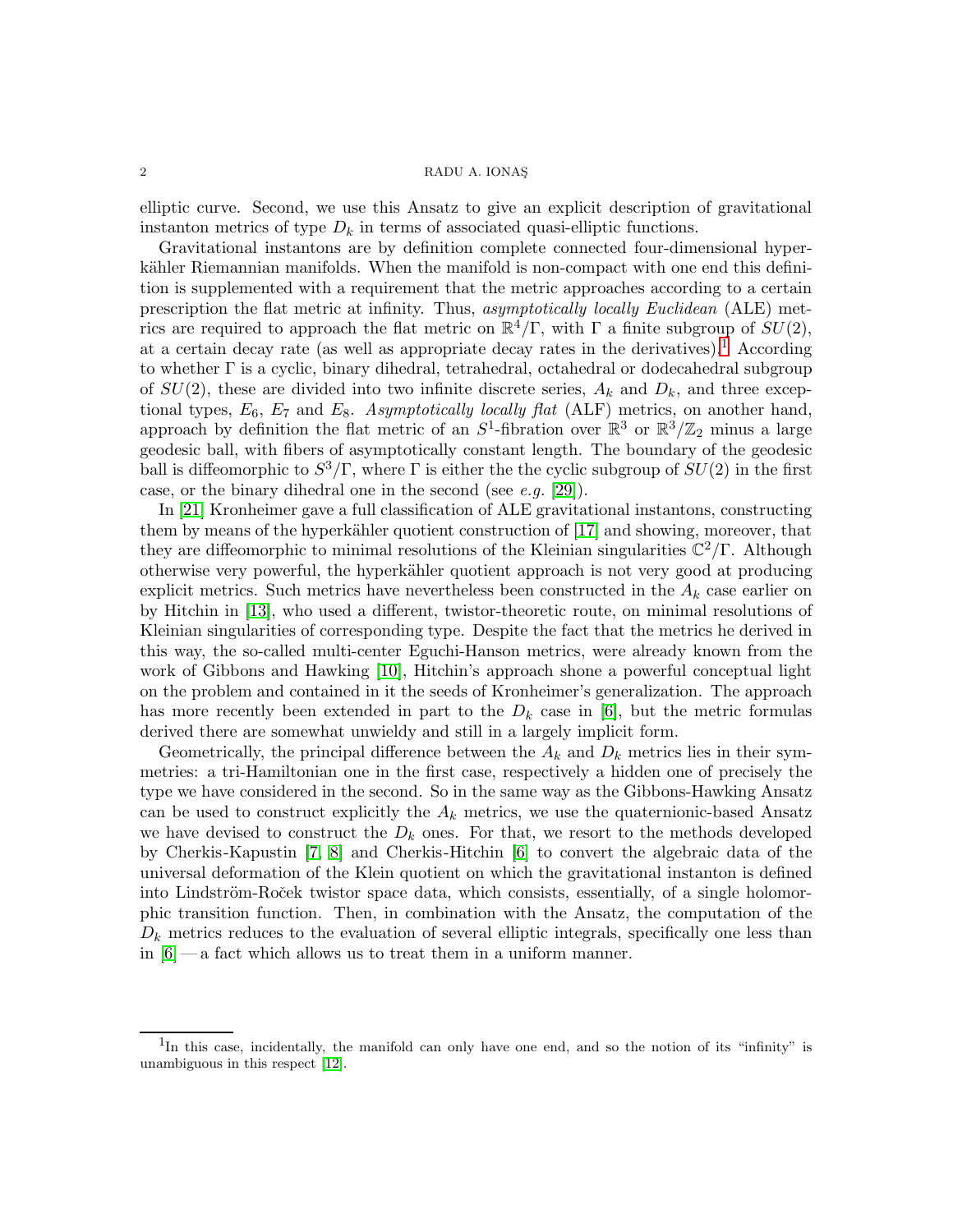# 2. HYPERKÄHLER SPACES AND TWISTORS

The tangent bundle of a hyperkähler manifold  $M$  with standard triplet of symplectic 2forms  $\omega_1, \omega_2, \omega_3$  carries a representation of the algebra of imaginary quaternions generated by the tangent bundle endomorphisms  $I_1 = \omega_3^{-1} \omega_2$ ,  $I_2 = \omega_1^{-1} \omega_3$ ,  $I_3 = \omega_2^{-1} \omega_1$ . The closure property of the 2-forms ensures that these form integrable complex structures on M [\[16\]](#page-49-8). In fact, any such manifold automatically possesses not just three but an entire  $S^2$ -family of integrable complex structures corresponding to all real-linear combinations of the form  $x_1I_1 + x_2I_2 + x_3I_3$  with  $x_1^2 + x_2^2 + x_3^2 = 1$ .

These can be assembled into a single integrable complex structure on the direct product space  $Z = M \times S^2$  with the resulting complex manifold being known as the *twistor space* of M [\[33,](#page-50-1) [17\]](#page-49-1). By virtue of the isomorphism  $S^2 \cong \mathbb{CP}^1$  the 2-sphere may be endowed with a complex structure of its own, and the natural projection  $\pi : Z \to \mathbb{CP}^1$  is then holomorphic. As a complex manifold,  $\mathbb{CP}^1$  can be obtained by patching together two copies of the complex plane C with coordinates  $\zeta$  and  $\tilde{\zeta}$  related on the intersection domain by the holomorphic transition relation  $\tilde{\zeta} = 1/\zeta$ . In these notes we shall choose the coordinate charts in such a way that  $\zeta = 0$  and  $\infty$  correspond through the stereographic map realizing explicitly the isomorphism to the "north" and "south" poles on the sphere, that is, the points  $(x_1, x_2, x_3) = (0, 0, 1)$  and  $(0, 0, -1)$ , respectively — or, equivalently put, to the conjugate complex structures  $I_3$  and  $-I_3$  on the sphere of complex structures.

Besides the complex structure, the twistor space  $Z$  is also endowed, very importantly, with a real structure — an anti-holomorphic involution induced by antipodal conjugation on  $S^2$  taking  $(p,\zeta) \mapsto (p,-1/\overline{\zeta})$  for any point  $p \in M$ . In the main body of the paper we will often use for antipodally-conjugate variables the superscript notation  $\zeta^c \equiv -1/\overline{\zeta}$ .

Observe also that the above definition of hyperkähler manifolds implies that they are naturally Riemannian, or perhaps pseudo-Riemannian, with a metric given by  $q(X, Y) = \omega_1(X, I_1Y) = -\omega_2(X, I_2Y) = -\omega_3(X, I_3Y)$  for any pair of vector fields  $X, Y \in TM$ . This hyperkähler metric together with the Fubini-Study metric on  $S^2$  induce in turn a metric on the twistor space. When coupled to the twistor complex structure the twistor metric yields a natural 2-form on  $Z$ . This form is not of Kähler type in general, rather the twistor space metric is *balanced* [\[14,](#page-49-9) [19\]](#page-49-10). This fact, however, will not play a significant role in our considerations here.

# 3. The generalized Legendre transform construction

3.1. The class of hyperkähler spaces that we shall be concerned with in this work has the distinguishing feature that the holomorphic projection  $\pi$  factorizes completely through a direct sum of line bundles over  $\mathbb{CP}^1$  of positive even degree:

$$
Z \longrightarrow \bigoplus_{I=1}^{\dim_{\mathbb{H}} M} \mathcal{O}(2j_I) \longrightarrow \mathbb{CP}^1
$$

In terms of the associated symmetry properties of the hyperkähler metric there is an important qualitative difference between the intermediate summands with  $j_I = 1$  and the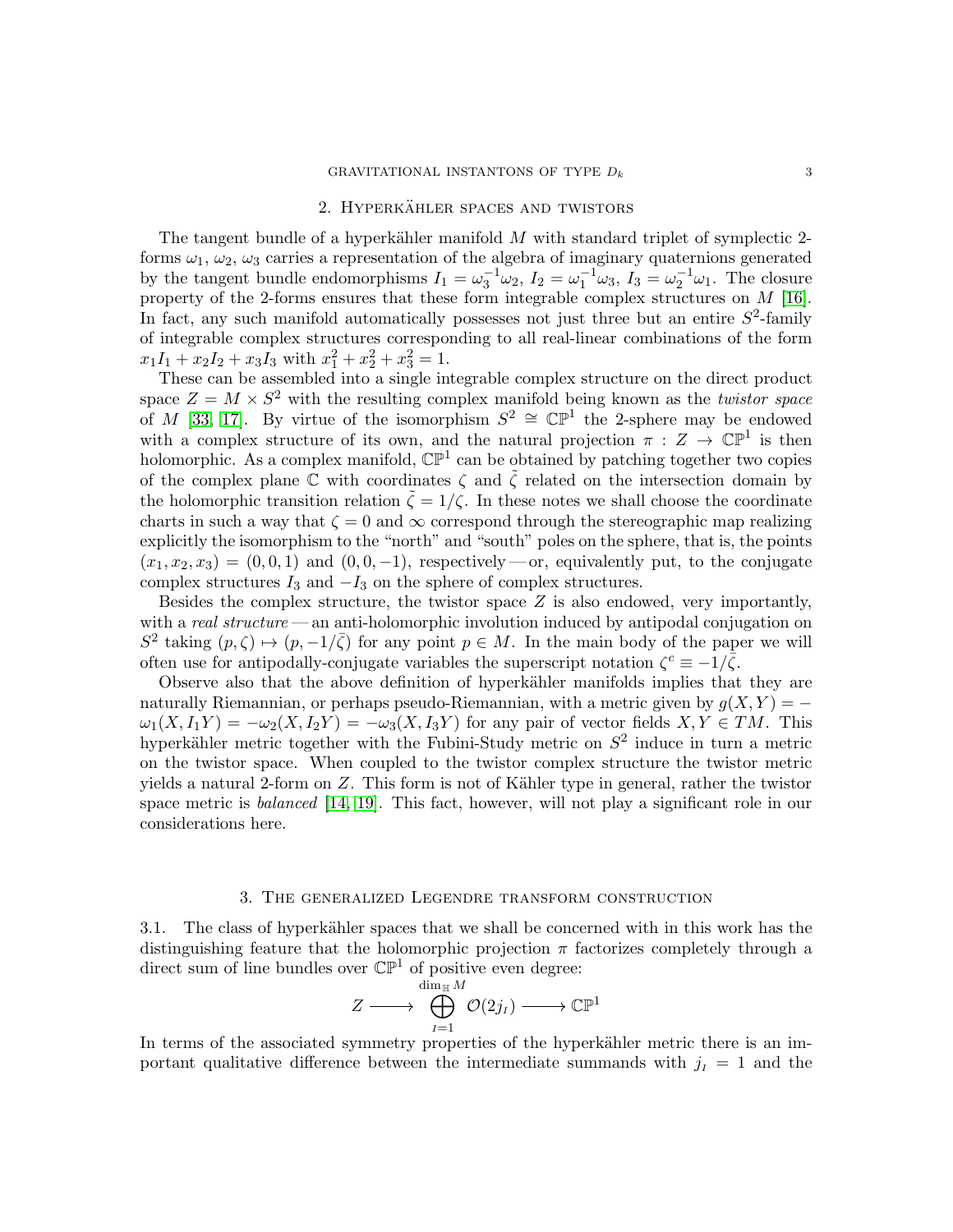ones with  $j_I \geq 2$  $j_I \geq 2$ : each summand of the first type corresponds to a tri-Hamiltonian<sup>2</sup> (and hence Killing) vector symmetry, while each summand of the second type is associated to a certain kind of Killing tensor symmetry (or Killing spinor symmetry, in four dimensions). The approach which produces such metrics was discovered by Lindström and Roček and is known as the Legendre transform construction when all the intermediate line bundles have degree 2 [\[23\]](#page-49-11), and as the generalized Legendre transform construction when at least one of them has degree greater than or equal to 4 [\[24\]](#page-50-2) (for a unified and in fact even more generic perspective see also the more recent reference [\[25\]](#page-50-3)). Both constructions have emerged originally in connection to supersymmetric quantum field-theoretic problems and were later on given mathematical twistor-theoretic interpretations in [\[17\]](#page-49-1) and [\[18\]](#page-49-12), respectively. The first and simplest one yields the well-known class of toric hyperkähler metrics with a free local tri-Hamiltonian  $\mathbb{R}^n$ -action of rank n equal to the quaternionic dimension of the space,  $\dim_{\mathbb{H}} M$ , described by the Gibbons-Hawking Ansatz [\[10\]](#page-49-3) or one of its higher-dimensional analogues [\[30\]](#page-50-4), depending on whether  $n = 1$  or  $> 1$ .

We begin our investigations with a detailed unified review of these approaches aimed at establishing a foundation for our subsequent considerations. For simplicity we assume that all the positive integers  $j_I$  take the same value, which we denote by  $j$ , and although we differentiate at times between the case when  $j = 1$  and the case when  $j \geq 2$ , we treat them together inasmuch as possible. The generic case involves only a simple extension of the discussion which follows, entailing essentially a further refinement of the indices to accommodate for mixed-type combinations.

Given a hyperkähler space M with twistor space  $Z$ , there exists a natural global holomorphic section of the bundle  $\Lambda^2 T_F^* \otimes \pi^* \mathcal{O}(2)$  over Z, where  $T_F = \ker d\pi$  is the holomorphic tangent bundle along the fibers,  $T_F^*$  its dual, and  $\pi^* \mathcal{O}(2)$  is the pullback over Z of the  $\mathcal{O}(2)$ bundle over  $\mathbb{CP}^1$ . Let N and S be two open sets in Z projecting down to the standard two-set open covering of  $\mathbb{CP}^1$ . In the local trivialization over N this section takes the form  $\omega_N(\zeta) = \omega_+ + \omega_0 \zeta + \omega_-\zeta^2$ , where  $\omega_\pm = \pm \frac{1}{2}$  $\frac{1}{2}(\omega_1 \pm i\omega_2)$  and  $\omega_0 = \omega_3$  form a frame in the complexified linear space spanned by the fundamental hyperkähler symplectic forms. Note that thus defined the elements of this frame satisfy the *alternating conjugation property*  $\bar{\omega}_m = (-)^m \omega_{-m}$ , where  $m = -1, 0, +1$ . One has also a corresponding component of the section over S, and on the overlap  $N \cap S$  the two components are patched together by means of the usual  $\mathcal{O}(2)$  transition function,  $\omega_S(\tilde{\zeta}) = \zeta^{-2} \omega_N(\zeta)$ . The alternating conjugation property of its coefficients translates into the reality property  $\overline{\omega_N(\zeta^c)} = -\omega_S(\tilde{\zeta})$  for the section in which the two components are interchanged.

For each  $\zeta$  and  $\tilde{\zeta}$ ,  $\omega_N(\zeta)$  and respectively  $\omega_S(\tilde{\zeta})$  define complex symplectic forms on the corresponding twistor fibers. Thus, the twistor fiber over a generic point in  $\mathbb{CP}^1$  can be viewed as a copy of the manifold  $M$  endowed with the particular hyperkähler complex structure labeled by that point, as well as with a complex symplectic form holomorphic with respect to it. By the complex version of Darboux's theorem we can then define for each fiber's symplectic form a local Darboux coordinate chart,  $\omega_N(\zeta) = dp_{I,N}(\zeta) \wedge dx_N^I(\zeta)$ 

<span id="page-3-0"></span> ${}^{2}$ A tri-Hamiltonian action on a hyperkähler space is by definition an action which is simultaneously Hamiltonian with respect to each of the three fundamental hyperkähler symplectic forms  $\omega_1, \omega_2, \omega_3$ .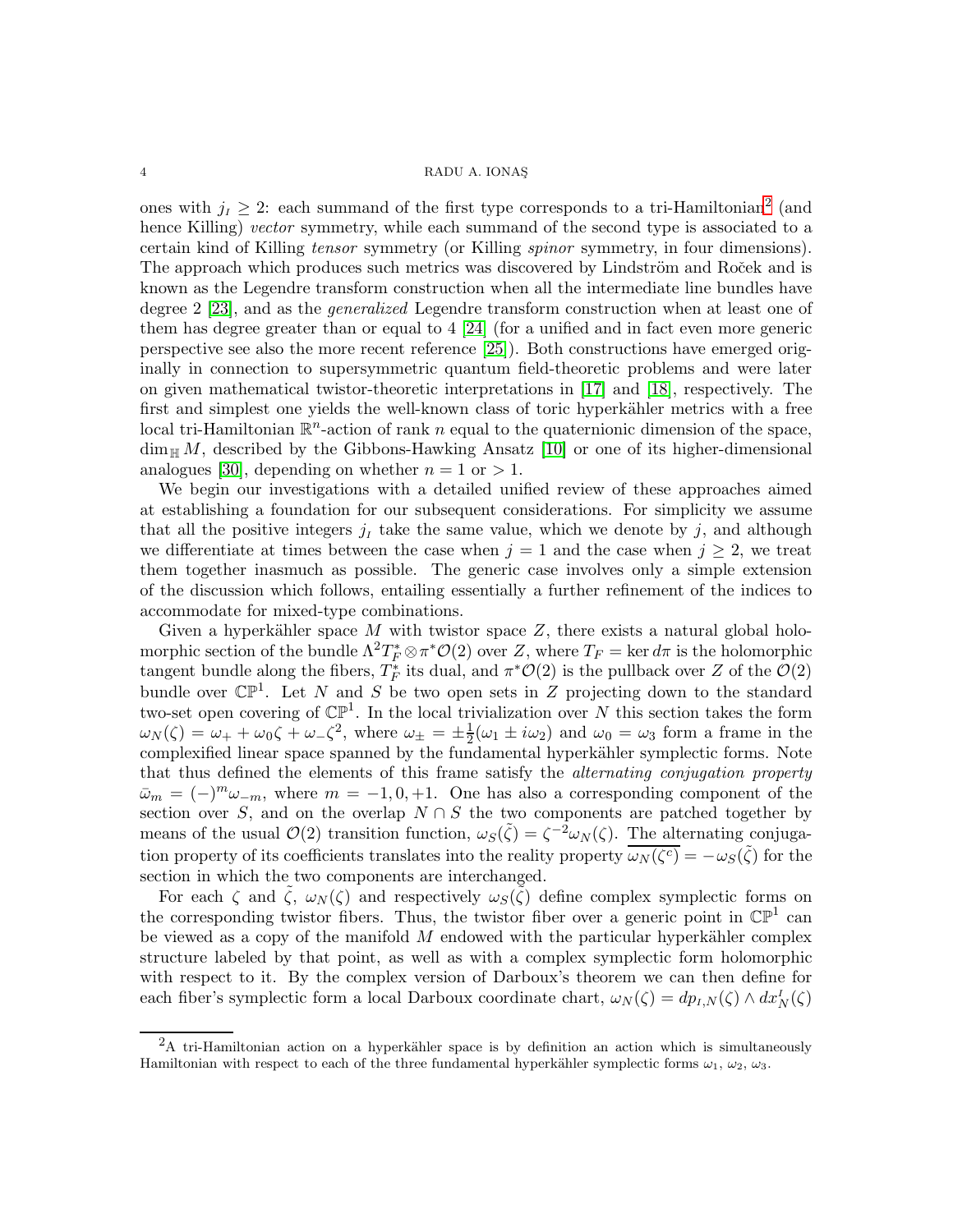and  $\omega_S(\tilde{\zeta}) = dp_{I,S}(\tilde{\zeta}) \wedge dx_S^I(\tilde{\zeta})$ , where summation over the repeated index I is implied. The symplectic coordinates depend holomorphically on the local  $\mathbb{CP}^1$  coordinate, and can in fact be seen as local holomorphic coordinates on the twistor space. Over the intersection domain their symplectic gluing may be described by a (twisted — to account for the  $\mathcal{O}(2)$ ) twist of the holomorphic twistor space 2-form) canonical transformation, with a generating function of, say, type II:

(1)  

$$
p_{I,N} = \zeta \frac{\partial F_2(x_N, p_S, \zeta)}{\partial x_N^I}
$$

$$
x_S^I = \frac{1}{\zeta} \frac{\partial F_2(x_N, p_S, \zeta)}{\partial p_{I,S}}.
$$

In the generalized Legendre transform construction one assumes that two coordinate charts and a single patching function between them suffice, although one typically allows the coordinates to be possibly multi-valued and to have singularities or branching points except, crucially, at points in Z above  $\zeta = 0$  and  $\tilde{\zeta} = 0$ . Another important assumption is that this generating function is of the form

(2) 
$$
F_2(x_N, p_S, \zeta) = \zeta^{1-2j} p_{I,S} x_N^I + i H(x_N/\zeta^j, \zeta)
$$

where H is a holomorphic function of its variables, which do not include the  $p_{I,S}$ , with possible singularities and branching points. For this choice the gluing equations read

<span id="page-4-0"></span>(3) 
$$
\zeta^j x_S^I = \zeta^{-j} x_N^I \equiv x_{NS}^I
$$

<span id="page-4-1"></span>(4) 
$$
\zeta^{1-j} p_{I,S} = \zeta^{j-1} p_{I,N} - i \frac{\partial H(x_{NS}, \zeta)}{\partial x_{NS}^I}.
$$

The first equation asserts essentially that for each value of the index I,  $x_N^I$  and  $x_S^I$  represent the *arctic* and *antarctic* components of a section of the  $\pi^*{\mathcal{O}}(2j)$  bundle over Z. It is useful to define also a *tropical* component,  $x_{NS}^I$ , supported on  $N \cap S$ . The same geographic monikers will be used throughout the paper to refer to similar components of sections of line bundles of even degree over  $\mathbb{CP}^1$ .

Finally, consistently with the reality properties of the twistor space holomorphic 2-form, we assume furthermore that the coordinates satisfy well-defined reality properties of their own:

<span id="page-4-2"></span>(5) 
$$
\overline{x_N^I(\zeta^c)} = (-)^j x_S^I(\tilde{\zeta}) \n\overline{p_{I,N}(\zeta^c)} = (-)^{1-j} p_{I,S}(\tilde{\zeta}).
$$

In this paper we will refer to the substitution  $\zeta \mapsto \zeta^c$  followed by complex conjugation as antipodal conjugation. So, in this language, we assume that the  $x<sup>I</sup>$  and  $p<sub>I</sub>$  twistor coordinates are, up to a possible sign, antipodally self-conjugate.

From the regularity conditions at  $\zeta = 0$  and the first gluing equation we have for the antarctic components Taylor  $\zeta$ -expansions of the form

(6) 
$$
x_N^I(\zeta) = \sum_{n=-j}^j x_n^I \zeta^{j-n} = x_j^I + \mathcal{O}(\zeta)
$$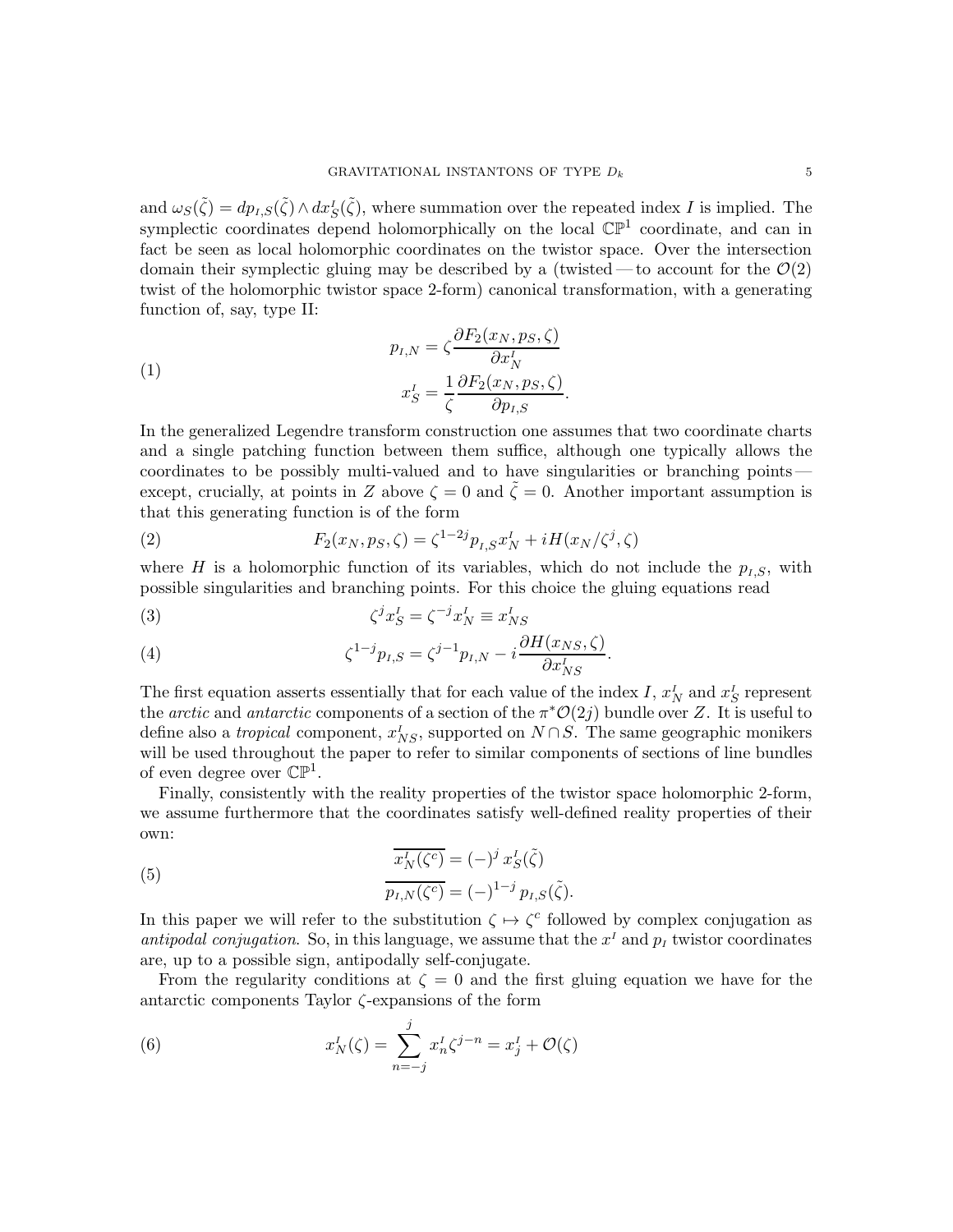(7) 
$$
p_{I,N}(\zeta) = \sum_{n=-\infty}^{1-j} p_{I,n} \zeta^{1-j-n} = p_{I,1-j} + \mathcal{O}(\zeta).
$$

Note that the leading terms in the expansions give a complete set of holomorphic coordinates with respect to the complex structure labeled on the twistor sphere by  $\zeta = 0$ , that is,  $I_3$ , and in what follows we sometimes denote them alternatively by  $x_j^I \equiv z^I$  and  $p_{I,1-j} \equiv u_I$  to highlight this special role.

The next step is to equate the coefficients of the powers of  $\zeta$  on the two sides of the gluing equations. For the first equation, due to the finiteness of the Taylor expansion this is a straightforward proposition. In the second equation one can accomplish this with the help of contour integration. After multiplying the equation with  $\zeta^{m-1}$  we integrate the result over a contour contained initially in the tropical region of the Riemann sphere. By appropriately deforming the contour for each term in part, the integral will pick the corresponding coefficients in the Laurent expansions of the first two terms while providing a contour-integral prescription for the contribution of the third term, whose holomorphic structure may vary from case to case. The outcome of these manipulations can be expressed in terms of the single real-valued function

<span id="page-5-2"></span>(8) 
$$
L = \oint_C \frac{d\zeta}{2\pi i \zeta} H(x_{NS}(\zeta), \zeta)
$$

depending on the coefficients  $x_n^I$ . The reality conditions satisfied by the x-variables ensure that we can always choose the contour  $\mathcal C$  in such a way that the result of the integration is real. In the end, the matching of powers of  $\zeta$  in the gluing equations gives, respectively,

<span id="page-5-3"></span>
$$
(9) \qquad \qquad (-)^m \bar{x}_{-m}^I = x_m^I
$$

(10) 
$$
(-)^{m} \bar{p}_{I,-m} = p_{I,m} - i \frac{\partial L}{\partial x_{-m}^{I}}
$$

where  $m = -j, \ldots, j$ . The first set of equations is simply a reflection of the reality properties of the  $\mathcal{O}(2j)$  sections. The second set of equations is the one storing the interesting geometric information of the manifold, which we can now see is encoded in the holomorphic structure of the function  $H$  through the agency of the real-valued contour integral  $L$ . Taking a closer look, we notice that for any value of j the  $m = -j$  component reads

$$
\frac{\partial L}{\partial x_j^I} = -ip_{I,-j}
$$

whereas for the remaining components we have

<span id="page-5-0"></span>(12) for 
$$
j = 1
$$
:  $\frac{\partial L}{\partial x_0^I} = 2 \text{Im} \, u_I$ 

<span id="page-5-1"></span>(13) 
$$
\text{for } j \geq 2: \qquad \frac{\partial L}{\partial x_m^j} = \begin{cases} -iu_I & \text{for } m = j - 1 \\ 0 & \text{for } m = j - 2, \dots, 0. \end{cases}
$$

The equations corresponding to negative values of  $m$  follow trivially from these through complex conjugation.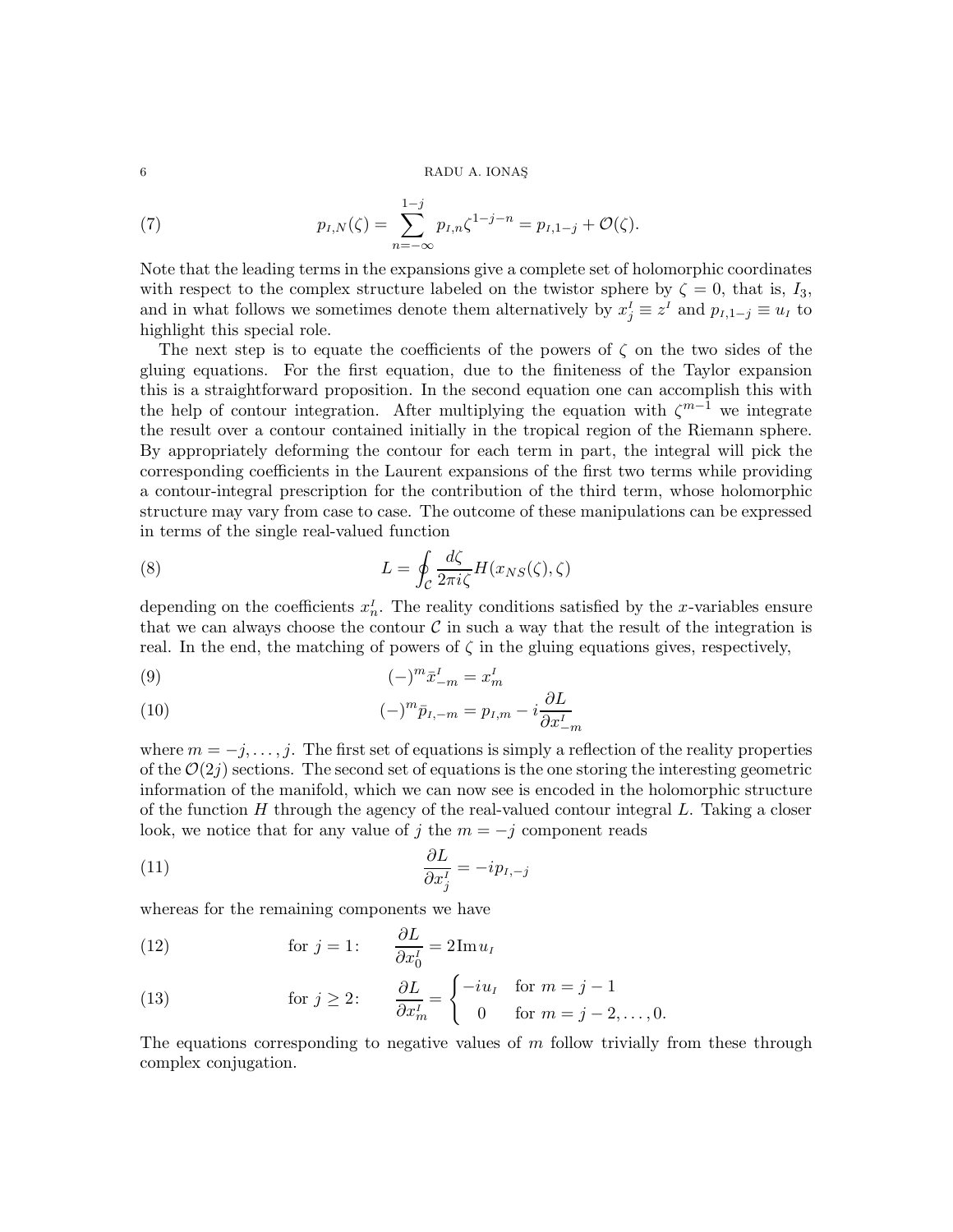We can have a deeper understanding of these differential equations if we introduce the following real-valued function

(14) for 
$$
j = 1
$$
:  $\kappa(z, u, \bar{z}, \bar{u}) = \langle L - 2\mathrm{Im} u_I x_0^I \rangle_{x_0^I}$ 

(15) for 
$$
j \ge 2
$$
:  $\kappa(z, u, \bar{z}, \bar{u}) = \langle L + i u_I x_{j-1}^I - i \bar{u}_I \bar{x}_{j-1}^I \rangle_{x_{j-1}^I, \dots, x_0^I, \dots, x_{1-j}^I}$ 

where the chevron brackets signify that we perform a simultaneous extremization with respect to the variables listed in the lower right-hand side subscript. When multiple extrema are possible we assume a selection criterion exists rendering the result unique. For  $j = 1$ this is a regular multivariate Legendre transform, and the  $j \geq 2$  cases can be viewed as generalizations. Observe that the equations [\(12\)](#page-5-0) and [\(13\)](#page-5-1) represent precisely the extremizing conditions associated to these transforms which allow a trade-off of variables. One can in principle solve them to express the coefficients  $x_m^I$  as implicit functions of the complex variables  $z<sup>I</sup>$ ,  $u<sub>I</sub>$  (and their complex conjugates). Recalling that the latter are holomorphic with respect to the complex structure I<sub>3</sub>, the claim is then that the resulting function  $\kappa(z, u, \bar{z}, \bar{u})$ provides a Kähler potential for the corresponding Kähler form  $\omega_3$ .

<span id="page-6-0"></span>To see that, observe that in either case above one has

(16) 
$$
\frac{\partial \kappa}{\partial z^I} = \frac{\partial L}{\partial x^I_j} = -ip_{I,-j} \quad \text{and} \quad \frac{\partial \kappa}{\partial u_I} = ix^I_{j-1}.
$$

On the other hand, by Taylor expanding in  $\zeta$  the Darboux formula for  $\omega_N(\zeta)$  we can identify  $\omega_+ = dp_{I,1-j} \wedge dx_j^I$  and  $\omega_3 = dp_{I,-j} \wedge dx_j^I + dp_{I,1-j} \wedge dx_{j-1}^I$ . In terms of the I<sub>3</sub>-holomorphic coordinates the (2, 0)-form can be transcribed trivially to

$$
\omega_+ = du_I \wedge dz^I
$$

while using the previous observation for the  $(1, 1)$  form we can write successively

(18) 
$$
\omega_3 = d(p_{I, -j}dz^I - x_{j-1}^I du_I) = id \left( \frac{\partial \kappa}{\partial z^I} dz^I + \frac{\partial \kappa}{\partial u_I} du_I \right) = -i \partial_{I_3} \bar{\partial}_{I_3} \kappa,
$$

which demonstrates the claim.

3.2. Possession of a Kähler potential and of an accompanying set of complex coordinates allows us to derive formulas for the metric and corresponding K¨ahler form. Before we proceed to present the details of this calculation let us introduce a number of notations. First, we will denote derivatives with respect to the coefficients  $x_m^I$  by means of indices. For example, the Hessian matrix of L will be denoted by  $(L_{x_m^I x_m^J})_{m,m'=-j,\dots,j}$ . Secondly, we will introduce special notations for some of these coefficients to indicate that we consider only a limited range of them in terms of the values that the integer  $m$  can take. These notations are summed up in Table [1.](#page-7-0) In the course of the calculation we will also need to consider certain square matrices issuing through cuts and inversions from the Hessian matrix of L. To ease references to them we group their definitions in Table [2.](#page-7-1)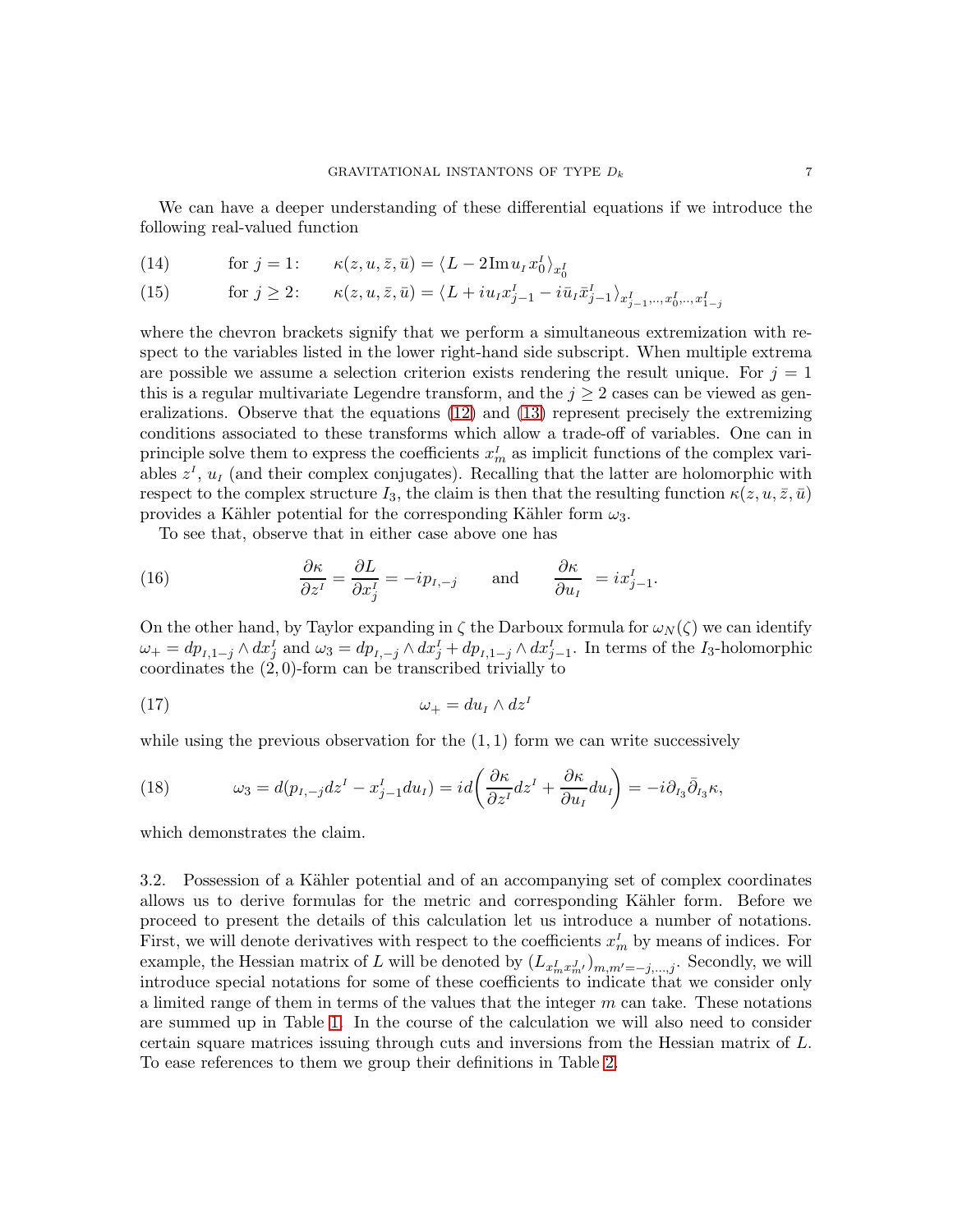8 RADU A. IONAŞ

| Symbol   Range |                                                                                                            |
|----------------|------------------------------------------------------------------------------------------------------------|
| a, b           | $\begin{cases} (x_m^I)_{m=j-1,\dots,1-j} \\ \text{The range of } a \text{ without } x_{j-1}^I \end{cases}$ |
| a!             |                                                                                                            |
| h''            | The range of b without $x_{1-i}^r$                                                                         |

<span id="page-7-1"></span><span id="page-7-0"></span>

| nı, |
|-----|
|-----|

| Matrix definition                                                       | Inverse matrix    |
|-------------------------------------------------------------------------|-------------------|
| $L_{ab} := (L_{x_m^I x_m^J})_{m,m'=j-1,\ldots,1-j}$                     | $L^{ab}$          |
| $\Phi^{I\bar{J}}$ = the submatrix $L^{x_{j-1}^I x_{1-j}^J}$ of $L^{ab}$ | $\Phi_{\bar{J}I}$ |
| $M_{a'b''}$ := the submatrix $L_{a'b''}$ of $L_{ab}$                    | $M^{b''a'}$       |
| $N_{b''a'} \coloneqq$ the submatrix $L_{b''a'}$ of $L_{ab}$             | $N^{a'b''}$       |
|                                                                         |                   |

From either the equations [\(12\)](#page-5-0) or equations [\(13\)](#page-5-1), with the notations outlined in the first rows of both Table [1](#page-7-0) and Table [2,](#page-7-1) for any value of j, including  $j = 1$ , we have

(19) 
$$
\begin{aligned}\n\frac{\partial a}{\partial z^I} &= -L^{ab} L_{bx_j^I} & \frac{\partial a}{\partial u_I} &= -iL^{ax_{j-1}^I} \\
\frac{\partial a}{\partial \bar{z}^I} &= (-)^{j-1} L^{ab} L_{bx_{-j}^I} & \frac{\partial a}{\partial \bar{u}_I} &= (-)^{j-1} iL^{ax_{1-j}^I}.\n\end{aligned}
$$

Acting then with antiholomorphic derivatives on the first derivative expressions [\(16\)](#page-6-0) for the Kähler potential and using these formulas either directly or in combination with the chain rule we obtain

(20) 
$$
\left(\frac{\kappa_{z^I\bar{z}^J}|\kappa_{z^I\bar{u}_J}}{\kappa_{u_I\bar{z}^J}|\kappa_{u_I\bar{u}_J}}\right) = (-)^j \left(\frac{L_{x_j^I x_{-j}^J} - L_{x_j^I a} L^{ab} L_{bx_{-j}^J}|\n-i L_{x_j^I a} L^{ax_{1-j}^I}}{-i L^{x_{j-1}^I b} L_{bx_{-j}^J}\n-i L_{x_{j-1}^I x_{1-j}^J}}\right).
$$

It turns out that the  $\kappa_{z^I \bar{z}^J}$  component can be cast in a more convenient form which has the effect of making the hyperkähler structure of the metric more readily transparent. To write down this form let us define a matrix  $\Phi^{I\bar{J}}$  as in the second row of Table [2.](#page-7-1) Notice that we have just shown that  $\Phi^{I\bar{J}} = (-)^j \kappa_{u_I \bar{u}_J}$  and so clearly, since the Kähler potential is real, this matrix is Hermitian. Then so must be its inverse,  $\Phi_{JI}$ . Let  $\Phi_{J\bar{I}}$  denote the elements of the latter's complex conjugate matrix. With these definitions in place we claim then that

<span id="page-7-2"></span>(21) 
$$
L_{x_j^I x_{-j}^J} - L_{x_j^I a} L^{ab} L_{bx_{-j}^J} = \Phi_{I\bar{J}} - L_{x_j^I a} L^{ax_{1-j}^P} \Phi_{\bar{P}Q} L^{x_{j-1}^Q b} L_{bx_{-j}^J}.
$$

To prove the claim we begin by noticing that the components of the matrices  $L^{ab}$  and  $L^{ax_1^p} \Phi_{PQ} L^{x_1^Q}$  with  $a = x_{j-1}^I$  and any value of b are identical, and likewise those with  $b = x_{1-j}^I$  and any value of a, so the corresponding terms from the two sides of equation [\(21\)](#page-7-2)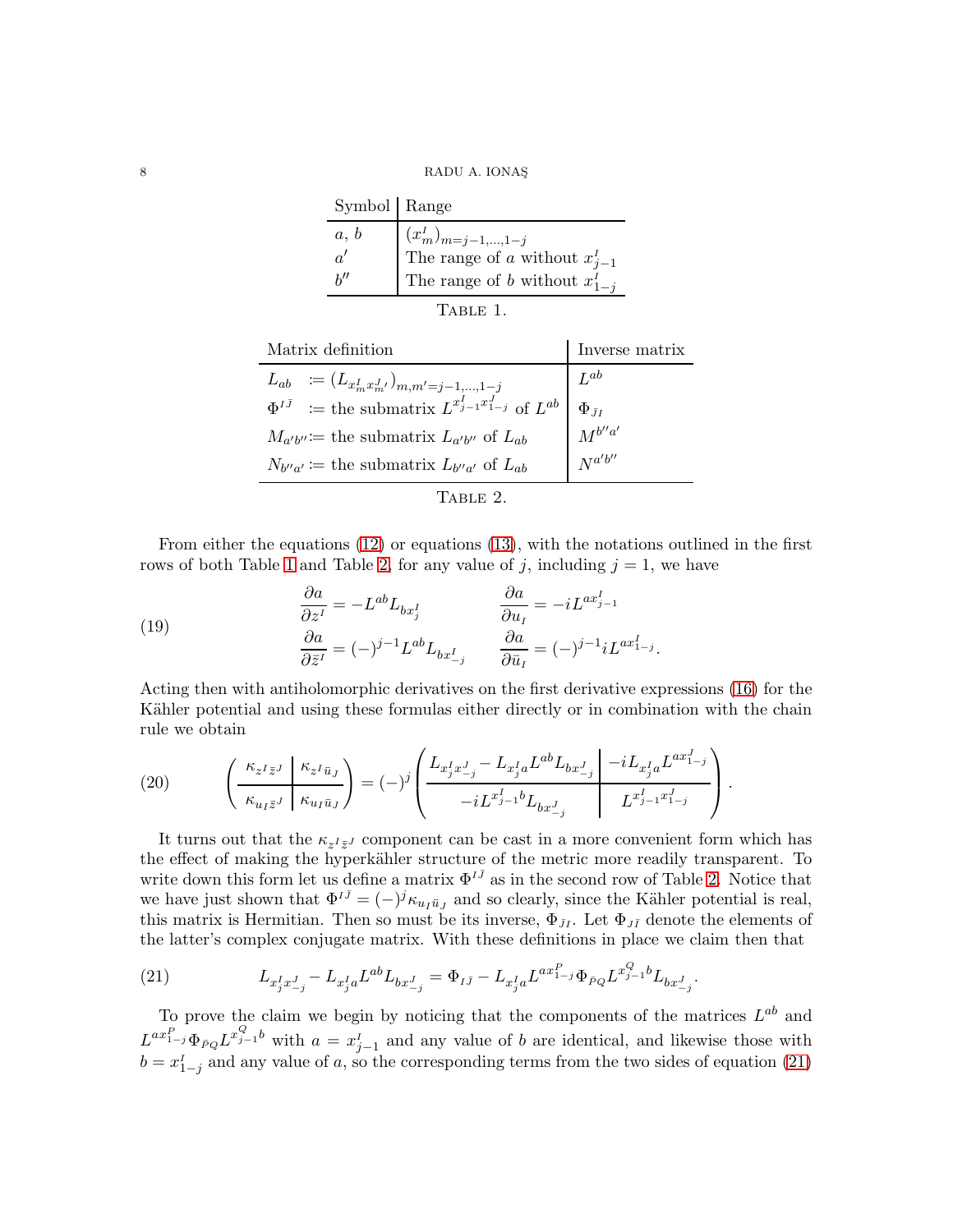can be dropped out to yield the equivalent statement

<span id="page-8-0"></span>(22) 
$$
L_{x_j^I x_{-j}^J} - L_{x_j^I a'} L^{a'b''} L_{b'' x_{-j}^J} = \Phi_{I\bar{J}} - L_{x_j^I a'} L^{a' x_{1-j}^P} \Phi_{\bar{P}Q} L^{x_{j-1}^Q b''} L_{b'' x_{-j}^J}
$$

where we have indicated restrictions in the ranges of indices by means of the notations defined in the last two rows of Table [1.](#page-7-0) Consider now the two square submatrices of  $L_{ab}$ defined in the last two rows of Table [2.](#page-7-1) Their matrix inverses satisfy

(23) 
$$
N^{a'b''} = L^{a'b''} - L^{a'x_{1-j}^{p}} \Phi_{\bar{P}Q} L^{x_{j-1}^{Q}b''}
$$

$$
\Phi_{I\bar{J}} = L_{x_{j-1}^{I}x_{1-j}^{I}} - L_{x_{j-1}^{I}b''} M^{b''a'} L_{a'x_{1-j}^{I}}.
$$

Using these identities we can then see that the equation [\(22\)](#page-8-0) is in turn equivalent to

<span id="page-8-1"></span>(24) 
$$
L_{x_j^I x_{-j}^J} - L_{x_j^I a'} N^{a'b''} L_{b'' x_{-j}^J} = L_{x_{j-1}^I x_{1-j}^J} - L_{x_{j-1}^I b''} M^{b'' a'} L_{a' x_{1-j}^J}
$$

Observe that (see e.g. the formulas in part (ii) of Theorem 2.2 in  $[27]$ ) the two sides of this equation come up in the block-matrix inversions

<span id="page-8-3"></span>(25)
$$
\left(\begin{array}{c|c} L_{x_j^I a'} & L_{x_j^I x_{-j}^J} \\ \hline L_{b'' a'} & L_{b'' x_{-j}^J} \end{array}\right)^{-1} = \left(\begin{array}{c|c} \cdots & \cdots \\ \hline (\text{l.h.s. of eq. (24))^{-1}} & \cdots \\ \hline (\text{l.h.s. of eq. (24))^{-1}} & \cdots \\ \hline L_{a'b''} & L_{a' x_{1-j}^J} \end{array}\right)^{-1} = \left(\begin{array}{c|c} \cdots & \cdots \\ \hline (\text{r.h.s. of eq. (24))^{-1}} & \cdots \\ \hline (\text{r.h.s. of eq. (24))^{-1}} & \cdots \end{array}\right)
$$

Recalling the definitions of the primed indices one can easily see that the matrices being inverted are

<span id="page-8-2"></span>(26) 
$$
(L_{x_m^I x_m^{J}})_{m=j,\dots,2-j} = \text{and} \qquad (L_{x_m^I x_m^{J}})_{m=j-1,\dots,1-j} = \prod_{m'=j-1,\dots,1-j}^{n} (L_{x_m^I x_m^{J}})_{m=j-1,\dots,1-j}
$$

respectively.

So far all we have done was to perform a series of rather dry and technical linear algebra manipulations. Now comes the most important part of the argument, whose relevance transcends the limited scope of this proof and represents a well-known signature of the twistor approach. The contour-integral expression  $(8)$  implies that the function L satisfies the following second-order differential equations

<span id="page-8-4"></span>(27) 
$$
L_{x_m^I x_m^J} = L_{x_{m+k}^I x_{m'-k}^J} = L_{x_m^J x_{m'}^I}
$$

for all admissible values of  $m$ ,  $m'$  and  $k$ . This is the concrete expression of the celebrated twistor correspondence between differential equations and holomorphicity. In particular, it allows us to define the functions

<span id="page-8-5"></span>
$$
\bar{h}_{IJ,n} = L_{x_k^I x_{n-k}^J}
$$

independent of k, with the complex conjugation having been chosen for ulterior convenience. The reality properties [\(9\)](#page-5-3) of the  $x_m^I$  variables together with the reality of L imply the

.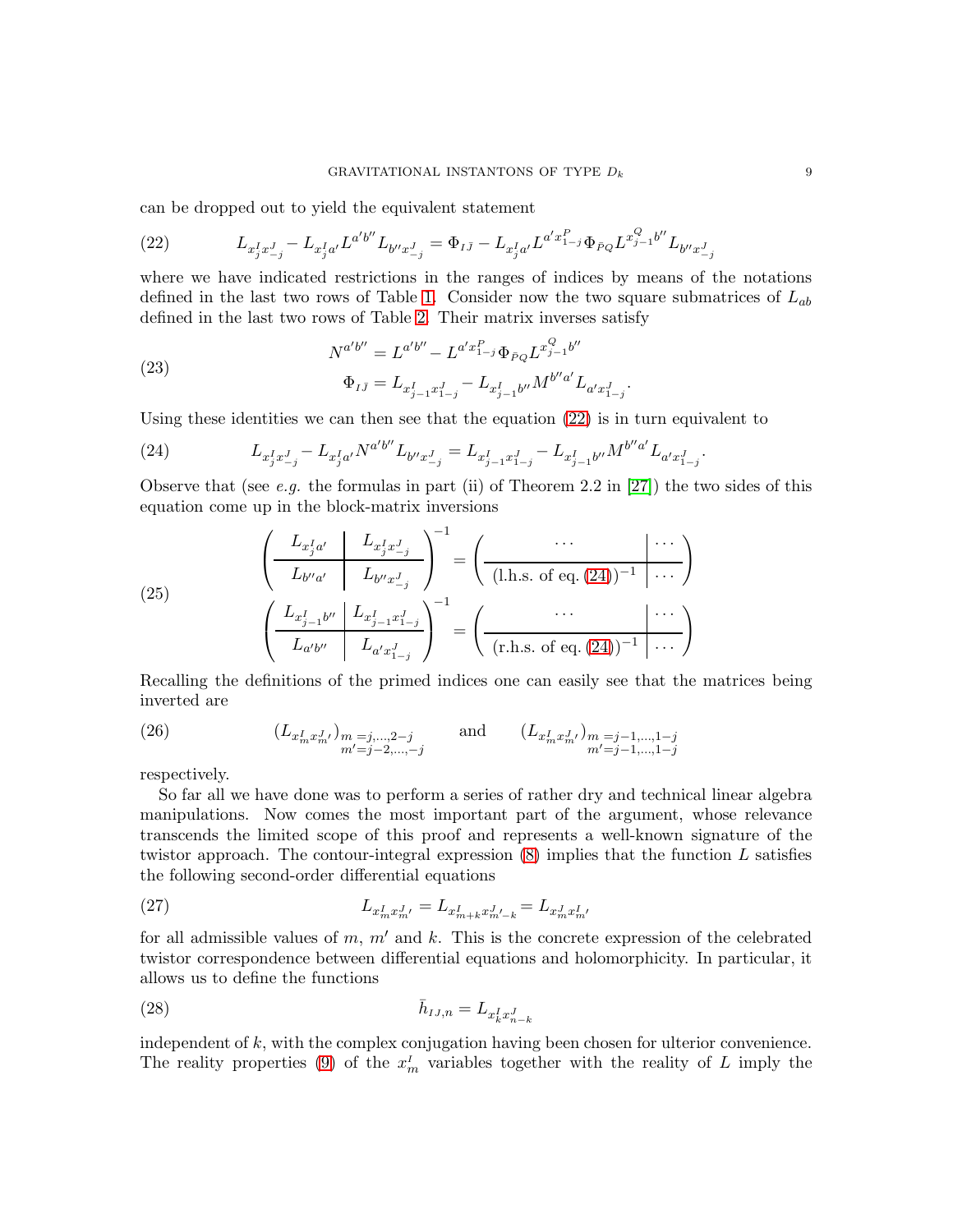alternating conjugation property  $\bar{h}_{IJ,n} = (-)^n h_{IJ,-n}$ . Also, from [\(8\)](#page-5-2) one has the following contour-integral representation:

<span id="page-9-1"></span>(29) 
$$
\bar{h}_{IJ,n} = \oint_C \frac{d\zeta}{2\pi i} \zeta^{n-1} \frac{\partial^2 H(x_{NS}, \zeta)}{\partial x_{NS}^I \partial x_{NS}^J}.
$$

Notice that because of these identifications the two matrices [\(26\)](#page-8-2) are one and the same and equal to  $(\bar{h}_{IJ,m+m'})_{1-j\leq m,m'\leq j-1}$ . But in the light of the formulas [\(25\)](#page-8-3) this is a sufficient condition for the equation [\(24\)](#page-8-1) to hold and thus, following backwards the chain of equivalences, the claim is proved.

Assembling everything together, the result of the calculations can then be described as follows:

<span id="page-9-0"></span>Proposition 1. The (generalized) Legendre transform construction gives the following set of formulas for the hyperkähler metric

(30) 
$$
ds^{2} = (-)^{j} [dz^{I} \Phi_{I\bar{J}} d\bar{z}^{\bar{J}} + (du_{I} + dz^{P} A_{PI}) \Phi^{I\bar{J}} (d\bar{u}_{\bar{J}} + \bar{A}_{\bar{J}\bar{Q}} d\bar{z}^{\bar{Q}})]
$$

and hyperkähler symplectic forms

$$
\omega_+ = du_I \wedge dz^I
$$

(32) 
$$
\omega_3 = (-)^{j-1} i [\Phi_{I\bar{J}} dz^I \wedge d\bar{z}^{\bar{J}} + \Phi^{I\bar{J}} (du_I + dz^P A_{PI}) \wedge (d\bar{u}_{\bar{J}} + \bar{A}_{\bar{J}\bar{Q}} d\bar{z}^{\bar{Q}})],
$$

where the Hermitian Φ-matrix and its inverse are defined in the second row of Table [2,](#page-7-1) and  $A_{IJ}=-iL_{x^I_ja}L^{ax^P_{1-j}}\Phi_{\bar{P}J}, \text{ with } \bar{A}_{\bar{J}\bar{I}}=-i\Phi_{\bar{J}P}L^{x^P_{j-1}a}L_{ax^I_{-j}} \text{ its complex conjugate}.$ 

Let us make a few remarks in connection to this Proposition.

- 1. The formulas are valid for both  $j = 1$  and  $j \geq 2$ .
- 2. They are expressed in a coordinate frame holomorphic with respect to a particular hyperkähler complex structure out of the two-sphere's worth of these available, in this case  $I_3$ . Nevertheless, note that this does not come at the expense of obscuring the hyperkähler quaternionic structure which is actually quite transparent.
- 3. In the generalized Legendre transform construction the hyperkähler structure is completely determined by a subset of the second derivatives of a single real-valued function L, more specifically by the functions  $(h_{IJ,n})_{n=1-2}$ , As we will see later on, a detailed analysis of the four-dimensional case with  $j = 2$  strongly points to a further reduction in the number of these needed for a complete description, the key to which involves choosing a different coordinate system. We conjecture that the minimum subset necessary is given by  $(h_{IJ,n})_{n=-j,\dots,j}$ .
- 4. However, observe that the potential function L depends on the variables  $x_m^I$  while the metric is given in a coordinate frame determined by the very different variables  $z<sup>I</sup>$  and  $u<sub>I</sub>$ . The connection between these two sets of variables is provided by the equations  $(12)$ – $(13)$  and is in most cases implicit rather than explicit. Apart from the exceptional case  $j = 1$ , this poses very serious practical difficulties in the way of writing down explicit metrics. We will see that the different coordinate system hinted to above brings substantial simplifications in this respect as well.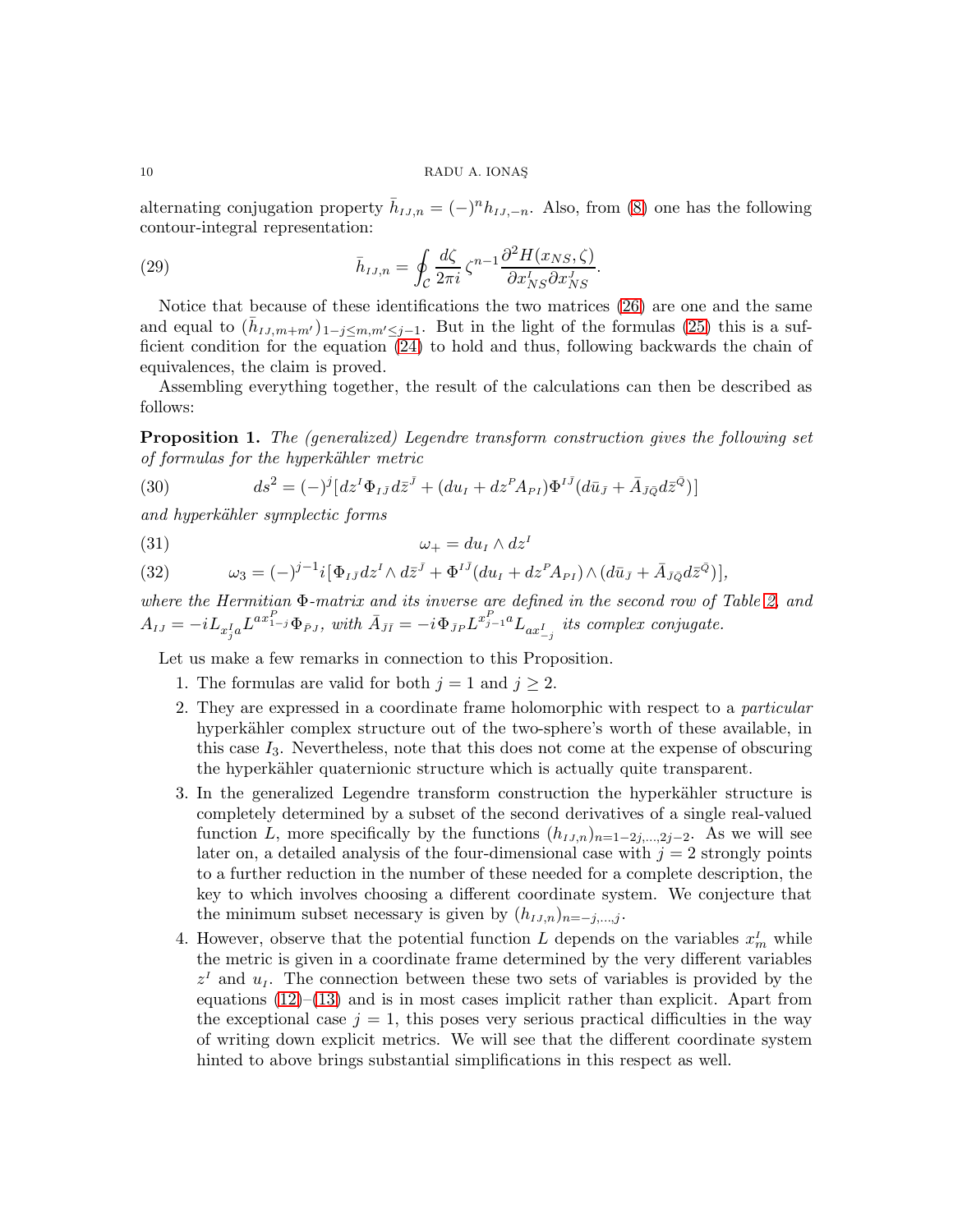3.3. The metrics in this class possess automatically certain symmetries, of either classical or hidden type, depending on whether  $j = 1$  or  $j \geq 2$ , respectively.

For  $j = 1$  the metrics have a well-known abelian tri-Hamiltonian — and hence Killing symmetry of rank equal to the quaternionic dimension of the space, generated by the vector fields

(33) 
$$
X_0^I = \frac{\partial}{\partial u_I} + \frac{\partial}{\partial \bar{u}_I},
$$

with the role of Hamiltonian functions being played by the components of the  $\mathcal{O}(2)$  sections  $x<sup>I</sup>$ . That is, we have

$$
i_{X_0^I} \omega_m = dx_m^I
$$

for  $m = -1, 0, +1$ , and so the Lie action of each  $X_0^I$  preserves the three hyperkähler symplectic forms separately:

(35) 
$$
\mathcal{L}_{X_0^I} \omega_m = 0.
$$

The metrics with  $j \geq 2$  are characterized by a *twisted* or *hidden* version of this symmetry. To see that, let us consider the vector fields  $\mathcal{X}_m^I$  with  $m = 0, \ldots, j-1$ , of type  $(1,0)$  relative to the complex structure  $I_3$  with respect to which the coordinates  $u_I, z^I$  are holomorphic, and such that

(36) 
$$
\iota_{\mathcal{X}_m^I} \omega_+ = \partial_{I_3} x_{m+1}^I
$$

$$
\iota_{\mathcal{X}_m^I} \omega_0 = \bar{\partial}_{I_3} x_m^I
$$

where  $\partial_{I_3}$  denotes the Dolbeault operator corresponding to  $I_3$ . The first condition defines the vector fields as symplectic gradients, and the second one can be shown with some effort to follow from the differential constraints [\(27\)](#page-8-4). Alternatively, these conditions can be understood as consequences of the holomorphicity of the  $\mathcal{O}(2j)$  sections  $x^I$ , in a twistor space sense. Let us assemble further the vector fields

(37) 
$$
X_m^I = \begin{cases} \mathcal{X}_m^I & \text{for } 0 < m \leq j - 1 \\ \mathcal{X}_0^I + \bar{\mathcal{X}}_0^I & \text{for } m = 0 \\ (-)^m \bar{\mathcal{X}}_{-m}^I & \text{for } 0 > m \geq 1 - j \\ 0 & \text{otherwise} \end{cases}
$$

with 2j – 1 non-vanishing components and satisfying the reality condition  $\bar{X}_m^I = (-)^m X_{-m}^I$ . Note, incidentally, that the first and last non-vanishing components are holomorphic respectively anti-holomorphic vector fields with respect to the complex structure I3:

(38) 
$$
X_{j-1}^I = \frac{\partial}{\partial u_I}, \qquad \dots \qquad , X_{1-j}^I = (-)^{j-1} \frac{\partial}{\partial \bar{u}_I}.
$$

Recalling that  $\omega_+$ ,  $\omega_0$ ,  $\omega_-$  are of type  $(2, 0), (1, 1), (0, 2)$  relative to  $I_3$ , respectively, we infer then immediately that for all  $m = -j, \ldots, j$  we have

(39) 
$$
\iota_{X_{m-1}^I}\omega_+ + \iota_{X_m^I}\omega_0 + \iota_{X_{m+1}^I}\omega_- = dx_m^I.
$$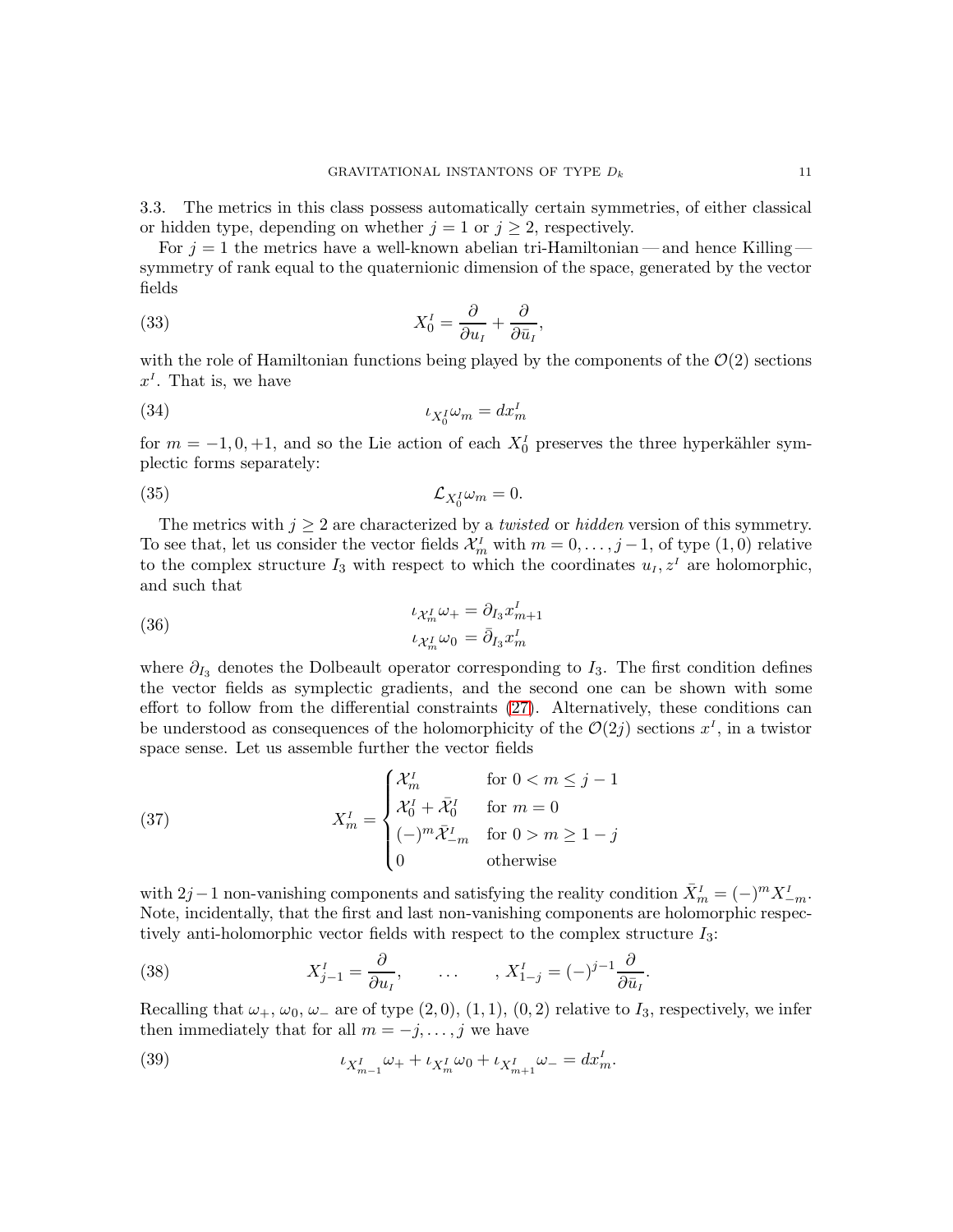Thus, the components of the sections  $x<sup>I</sup>$  can be seen in this case as Hamiltonian functions, too, but only in this generalized sense. Acting with a total derivative on this equation and using Cartan's formula and the closure of the hyperkähler symplectic forms gives eventually

(40) 
$$
\mathcal{L}_{X_{m-1}^I}\omega_{+} + \mathcal{L}_{X_m^I}\omega_0 + \mathcal{L}_{X_{m+1}^I}\omega_{-} = 0.
$$

Actions of this type on a hyperkähler space have been studied in [\[3\]](#page-49-13) by Bielawski under the name of twistor group actions.

3.4. In four dimensions (*i.e.* dim<sub>H</sub>  $M = 1$ ) the indices I, J,... drop out as they take only a single value and the formulas of Proposition [1](#page-9-0) read simply

<span id="page-11-1"></span>(41) 
$$
ds^{2} = (-)^{j} [\Phi |dz|^{2} + \Phi^{-1} |du + Adz|^{2}]
$$

respectively

$$
\omega_+ = du \wedge dz
$$

<span id="page-11-2"></span>(43) 
$$
\omega_3 = (-)^{j-1} i [\Phi dz \wedge d\overline{z} + \Phi^{-1}(du + Adz) \wedge (d\overline{u} + \overline{A}d\overline{z})].
$$

For  $j \geq 2$ , by expressing the inverse matrices which occur in the formulas for  $\Phi$  and A in terms of adjugate matrices and thus of minors and then judiciously repositioning in the second case the result so as to be able to use Laplace's cofactor expansion formula, we can show that these can be expressed entirely in terms of determinants of Hankel matrices.<sup>[3](#page-11-0)</sup> Specifically, we get

(44)  
\n
$$
\Phi = \frac{\det(\bar{h}_{m+m'})_{1-j \leq m,m' \leq j-1}}{\det(\bar{h}_{m+m'})_{3/2-j \leq m,m' \leq j-3/2}}
$$
\n
$$
A = -i \frac{\det(\bar{h}_{m+m'})_{3/2-j \leq m,m' \leq j-1/2}}{\det(\bar{h}_{m+m'})_{3/2-j \leq m,m' \leq j-3/2}}.
$$

Further manipulations of the determinants involving the multiplication of some rows or columns by a sign yield finally the expressions

<span id="page-11-3"></span>(45)  
\n
$$
\Phi = \frac{\det(h_{m+m'})_{1-j \leq m,m' \leq j-1}}{\det(h_{m+m'})_{3/2-j \leq m,m' \leq j-3/2}}
$$
\n
$$
A = i \frac{\det(h_{m+m'})_{1/2-j \leq m,m' \leq j-3/2}}{\det(h_{m+m'})_{3/2-j \leq m,m' \leq j-3/2}}.
$$

These formulas generalize to arbitrary values of  $j \geq 2$  the  $j = 2$  case formulas found in [\[6\]](#page-49-4).

<span id="page-11-0"></span><sup>&</sup>lt;sup>3</sup> Hankel matrices are matrices whose entries along the parallels to the secondary diagonal are equal for each parallel in part.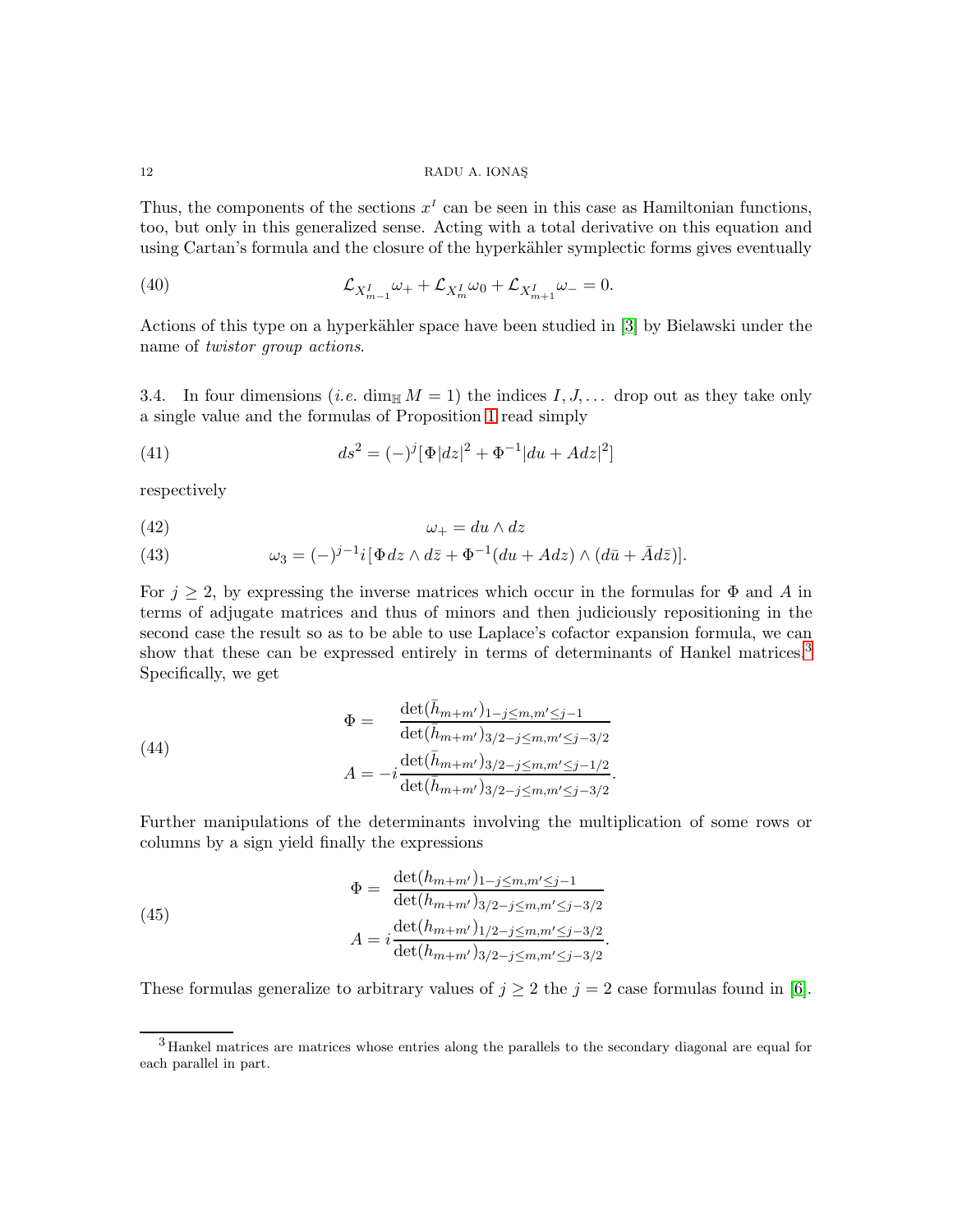3.5. The arbitrariness implicit in the singling out of a particular complex structure is in some sense the most unsatisfactory feature of the formulas in Proposition [1.](#page-9-0) We know that in the  $j = 1$  case there exist expressions for the hyperkähler metric and symplectic forms in which symmetries rather than the complex structure play the more prominent role, and these are of course the Gibbons-Hawking formulas. To see how the Gibbons-Hawking Ansatz arises in the Legendre transform approach we need to perform an additional change of variables. The basic idea is to try to cast as coordinates the coefficients  $x_m^I$  — or, rather, their real components, which we define by  $x_{\pm}^I = \pm \frac{1}{2} (x_1^I \pm ix_2^I)$  and  $x_0^I = x_3^I$ . These can be viewed as forming the Euclidean components of some  $\mathbb{R}^3$ -vectors  $\vec{r}^I$ . This, however, does not give us enough coordinates, since we have only three of them for each value of the index I. To complete the number needed one notices that the coefficients  $x_m^I$ —implicitly expressed in terms of  $z<sup>I</sup>$ ,  $u<sub>I</sub>$  and their complex conjugates by means of the Legendre transform relations [\(12\)](#page-5-0) (recall also that for  $j = 1, x'_{+} = z^{I}$ ) — are invariant with respect to shifts along the real directions of the complex  $u<sub>I</sub>$ -variables. These directions can then be parametrized to furnish a fourth real coordinate for each value of I, which we denote by  $\psi_I$ . We have thus

(46) 
$$
u_{I} = \psi_{I} + \frac{i}{2}L_{x^{I}}.
$$

In terms of the new variables the formulas of Proposition [1](#page-9-0) take then the familiar form

(47) 
$$
g = \frac{1}{2} U_{IJ} d\vec{r}^I \cdot d\vec{r}^J + \frac{1}{2} U^{IJ} (d\psi_I + A_I) (d\psi_J + A_J) \n\vec{\omega} = -\frac{1}{2} U_{IJ} d\vec{r}^I \wedge d\vec{r}^J - d\vec{r}^I \wedge (d\psi_I + A_I)
$$

with matrix inverses indicated by upper indices and the wedge product of two  $\mathbb{R}^3$ -vectorvalued 1-forms defined as one would expect from vector calculus, where we identify

<span id="page-12-0"></span>(48) 
$$
U_{IJ} = -\frac{1}{2} L_{x_0^I x_0^J} \text{ and } A_I = \text{Im}(L_{x_0^I x_+^J} dx_+^J).
$$

This metric has an obvious tri-Hamiltonian  $\mathbb{R}^n$ -symmetry generated by shifts in the  $\psi_I$ directions, with corresponding moment map images  $\vec{r}^I$ . Finally, the Bogomolny field equations satisfied by the Higgs fields  $U_{IJ}$  and connection 1-forms  $A_I$  can be understood as consequences of the differential equations satisfied by L.

This concludes our review of Lindström and Roček's generalized Legendre transform construction.

N.B. In the remainder of the paper we will be concerned exclusively with four-dimensional hyperkähler metrics and consequently, since in this case they take only one value, we will automatically drop the indices  $I, J, \ldots$  from the formulas and notations of this section whenever we resort to them.

# 4. Majorana polynomials

<span id="page-12-1"></span>4.1. A straightforward attempt to pursue in the cases with  $j \geq 2$  the same strategy of casting the coefficients  $x_m$  as coordinates which has worked in the  $j = 1$  case runs instantly into fatal difficulties because the number of these,  $2j + 1$ , is higher than the four which are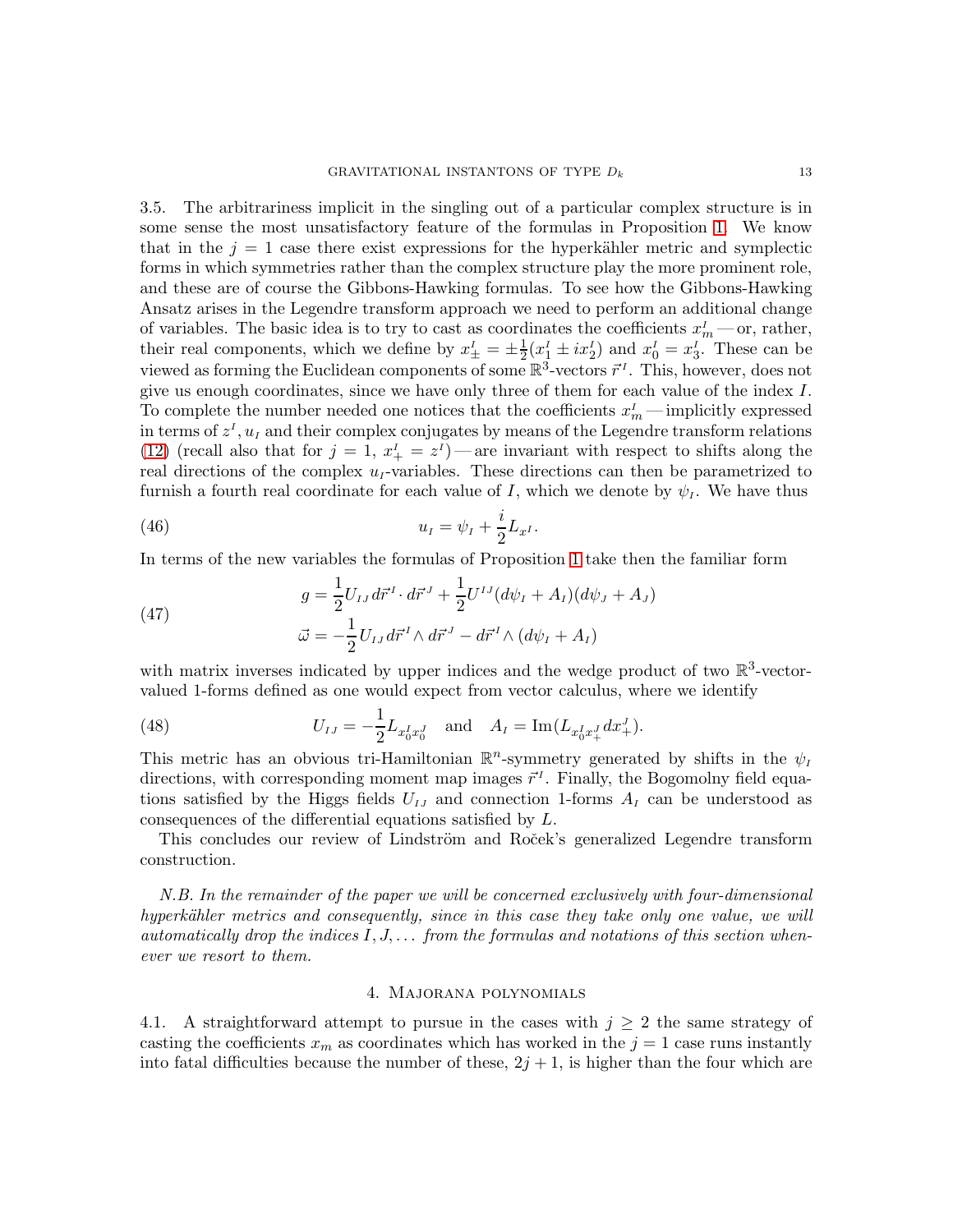needed for dimensional reasons. The generalized Legendre transform equations [\(13\)](#page-5-1) make it otherwise very clear that some of them need to be eliminated, so any naïve generalization in this direction is condemned from the start.

So then perhaps we could try to look at the  $j = 1$  case through another pair of glasses in a way which is more amenable to generalization. This turns out to be indeed possible provided we put on our spherical coordinates glasses. As we will see in the next section, the Gibbons-Hawking Ansatz, in its full generality and not just when a rotational symmetry is present, admits a natural description in terms of spherical coordinates. This is, more than anything, a reflection of the quaternionic structure of the hyperkähler space, and so it is actually more profitable and indeed natural to use quaternions instead of spherical angles.

Another clue in this direction comes from Quantum Mechanics. Polynomial functions of degree 2j formally identical to the local sections

<span id="page-13-1"></span>(49) 
$$
x_N(\zeta) = \sum_{m=-j}^j x_m \zeta^{j-m}
$$

have been used as far back as 1932 by E. Majorana to describe wave functions of quantummechanical particles with spin  $j$  [\[28\]](#page-50-6). In this description generalizing the Bloch sphere representation of particles with spin  $1/2$ , states with spin j are represented by 2j points on the Riemann sphere, usually referred to in this context as the Majorana sphere, corresponding to the roots of this polynomial. In our case, the reality condition

<span id="page-13-0"></span>
$$
\bar{x}_m = (-)^m x_{-m}
$$

satisfied by the polynomial coefficients implies that the  $2j$  points come in antipodallyopposite pairs. The twistor-theoretic potential of Majorana's ideas was recognized by R. Penrose, see e.g. [\[31\]](#page-50-7) and [\[32\]](#page-50-8) (esp. Appendix C).

4.2. Mathematically, this points at the spin-j representations of the group  $SU(2)$ . To cast the connection in more precise terms it helps to recall first a few basic facts about these. In line with our considerations above it is useful to view in this context the Lie group  $SU(2)$  in its concrete manifestation as the group of unitary quaternions. An explicit unitary  $2j + 1$ dimensional matrix realization of this is given by the Wigner D-matrices. To any non-zero quaternion  $q = q_0 + q_1 i + q_2 j + q_3 k \in \mathbb{H}^\times$  one associates a matrix (see *e.g.* [\[11\]](#page-49-14))

(51) 
$$
D_{mm'}^j(q) = \frac{\sqrt{(j+m)!(j-m)!(j+m')!(j-m')!}}{(|v|^2 + |w|^2)^j} \times i^{-2j} \sum_s \frac{w^s}{s!} \frac{\overline{w}^{m-m'+s}}{(m-m'+s)!} \frac{v^{j+m'-s}}{(j+m'-s)!} \frac{(-\overline{v})^{j-m-s}}{(j-m-s)!}
$$

where  $m, m' = -j, \ldots, j$  and by definition  $w = q_3 + iq_0$  and  $v = q_1 + iq_2$ . In general  $j$  can take positive integer as well as half-integer values, although here we will be concerned only with the former case. The essential property of these matrices is that they provide a representation of the multiplicative group of non-zero quaternions  $\mathbb{H}^{\times}$ , that is,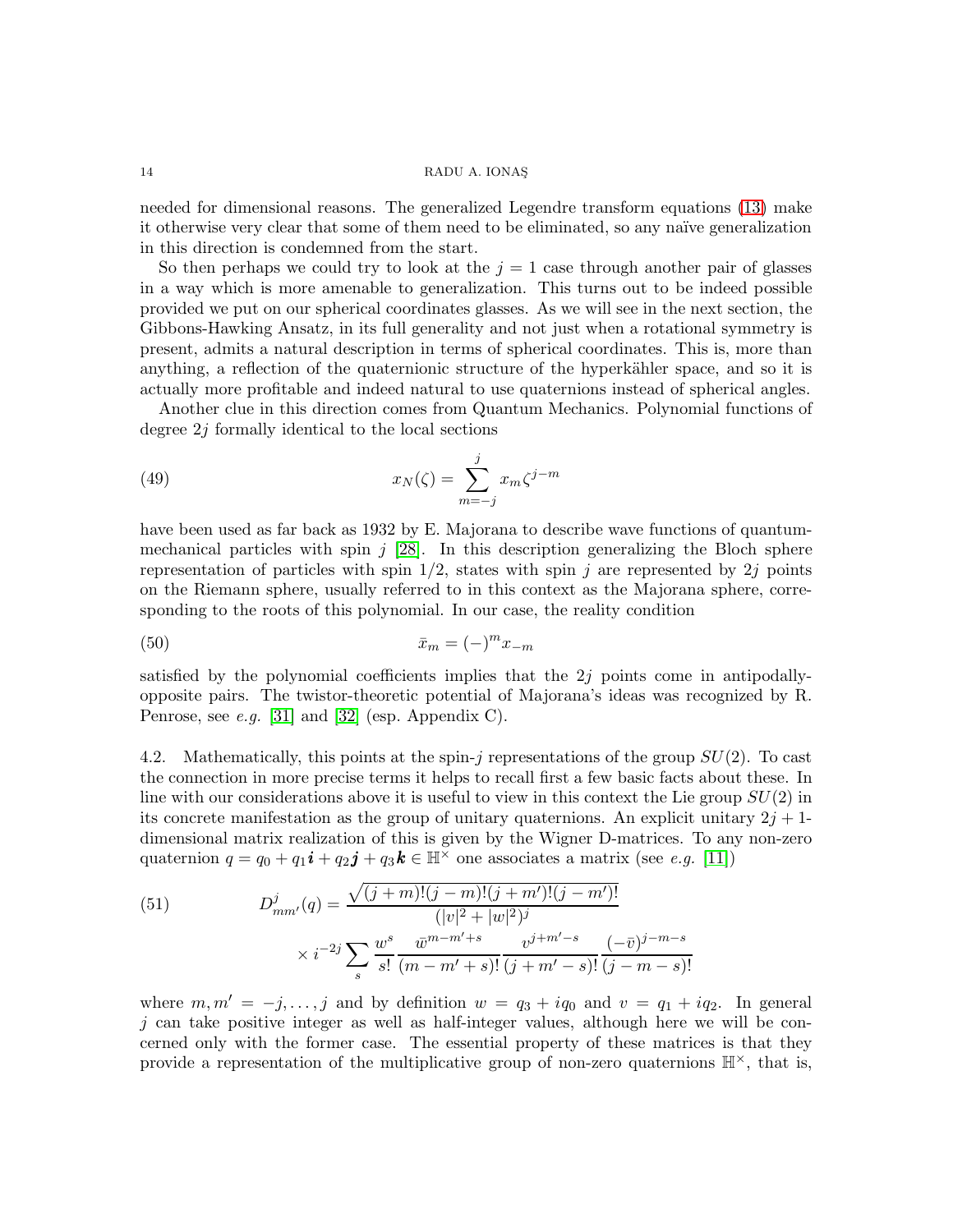$D^{j}(q)D^{j}(q') = D^{j}(qq')$  for all  $q, q' \in \mathbb{H}^{\times}$ . Given their explicit form one can easily verify that they satisfy also the following properties:

<span id="page-14-0"></span>(52) 1. Scale invariance: 
$$
D_{mm'}^{j}(q/|q|) = D_{mm'}^{j}(q)
$$
  
\n2. Reflection:  $D_{mm'}^{j}(-q) = (-)^{2j} D_{mm'}^{j}(q)$   
\n3. Time-reversal:  $\overline{D_{mm'}^{j}(q)} = (-)^{m-m'} D_{-m,-m'}^{j}(q)$ .

The first of these shows that the representation descends in fact to the subgroup of unit quaternions, which is isomorphic to  $SU(2)$ . The second property shows that for integer values of j the representation descends further to the group  $SO(3)$  for which  $SU(2)$  is a double cover. The name of the third property derives from a certain role it plays in Quantum Mechanics.

As anyone familiar with them knows, Wigner D-matrices are usually given in the literature in terms of Euler angles rather than quaternions. The link between the two parametrizations is provided by the relations

(53) 
$$
w = |q| \sin \frac{\theta}{2} e^{\frac{i}{2}(\phi - \psi)} \qquad v = |q| \cos \frac{\theta}{2} e^{\frac{i}{2}(\phi + \psi)}.
$$

From a computational point of view it is important to note that the quaternionic expressions are vastly superior because they involve only homogeneous polynomials in the quaternion's components.

4.3. Rotations of the Majorana sphere translate into unitary linear transformations of the  $2j + 1$  coefficients  $x_m$  in accordance with the spin-j representation of the rotation group. More precisely, the *normalized* coefficients transform in this way, where we introduce a numerical spherical tensor normalization factor for each coefficient by  $x_m^j \equiv c_m^j x_m$ , with

<span id="page-14-2"></span>(54) 
$$
c_m^j = \sqrt{\frac{(j+m)!(j-m)!}{(2j)!}}.
$$

Then such transformations are of the form

<span id="page-14-1"></span>(55) 
$$
x_m^j = \sum_{m'=-j}^j D_{mm'}^j(q) \dot{x}_{m'}^j
$$

with the quaternion q parametrizing the rotation and  $\mathring{x}_m^j$  indicating the (normalized) initial coefficients, before the rotation. The third property [\(52\)](#page-14-0) of the Wigner D-matrices guaran-tees that the reality property [\(50\)](#page-13-0) of the coefficients is preserved. For  $j = 1$  this is the usual transformation law of a 3-vector expressed in a complex spherical basis, while for  $j \geq 2$  it is the transformation law of a *spinor*. For a generic  $j$ , we will use the term "spinor" in an extended sense to refer to either case.

But rather than pursue an active point of view of these transformations we prefer to assume a passive one and use them to introduce a spherical or, which is the same thing in our approach, a quaternionic parametrization of the spinor. This can be done by fixing a reference spinor  $\dot{x}_m^j$  and then parametrizing every spinor in the orbit of the unitary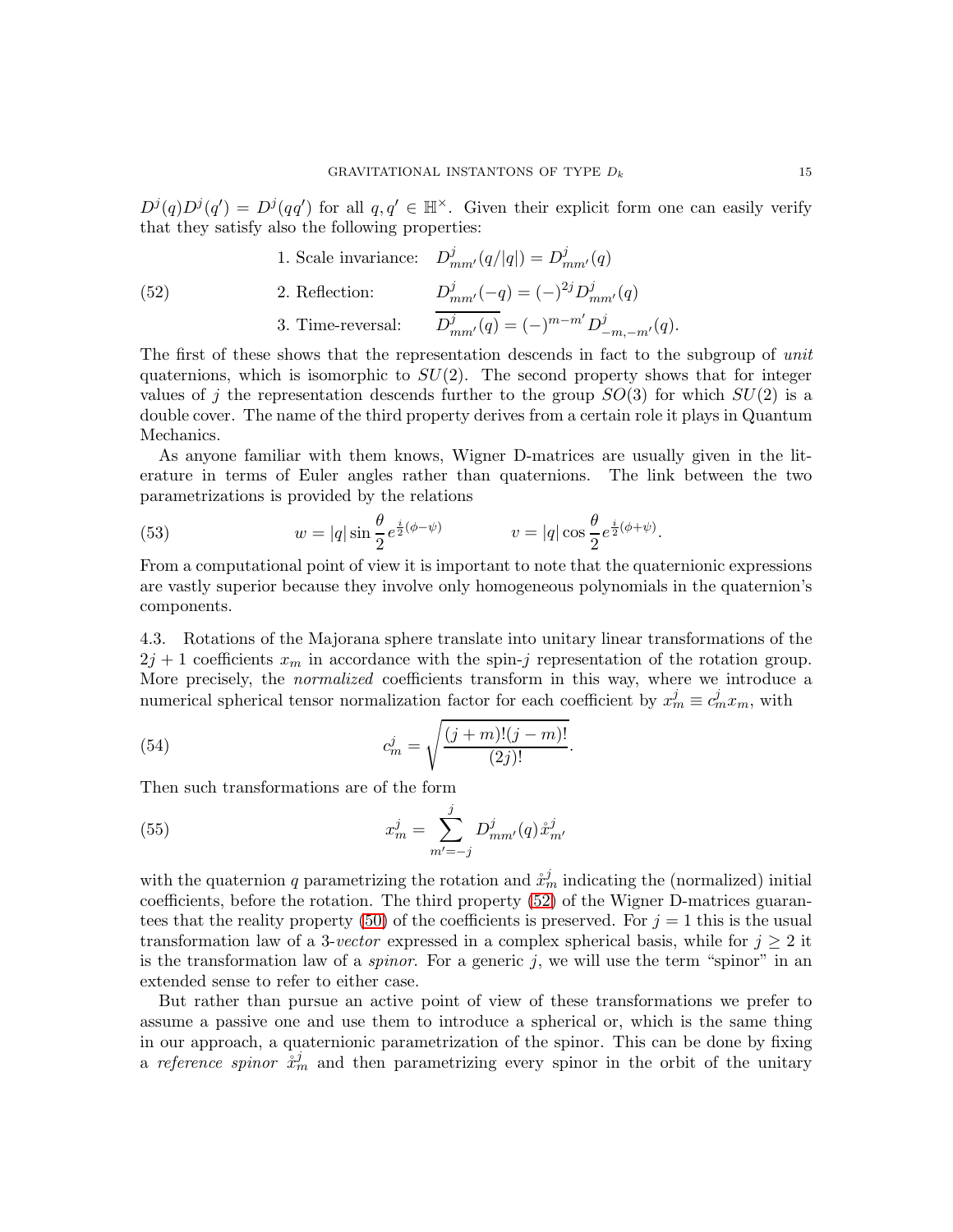transformation [\(55\)](#page-14-1) by the parameters of the specific Wigner matrix used to reach it from this.

The choice and parametrization of the reference spinor itself is in general a non-trivial matter. First, note that a counting of the degrees of freedom implies that the reference spinor needs to depend on  $2j - 2$  parameters: the  $2j + 1$  parameters of the  $x_m^j$ 's minus the three parameters of unitary rotations (when counting rotational parameters, Euler angles rather than quaternions are a better choice). The case  $j = 1$  is an exception to this rule because to spherically-parametrize a 3-vector one needs only two angles, not three, which leaves the reference vector depending on one parameter, not zero. This is of course the length of the vector, which is an invariant at rotations. In fact, the same principle applies for higher values of j, where the reference spinor should be parametrized entirely by  $2j - 2$ independent rotation invariants. Apart from this constraint, the choice of reference spinor is then arbitrary. And we mean this in the same way as, say, choosing the position of the north pole when spherically-parametrizing the Earth is arbitrary. Although, as in this example, sometimes extraneous criteria may guide one's choices as well.

So then when choosing a reference spinor one is faced with the problem of constructing spherical invariants. One way to do this is by means of spherical tensor couplings. The two lowest-order invariants that can be obtained in this way are

<span id="page-15-0"></span>(56) 
$$
r_2(x) = \frac{1}{2} \sum_{m=-j}^{j} |x_m^j|^2
$$

$$
r_3(x) = \frac{N_j}{3!} \sum_{\substack{m_1, m_2, m_3 = -j \\ m_1 + m_2 + m_3 = 0}}^{j} \left(\begin{array}{cc} j & j & j \\ m_1 & m_2 & m_3 \end{array}\right) x_{m_1}^j x_{m_2}^j x_{m_3}^j
$$

where the array in the second formula indicates a Wigner  $3j$ -symbol and  $N_j$  is an arbitrary numerical normalization constant. Their invariance is manifest by construction and one can indeed check that  $r_2(x) = r_2(\mathring{x})$  and  $r_3(x) = r_3(\mathring{x})$ . Notice that the second one vanishes trivially for  $j = 1$ . On the other hand, for higher values of j one can construct further nontrivial higher-order invariants by similar means. These may or may not be independent, a thing one needs to check.

After constructing in this manner the required number of independent invariants we are still left with the obvious problem posed by the fact that their scaling properties are not what we need them to be (they have to scale the same as the  $x_m^j$ 's). To obtain a good set of invariant parameters for the reference spinor we need to further solve an algebraic equation with these invariants as coefficients. Rather than continue the discussion in the generic case we refer the reader to the subsequent two sections where we work this out in detail for the cases with  $j = 1$  and  $j = 2$ .

4.4. Let us assume now that we have managed to choose a good reference spinor— where, we stress once again, the equation [\(55\)](#page-14-1) has to be viewed simply as a change of variables, a reparametrization of the spinor components. As usual in such cases, in applications we will need the Jacobian matrix of the transformation, which is to say, the induced differential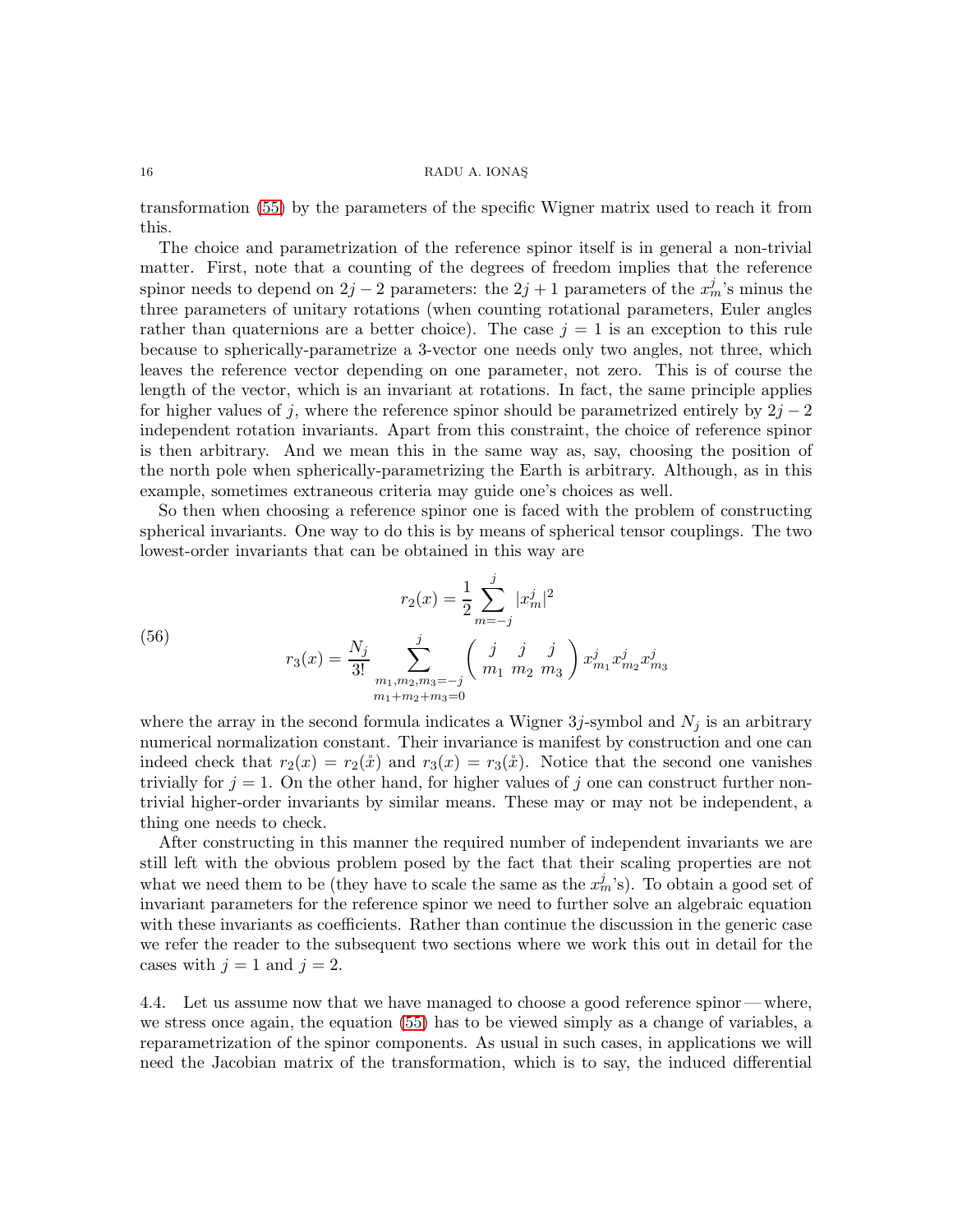map. Differentiating the equation [\(55\)](#page-14-1) we obtain

<span id="page-16-1"></span>(57) 
$$
dx_m^j = \sum_{m'=-j}^j D_{mm'}^j(q) \chi_{m'}^j
$$

with

<span id="page-16-3"></span>(58) 
$$
\chi_m^j = d\mathring{x}_m^j + 2i\sqrt{2j(j+1)} \sum_{\substack{m_1,m_2 \\ m_1+m_2=m}} \left( \begin{array}{c} j \\ m \end{array} \middle| \begin{array}{c} 1 & j \\ m_1 & m_2 \end{array} \right) \sigma_{m_1}^1 \mathring{x}_{m_2}^j.
$$

These formulas allow us to read off immediately the differential map for any value of j and any choice of reference spinor  $\mathring{x}_m^j$ . The array symbol denotes a Clebsch-Gordan coefficient and the  $\sigma_n^1$  with  $n = -1, 0, +1$  are normalized left-invariant 1-forms for the  $SU(2)$  group. More precisely, let  $q^{-1}dq = \sigma_0 + \sigma_1 \mathbf{i} + \sigma_2 \mathbf{j} + \sigma_3 \mathbf{k}$ . The quaternionic algebra structure implies that the real-valued component 1-forms satisfy the Cartan-Maurer relations  $d\sigma_0 = 0$ ,  $d\sigma_1 = -2\sigma_2 \wedge \sigma_3$ , a.s.o. A spherical basis is obtained by the complex-linear transformation  $\sigma_{\pm} = \mp \frac{1}{2}$  $\frac{1}{2}(\sigma_1 \mp i \sigma_2), \sigma_0 = \sigma_3$ , and we then normalize by  $\sigma_n^1 = c_n^1 \sigma_n$ , where the normalization coefficients are given as before by the combinatoric formula [\(54\)](#page-14-2). The reality property  $\bar{\sigma}_n = (-)^n \sigma_{-n}$  together with that of the reference spinors implies that the frame elements  $\chi_m^j$  satisfy as well an alternating reality property.

4.5. We end this section by describing two alternative representations of Majorana polynomials which will prove better suited than the one we have discussed so far for certain arguments that we will need to make. As we have mentioned already, the reality property [\(50\)](#page-13-0) satisfied by the coefficients of Majorana polynomials implies that the polynomial roots come in antipodally-conjugated pairs. By way of the fundamental theorem of Algebra we can show that such polynomials can always be cast into the following canonical factorized form

<span id="page-16-0"></span>(59) 
$$
x_N(\zeta) = \rho \prod_{i=1}^j \frac{(\zeta - a_i)(1 + \bar{a}_i \zeta)}{(1 + |a_i|^2)}
$$

with the overall scaling factor  $\rho$  real. This representation is formally very closely related to the so-called *spin coherent state* representation of wave functions in Quantum Mechanics. Notice that the way we assign the labels  $a_i$  and  $a_i^c$  to a pair of antipodally-conjugated roots is really arbitrary— and, moreover, if we switch the labeling, then the corresponding factor in the product changes sign. Because of this fact we can always label the roots in such a way as to have  $\rho > 0$ .

If we write  $a_i = v_i/\bar{w}_i$ , for complex numbers  $v_i, w_i$  defined up to a real scale, which we then fix by requiring that  $\rho = \prod_{i=1}^{j} (|v_i|^2 + |w_i|^2)$ , we obtain the equivalent representation

<span id="page-16-2"></span>(60) 
$$
x_N(\zeta) = \prod_{i=1}^j (w_i + \zeta \overline{v}_i)(v_i - \zeta \overline{w}_i).
$$

The pairs  $w_i, v_i$  can be regarded in some sense as the complex components of j quaternions.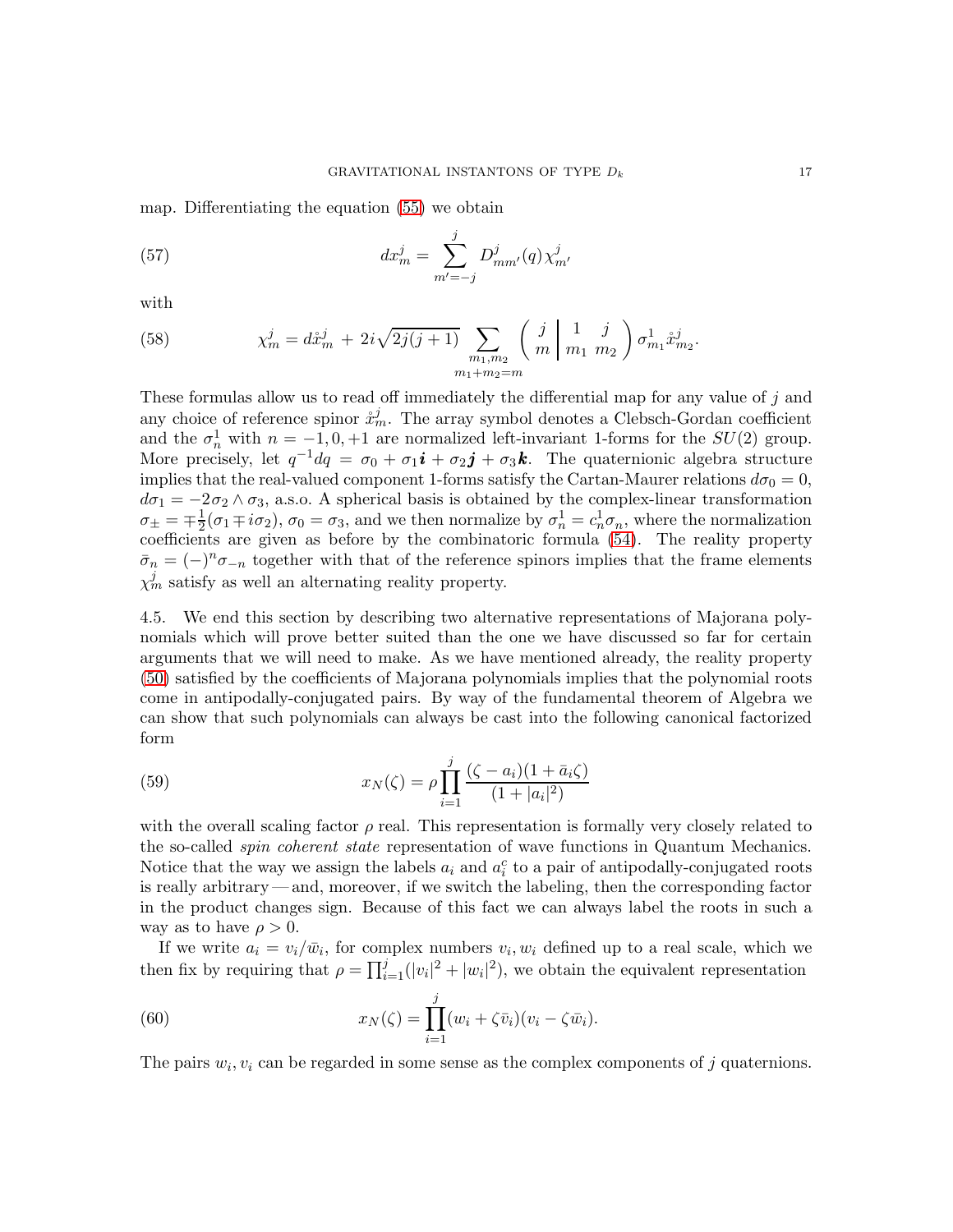### 5.  $\mathcal{O}(2)$  constructions in a quaternionic frame

In the  $j = 1$  case the presence of the abelian tri-Hamiltonian toric symmetry provides us with a very special symmetry-adapted coordinate system, the Gibbons-Hawking coordinates. For higher values of  $j$  the symmetries take on a hidden character and, as we have noted earlier, simplistic attempts at generalizing the Gibbons-Hawking frame are readily proven unfeasible. The idea then is to try to look at the  $j = 1$  case in a way which may not be as immediately gratifying as the Gibbons-Hawking approach, but which on the other hand has a better potential for generalization. In the previous section we have already started making the case that such a way is offered by spherical or, equivalently, quaternionic coordinate frames. In this section we revisit the  $j = 1$  case from this point of view, as a warm-up exercise for the more challenging  $j = 2$  case which we will discuss in the next section.

From a twistorial perspective the case with  $j = 1$  is characterized by the factorization of the twistor space holomorphic projection onto the twistor sphere through an intermediate  $\mathcal{O}(2)$  bundle (as stated earlier, all of our considerations here will be restricted to fourdimensional hyperkähler spaces). This  $\mathcal{O}(2)$  bundle has a globally-defined section characterized in a certain trivialization by three moduli denoted by  $x_m$ , with  $m = -1, 0, +1$ . Alternatively, one can view these as the complex spherical basis components of a real Euclidean 3-vector  $\vec{r}$ , and indeed, rotations of the twistor sphere induce on them linear transformations in accordance with the spin-1 or vector representation of the  $SO(3)$  group. Geometrically, the vector  $\vec{r}$  is interpreted as the image of the hyperkähler moment map for the toric action with respect to the standard frame in the space of hyperkähler symplectic forms, and in the Gibbons-Hawking approach is used together with a toric orbit coordinate to coordinatize the space.

For  $j = 1$ , there is only one non-trivial  $SO(3)$  invariant that one can construct, namely the second-order invariant in [\(56\)](#page-15-0), with higher-order invariants being either trivially zero or dependent on this. In terms of the unnormalized components it can be written as

(61) 
$$
r_2(x) = \frac{1}{2} \left[ |x_{+1}|^2 + \frac{1}{2} (x_0)^2 + |x_{-1}|^2 \right] = - \left| \begin{array}{cc} \frac{x_{+1}}{1} & \frac{x_0}{2} \\ \frac{x_0}{2} & \frac{x_{-1}}{1} \end{array} \right|
$$

where the second determinant expression is a wink in the direction of the next section. This invariant is of course, up to a numerical factor, nothing but the Euclidean length of the 3-vector  $\vec{r}$  (squared). As reference vector we choose

(62) 
$$
(\mathring{x}_m)_{m=-1,0,+1} = \begin{pmatrix} 0 \\ \rho \\ 0 \end{pmatrix}
$$

and so we have  $r_2(x) = r_2(\mathbf{x}) = \rho^2/4$ . We take then  $\rho$  to be by definition the positive solution to this quadratic equation. One can easily see that this is in fact the same  $\rho$  as the one which occurs in the  $j = 1$  version of formula [\(59\)](#page-16-0).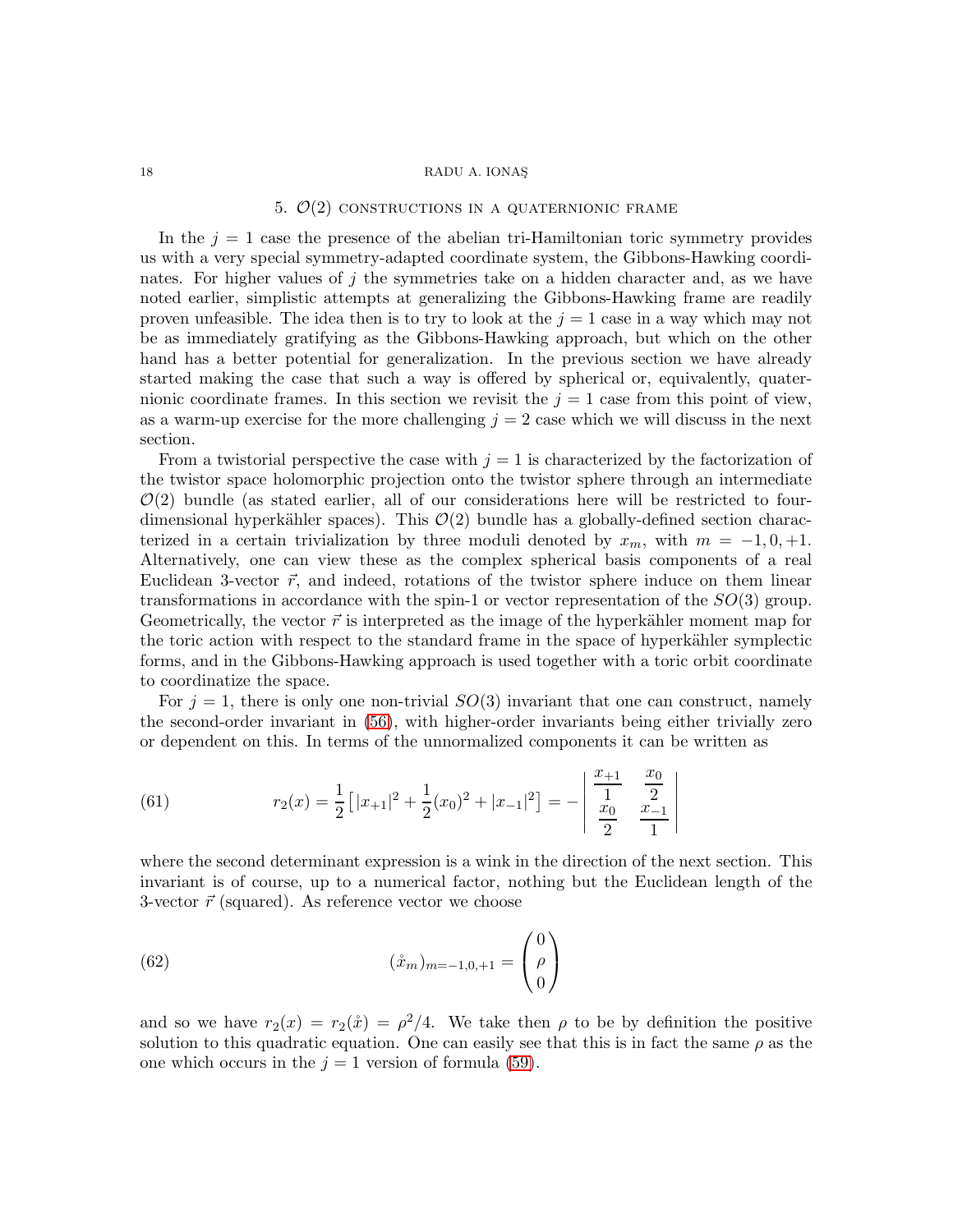With this choice, the passage to spherical/quaternionic variables induces a differential map described by formula [\(57\)](#page-16-1), with  $j = 1$  and

<span id="page-18-0"></span>(63)  
\n
$$
\chi_{+1} = -i\rho(\sigma_1 - i\sigma_2)
$$
\n
$$
\chi_0 = d\rho
$$
\n
$$
\chi_{-1} = -i\rho(\sigma_1 + i\sigma_2),
$$

where the spherical normalization factors have been stripped off.

Denoting  $\bar{h}_m = L_{x_k x_{m-k}}$  in accordance with [\(28\)](#page-8-5) and normalizing these by means of the *dual* normalization convention  $h_m^1 \equiv (c_m^1)^{-1}h_m$ , we notice that in quaternionic dimension one the Gibbons-Hawking connection 1-form [\(48\)](#page-12-0) can be rewritten as

(64) 
$$
A = -\frac{i}{\sqrt{2}} \sum_{\substack{m_1, m_2 = -1 \\ m_1 + m_2 = 0}}^{\infty} \left( \begin{array}{c} 1 & 1 & 1 \\ 0 & m_1 & m_2 \end{array} \right) h_{m_1}^1 dx_{m_2}^1
$$

$$
= -\frac{i}{\sqrt{2}} \sum_{\substack{m_1, m_1, m_2 = -1 \\ m_1 + m_2 = m}}^{\infty} D_{0m}^1(q) \left( \begin{array}{c} 1 & 1 & 1 \\ m & m_1 & m_2 \end{array} \right) \mathring{h}_{m_1}^1 \chi_{m_2}^1.
$$

The second line follows from the equivariance properties of the Clebsch-Gordan coefficients, and by definition we set

(65) 
$$
\mathring{h}_m^1 = \sum_{m'=-1}^1 D_{mm'}^1(q^{-1}) h_{m'}^1.
$$

Finally, let us observe that if we introduce through a further linear transformation the complex-valued 1-forms

<span id="page-18-1"></span>(66) 
$$
\begin{aligned}\n\theta_{+1} &= h_0 \chi_{+1} \\
\theta_0 &= \frac{1}{2} h_0 \chi_0 + i (d\psi + A)\n\end{aligned}
$$

then in terms of them the Gibbons-Hawking metric and symplectic forms assume the following manifestly quaternionic expressions

<span id="page-18-2"></span>(67) 
$$
g = \lambda (|\theta_0|^2 + |\theta_{+1}|^2) \quad \text{and} \quad \omega_m^1 = \sum_{m'=-1}^1 D_{mm'}^1(q) \mathring{\omega}_{m'}^{1}
$$
  
with  

$$
\mathring{\omega}_{+1} = \lambda i \theta_{+1} \wedge \bar{\theta}_0
$$

$$
\mathring{\omega}_0 = \lambda i (\theta_0 \wedge \bar{\theta}_0 - \theta_{+1} \wedge \bar{\theta}_{+1})
$$

$$
\mathring{\omega}_{-1} = \lambda i \bar{\theta}_{+1} \wedge \theta_0,
$$

where we spherically-normalize the latter by  $\omega_m^1 = c_m^1 \omega_m$  and we have

(68) 
$$
\lambda = -\frac{1}{h_0}.
$$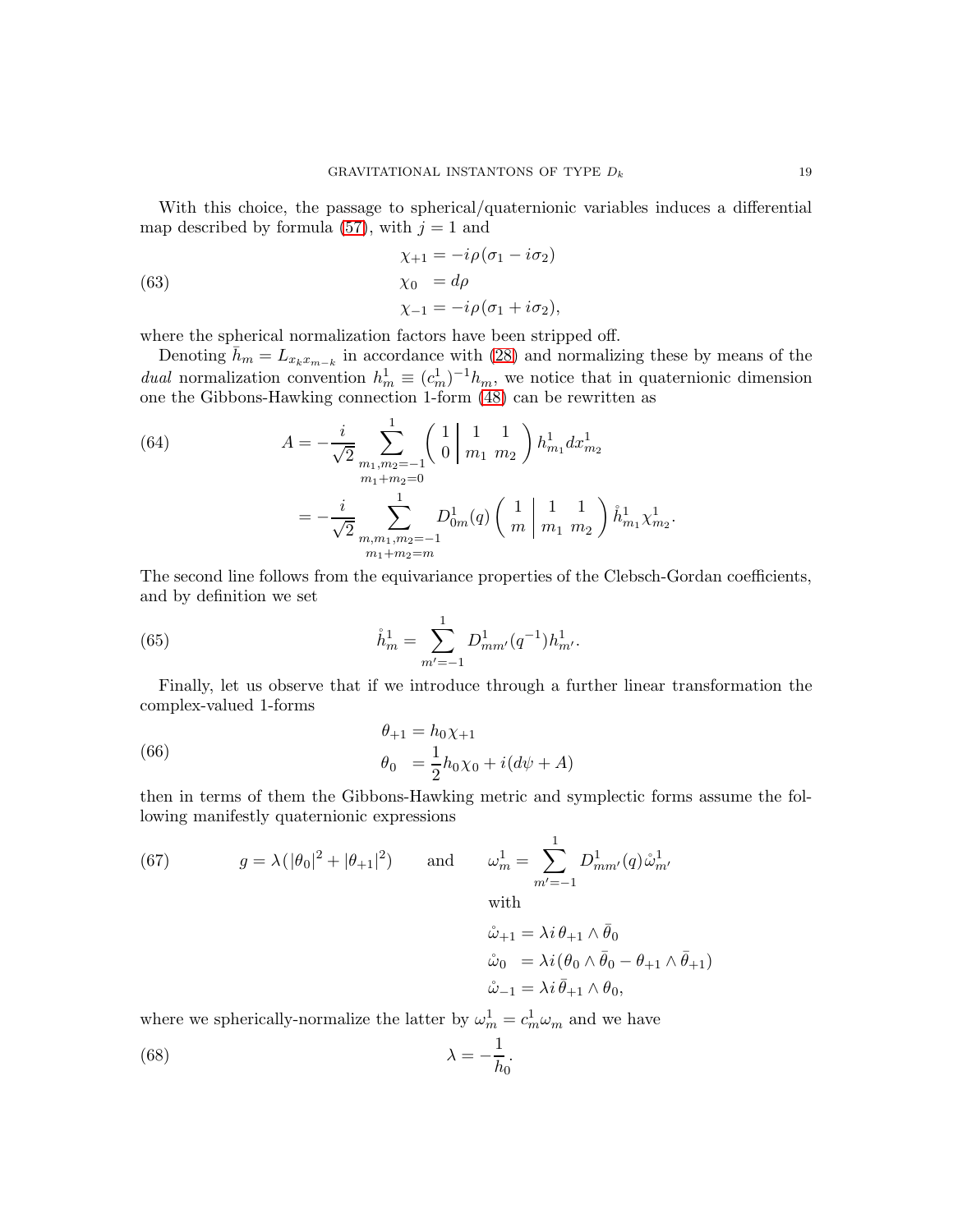Thus, to sum up, we have shown that the  $j = 1$  hyperkähler metric and symplectic forms

- 1. are entirely determined by the three functions  $h_m$  with  $m = -1, 0, 1;$
- 2. can be re-cast in a manifestly quaternionic canonical form by means of two successive transformations, the coordinate transformation [\(57\)](#page-16-1)–[\(63\)](#page-18-0) and the linear change of frame [\(66\)](#page-18-1).

# 6.  $\mathcal{O}(4)$  constructions in a quaternionic frame

<span id="page-19-1"></span>In the  $j = 2$  case we have no correspondent of the Gibbons-Hawking Ansatz to start with — finding one such correspondent in some sense is in fact precisely what we are after but we do possess nonetheless expressions for the hyperkähler metric and symplectic forms, namely the generalized Legendre transform ones given in Proposition [1](#page-9-0) and the discussion following it. These are written in a holomorphic coordinate frame associated to a particular hyperkähler complex structure, and our aim here is to reformulate them in a quaternionic coordinate frame.

6.1. The holomorphic twistor space projection to the twistor  $\mathbb{CP}^1 \cong S^2$  factorizes now through an  $\mathcal{O}(4)$  bundle possessing a global section characterized in our standard trivialization by the five moduli  $x_m$  with  $m = -2, \ldots, 2$  satisfying an alternating reality condition. At rotations of the twistor  $S^2$  these transform according to the unitary spin-2 representation of  $SO(3)$  and thus can be thought of as the components of a spinor. From them one can construct this time not one but two (and only two) independent non-trivial real-valued  $SO(3)$  invariants, which we may write as follows:

<span id="page-19-2"></span>(69)  

$$
r_2(x) = \frac{1}{2} \left[ |x_{+2}|^2 + \frac{1}{4} |x_{+1}|^2 + \frac{1}{6} (x_0)^2 + \frac{1}{4} |x_{-1}|^2 + |x_{-2}|^2 \right]
$$

$$
r_3(x) = \begin{vmatrix} \frac{x_{+2}}{1} & \frac{x_{+1}}{4} & \frac{x_0}{6} \\ \frac{x_{+1}}{4} & \frac{x_0}{6} & \frac{x_{-1}}{4} \\ \frac{x_0}{6} & \frac{x_{-1}}{4} & \frac{x_{-2}}{1} \end{vmatrix}.
$$

Indeed, inserting spherical normalizations, one can easily verify that these two expressions coincide precisely with the two manifestly invariant expressions [\(56\)](#page-15-0) corresponding to  $j = 2$ provided that in the second case we choose the normalization constant to be  $N_2 = \sqrt{35/12}$ . For reasons which will soon become clear we actually prefer to work with the two scaled versions

<span id="page-19-0"></span>
$$
g_2 = 4r_2(x)
$$
  
\n
$$
g_3 = 16r_3(x).
$$

Before we address the issue of choosing a reference spinor we wish to open a parenthesis to make an observation whose usefulness will become apparent only later on, concerning the spherical coupling process through which the invariants have been constructed. Note that similarly to how we construct invariants we can employ spherical coupling to construct spherical tensors, that is, quantities which transform covariantly with respect to  $SO(3)$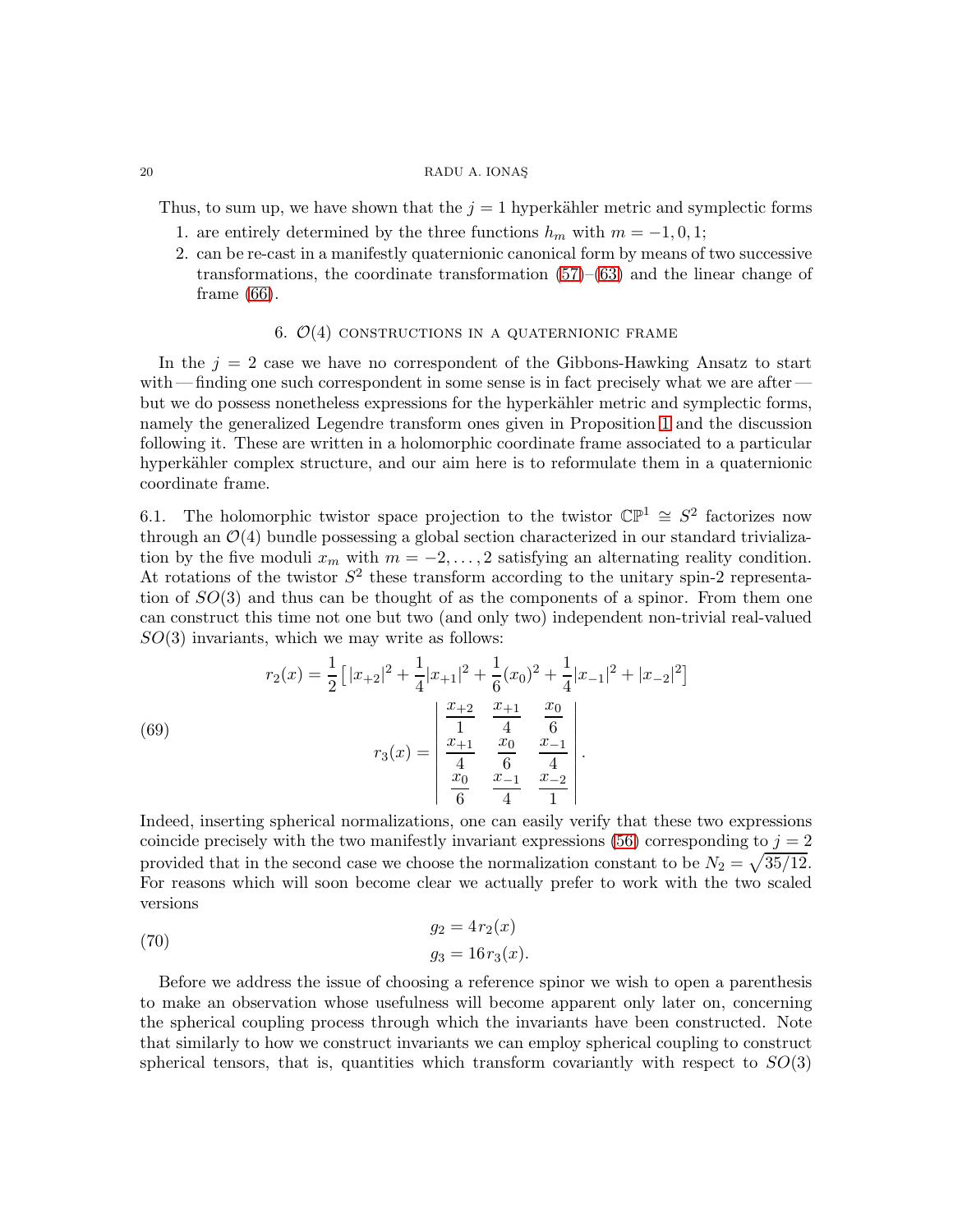rotations in accordance with one of its finite-dimensional representations. However, in some interesting cases we can achieve the same result by differentiating the invariants. Thus, consider the quantities defined by

<span id="page-20-1"></span>(71)  

$$
d_{2,m} = (-)^m \frac{\partial g_2}{\partial x_{-m}}
$$

$$
d_{3,m} = (-)^m \frac{\partial g_3}{\partial x_{-m}}.
$$

These satisfy alternating reality properties and, for  $i = 2, 3$ , introducing dual normalizations by  $d_{i,m}^2 = (c_m^2)^{-1} d_{i,m}$ , one can check that at transformations [\(55\)](#page-14-1) with  $j = 2$  they transform covariantly according to the rule

(72) 
$$
d_{i,m}^2 = \sum_{m'=-2}^2 D_{mm'}^2(q) \dot{d}_{i,m'}^2.
$$

<span id="page-20-0"></span>Returning now to our discussion, to choose a reference spinor we make the Ansatz

(73) 
$$
(\mathring{x}_m)_{m=-2,\dots,+2} = \frac{1}{4} \begin{pmatrix} e_1 - e_3 \\ 0 \\ 6(e_1 + e_3) \\ 0 \\ e_1 - e_3 \end{pmatrix}.
$$

Introducing a further dependent parameter  $e_2$  such that  $e_1 + e_2 + e_3 = 0$ , by invariance we have then  $g_2 = 4r_2(\mathring{x}) = -(e_1e_2 + e_2e_3 + e_3e_1)$  and  $g_3 = 16r_3(\mathring{x}) = e_1e_2e_3$ . In other words, what we have shown is that [\(73\)](#page-20-0) represents a good choice of reference spinor provided that  $e_1, e_2, e_3$  are the three roots of the cubic Weierstrass polynomial formed with  $g_2$  and  $g_3$ , that is

(74) 
$$
X^3 - g_2 X - g_3 = (X - e_1)(X - e_2)(X - e_3).
$$

The Weierstrass discriminant  $\Delta = 4g_2^3 - 27g_3^2 = (e_1 - e_2)^2 (e_1 - e_3)^2 (e_2 - e_3)^2$  is, very importantly, not only real but also positively defined. This is best seen if we resort to the representation [\(60\)](#page-16-2) of the Majorana polynomial corresponding to  $j = 2$ . Comparison with the defining representation [\(49\)](#page-13-1) yields by way of Vieta's relations expressions for the coefficients  $x_m$  in terms of the variables  $w_i, v_i$  and their complex conjugates. Substituting these into the formulas for  $g_2$ ,  $g_3$  and then the resulting expressions into that of the discriminant yields eventually  $\Delta = [(|v_1|^2 + |w_1|^2)(|v_2|^2 + |w_2|^2)|v_1\bar{v}_2 + w_2\bar{w}_1|^2|v_1\bar{w}_2 - v_2\bar{w}_1|^2]^2$ , which is manifestly positive.

Positivity of the Weierstrass discriminant means that the Weierstrass roots are real. As such, they can be ordered along the real axis, and we adopt here the usual ordering convention  $e_1 > e_2 > e_3$ . The method above can give us in fact for each factor of  $\Delta$  the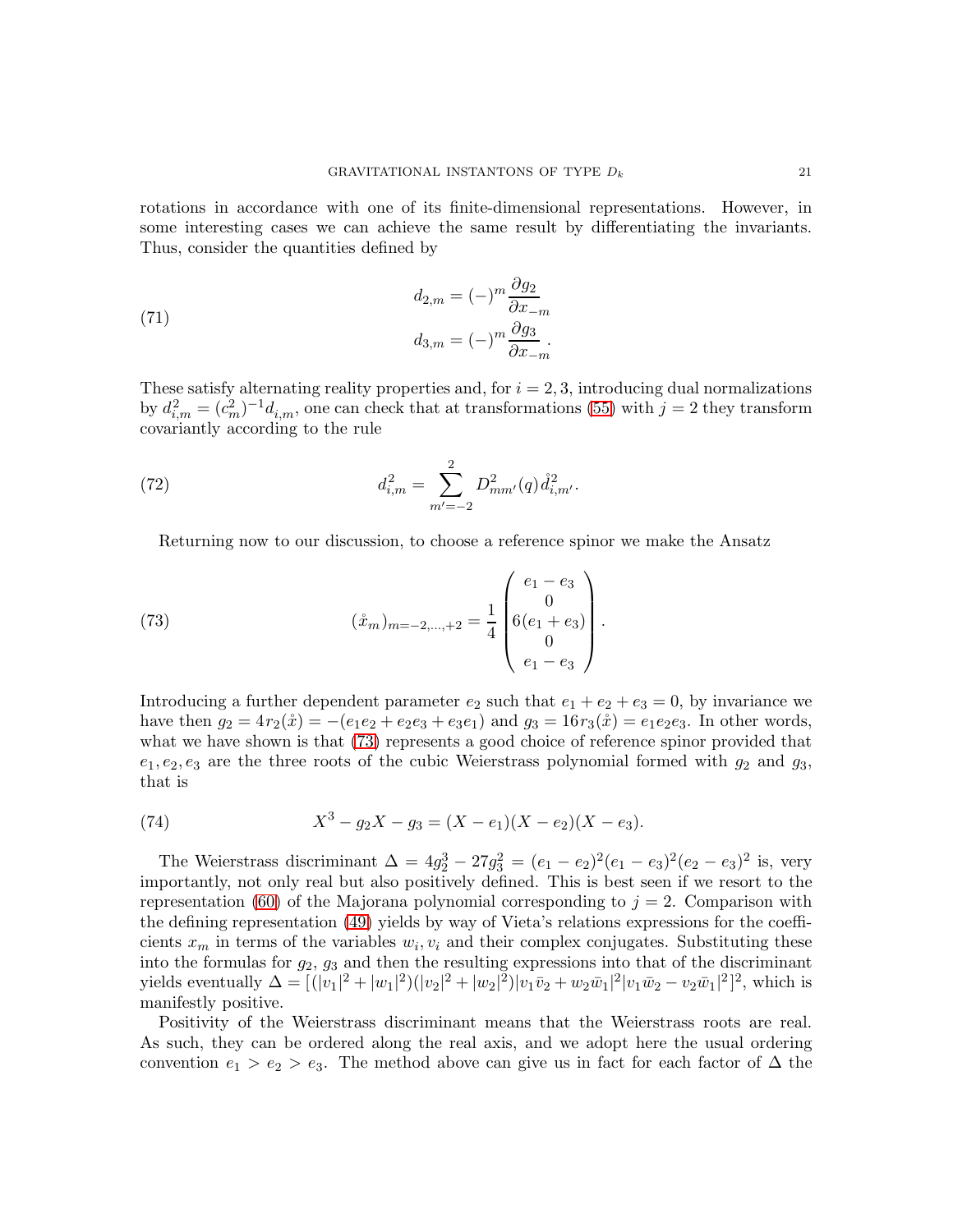expressions

(75)  
\n
$$
e_1 - e_2 = |v_1\bar{v}_2 + w_2\bar{w}_1|^2
$$
\n
$$
e_1 - e_3 = (|v_1|^2 + |w_1|^2)(|v_2|^2 + |w_2|^2)
$$
\n
$$
e_2 - e_3 = |v_1\bar{w}_2 - v_2\bar{w}_1|^2.
$$

In particular, this shows that we can identify  $e_1 - e_3 = \rho$ , as defined in equation [\(59\)](#page-16-0) (with  $j = 2$ ).

The upshot of these considerations is the following: the  $j = 2$  version of equation [\(55\)](#page-14-1) together with this choice of reference spinor provide a parametrization of the five-component spinor  $x_m$  in terms of three spherical parameters, the Euler angles associated with the quaternion  $q$ , plus two spherical invariants,  $e_1$  and  $e_3$  (or, equivalently, and this will be in fact our preferred choice,  $\rho$  and  $e_2$ ). This is in a very clear sense a spinorial generalization of the usual spherical parametrization of 3-vectors.

The differential map corresponding to the reparametrization is described by the equation [\(57\)](#page-16-1), with equation [\(58\)](#page-16-3) giving

<span id="page-21-1"></span>(76) 
$$
\chi_{+2} = \frac{1}{4} d\rho - i\rho \sigma_3
$$

$$
\chi_{+1} = -i\rho (\sigma_1 + i\sigma_2) + 3ie_2(\sigma_1 - i\sigma_2)
$$

$$
\chi_0 = -\frac{3}{2} de_2.
$$

The remaining elements are obtained by (alternating) conjugation.

6.2. Our discussion so far has centered on a change of variables and has not touched yet on the generalized Legendre transform equations. Let us turn now to these and examine them closer. For  $j = 2$  and in quaternionic dimension one they read:

<span id="page-21-0"></span>(77) 
$$
L_{x_m} = \begin{cases} -iu & \text{for } m = +1 \\ 0 & \text{for } m = 0 \\ -i\bar{u} & \text{for } m = -1. \end{cases}
$$

It is understood that L is a (possibly transcendental) function of the five variables  $x_m$ . The main difference with respect to the  $j = 1$  case is the presence of the differential constraint  $L_{x0} = 0$ . This constraint is the source of all difficulties and the crux around which the whole matter revolves. In principle it allows us to express implicitly, say,  $x_0$  in terms of the other four variables. Then the remaining two equations [\(77\)](#page-21-0) corresponding to  $m = \pm 1$  together with the identification  $x_{+2} = z$  let us further exchange, again implicitly, these four variables for the four holomorphic coordinates  $z, u, \overline{z}, \overline{u}$ — in the differential frame associated to which we have expressions for the hyperkäler metric and symplectic forms.

Here, however, we propose a different approach. Our key idea is to employ instead of the five variables  $x_m$  the equivalent set of spherical parameters  $\phi$ ,  $\theta$ ,  $\psi$ ,  $\rho$  and e<sub>2</sub>, and then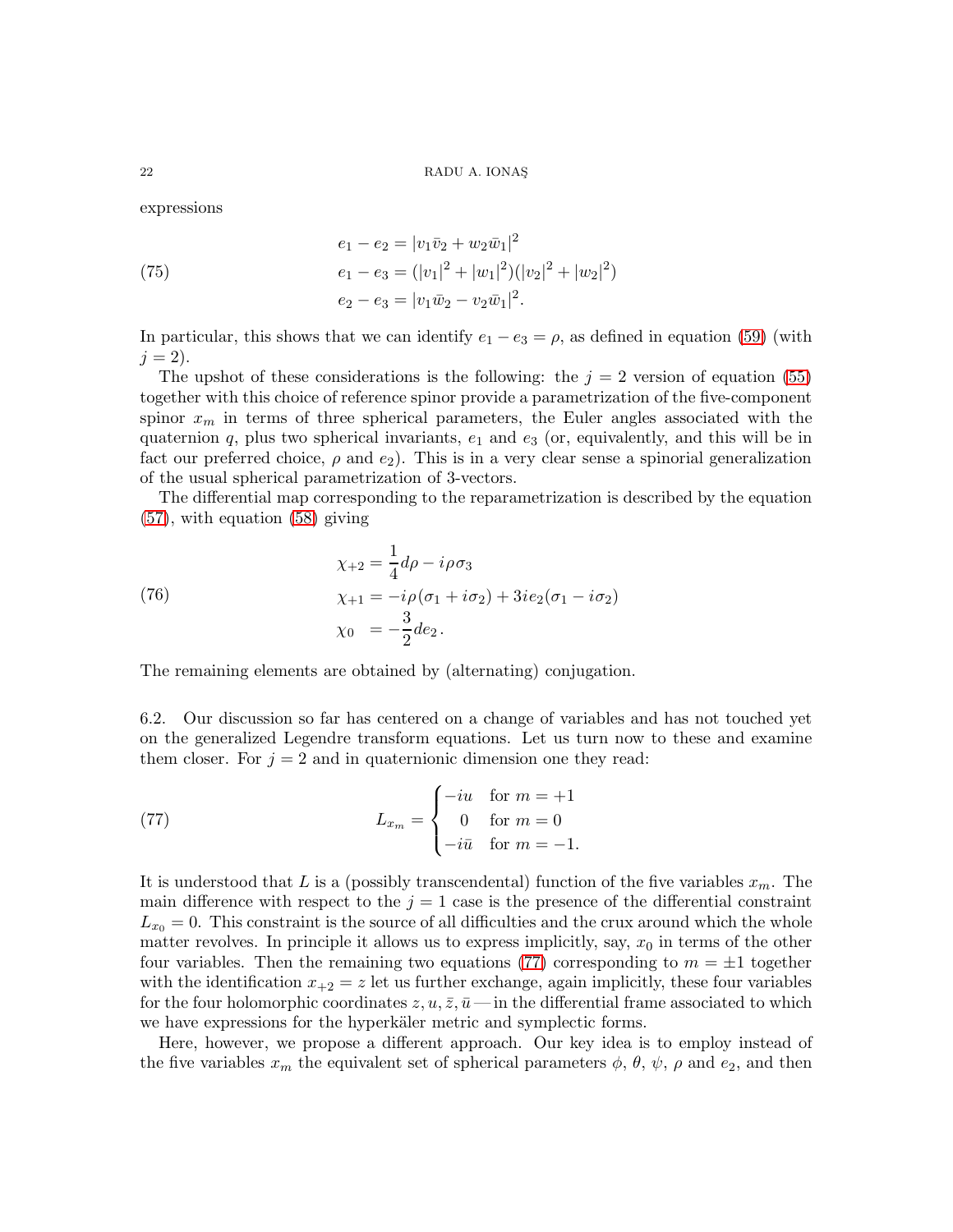use the constraint  $L_{x_0} = 0$  to solve implicitly for  $e_2$  in terms of  $\phi$ ,  $\theta$ ,  $\psi$  and  $\rho$ .<sup>[4](#page-22-0)</sup> The latter reduced set gives us, very importantly, a system of coordinates on the hyperkähler space. So, rather than pass to the holomorphic coordinate frame, we choose to transition the other way around and express the hyperkäler metric and symplectic forms in the spherical (or, better, *quaternionic*) frame given by  $\sigma_1, \sigma_2, \sigma_3$  and  $d\rho$ .

Concretely, we carry this out as follows: differentiating the generalized Legendre relations and denoting as in [\(28\)](#page-8-5) the double derivatives  $L_{x_mx_{m'}} = h_{m+m'}$ , we obtain

<span id="page-22-1"></span>(78) 
$$
\sum_{m'=-2}^{2} \bar{h}_{m+m'} dx_{m'} = \begin{cases} -idu & \text{for } m = +1 \\ 0 & \text{for } m = 0 \\ -id\bar{u} & \text{for } m = -1. \end{cases}
$$

We then proceed in succession to substitute into the  $m = 0$  component of this equa-tion the corresponding differential map relations [\(57\)](#page-16-1), solve the result for  $\chi_0$  in terms of  $\chi_{+2}, \chi_{+1}, \chi_{-1}, \chi_{-2}$ , and then substitute this back into the relations [\(57\)](#page-16-1). Note that since the equations [\(76\)](#page-21-1) can be neatly separated into  $\chi_0 = -\frac{3}{2}$  $\frac{3}{2}$  de<sub>2</sub> on one hand and

<span id="page-22-2"></span>(79) 
$$
\begin{pmatrix} \chi_{+2} \\ \chi_{+1} \\ \chi_{-1} \\ \chi_{-2} \end{pmatrix} = \begin{pmatrix} 1/4 & 0 & 0 & -i\rho \\ 0 & 3ie_2 - i\rho & 3e_2 + \rho & 0 \\ 0 & 3ie_2 - i\rho & -3e_2 - \rho & 0 \\ 1/4 & 0 & 0 & i\rho \end{pmatrix} \begin{pmatrix} d\rho \\ \sigma_1 \\ \sigma_2 \\ \sigma_3 \end{pmatrix}
$$

on the other (with, incidentally, the determinant of the transition matrix equal to  $-4\sqrt{\Delta}$ ), solving for  $\chi_0$  in terms of  $\chi_{+2}, \chi_{+1}, \chi_{-1}, \chi_{-2}$  is essentially the same as solving for  $de_2$  in terms of  $\sigma_1, \sigma_2, \sigma_3$  and  $d\rho$ . In practice, though, it is preferable to work with the  $\chi$ -frame. The remaining  $m = \pm 1$  components of equation [\(78\)](#page-22-1) together with  $dx_{+2} = dz$  and the complex conjugate relation give us further the holomorphic differential frame  $dz, du, d\bar{z}, d\bar{u}$ in terms of the frame  $\chi_{+2}, \chi_{+1}, \chi_{-1}, \chi_{-2}$ . Finally, we plug this result into the  $j = 2$  versions of the generalized Legendre transform metric and symplectic forms formulas  $(41)$ – $(43)$ , with components given by the formulas [\(45\)](#page-11-3).

The computations involved at each step are quite long and laborious, but the end result is by comparison remarkably simple and elegant. To explain it, we need to first introduce a number of definitions.

The first important observation is that it is profitable to regard formally the  $h_m$ 's as the components of a spinor with spin 2. Notice that by construction they satisfy an alternating reality property,  $\bar{h}_m = (-)^m h_{-m}$ . From the middle equation [\(78\)](#page-22-1) it is clear that the natural way to introduce spherical normalization factors for them is by means of the *dual* convention  $h_m^2 = (c_m^2)^{-1} h_m$ . If we define corresponding quadratic and cubic "spherical invariants" by the formulas [\(56\)](#page-15-0) with  $x_m^2$  replaced by  $h_m^2$  and take as above  $N_2 = \sqrt{35/12}$ , then in terms

<span id="page-22-0"></span><sup>&</sup>lt;sup>4</sup>Note once again that here and throughout the paper we say Euler angles but we *mean* quaternions. The former are better for variable counting purposes while the latter offer calculational ease and conceptual clarity.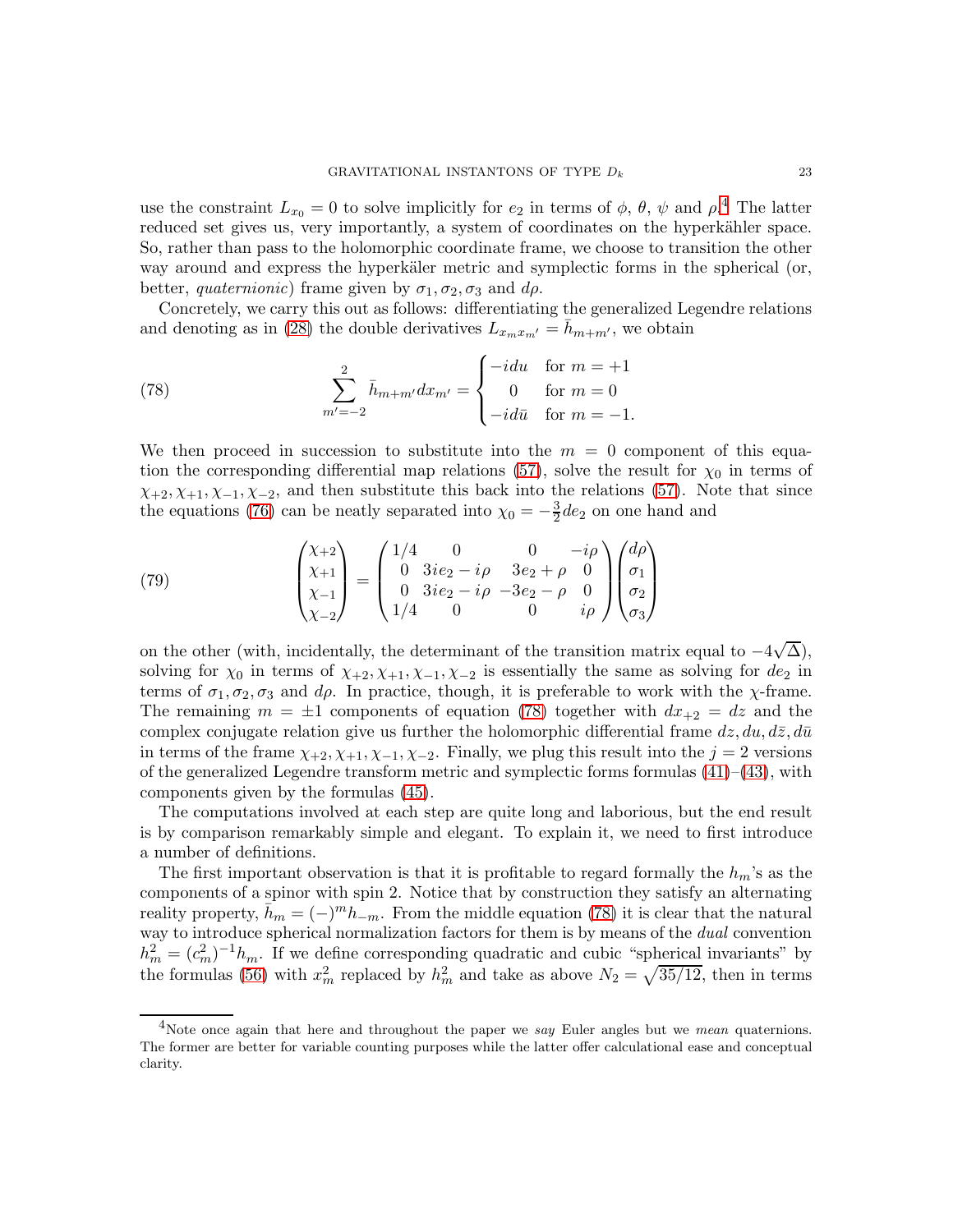of the unnormalized components the formulas read

<span id="page-23-1"></span>(80)  

$$
r_2(h) = \frac{1}{2} \left[ |h_{+2}|^2 + 4|h_{+1}|^2 + 6(h_0)^2 + 4|h_{-1}|^2 + |h_{-2}|^2 \right]
$$

$$
r_3(h) = \begin{vmatrix} h_{+2} & h_{+1} & h_0 \\ h_{+1} & h_0 & h_{-1} \\ h_0 & h_{-1} & h_{-2} \end{vmatrix}.
$$

These can be regarded as invariants only in a restricted sense. Namely, if we *define* 

<span id="page-23-0"></span>(81) 
$$
\mathring{h}_m^2 = \sum_{m'=-2}^2 D_{mm'}^2(q^{-1}) h_{m'}^2
$$

then we have indeed  $r_2(h) = r_2(\mathring{h})$  and  $r_3(h) = r_3(\mathring{h})$ . Secondly, let us introduce the composite object

(82) 
$$
H_m^2 = \frac{1}{2} \sqrt{\frac{7}{12}} \sum_{\substack{m_1, m_2 = -2 \\ m_1 + m_2 = m}}^2 \binom{2}{m} \frac{2}{m_1} \frac{2}{m_2} \frac{2}{m_1} h_{m_2}^2
$$

whose unnormalized components, assuming we spherically-normalize similarly to above by  $H_m^2 = (c_m^2)^{-1} H_m$ , are consequently given by the quadratic expressions

(83) 
$$
H_{+2} = h_{+2}h_0 - h_{+1}h_{+1}
$$

$$
H_{+1} = \frac{1}{2}h_{+2}h_{-1} - \frac{1}{2}h_{+1}h_0
$$

$$
H_0 = \frac{1}{6}h_{+2}h_{-2} + \frac{1}{3}h_{+1}h_{-1} - \frac{1}{2}h_0h_0,
$$

with the remaining ones easily determined by alternating conjugation. One can construct for it in the same way quadratic and cubic invariants, but these turn out to be, not surprisingly, composite as well:

(84) 
$$
r_2(H) = \frac{1}{12}r_2(h)^2
$$

$$
r_3(H) = \frac{1}{4}r_3(h)^2 - \frac{1}{216}r_2(h)^3
$$

Due to the equivariance properties of the Clebsch-Gordan coefficients, it redefines covariantly at a redefinition [\(81\)](#page-23-0), that is

<span id="page-23-2"></span>.

(85) 
$$
\mathring{H}_m^2 = \sum_{m'=-2}^2 D_{mm'}^2 (q^{-1}) H_{m'}^2.
$$

<span id="page-23-3"></span>Thirdly, we introduce yet another frame by means of the linear transformation

(86) 
$$
\begin{pmatrix} \chi_{+2} \\ \chi_{+1} \\ \chi_{-1} \\ \chi_{-2} \end{pmatrix} = \begin{pmatrix} \mathring{H}'_0 & 0 & 0 & 0 \\ 2\mathring{H}_{-1} & \mathring{H}'_0 & \mathring{H}_{+2} & 0 \\ 0 & \mathring{H}_{-2} & \mathring{H}'_0 & 2\mathring{H}_{+1} \\ 0 & 0 & 0 & \mathring{H}'_0 \end{pmatrix} \begin{pmatrix} \theta_{+2} \\ \theta_{+1} \\ \theta_{-1} \\ \theta_{-2} \end{pmatrix}
$$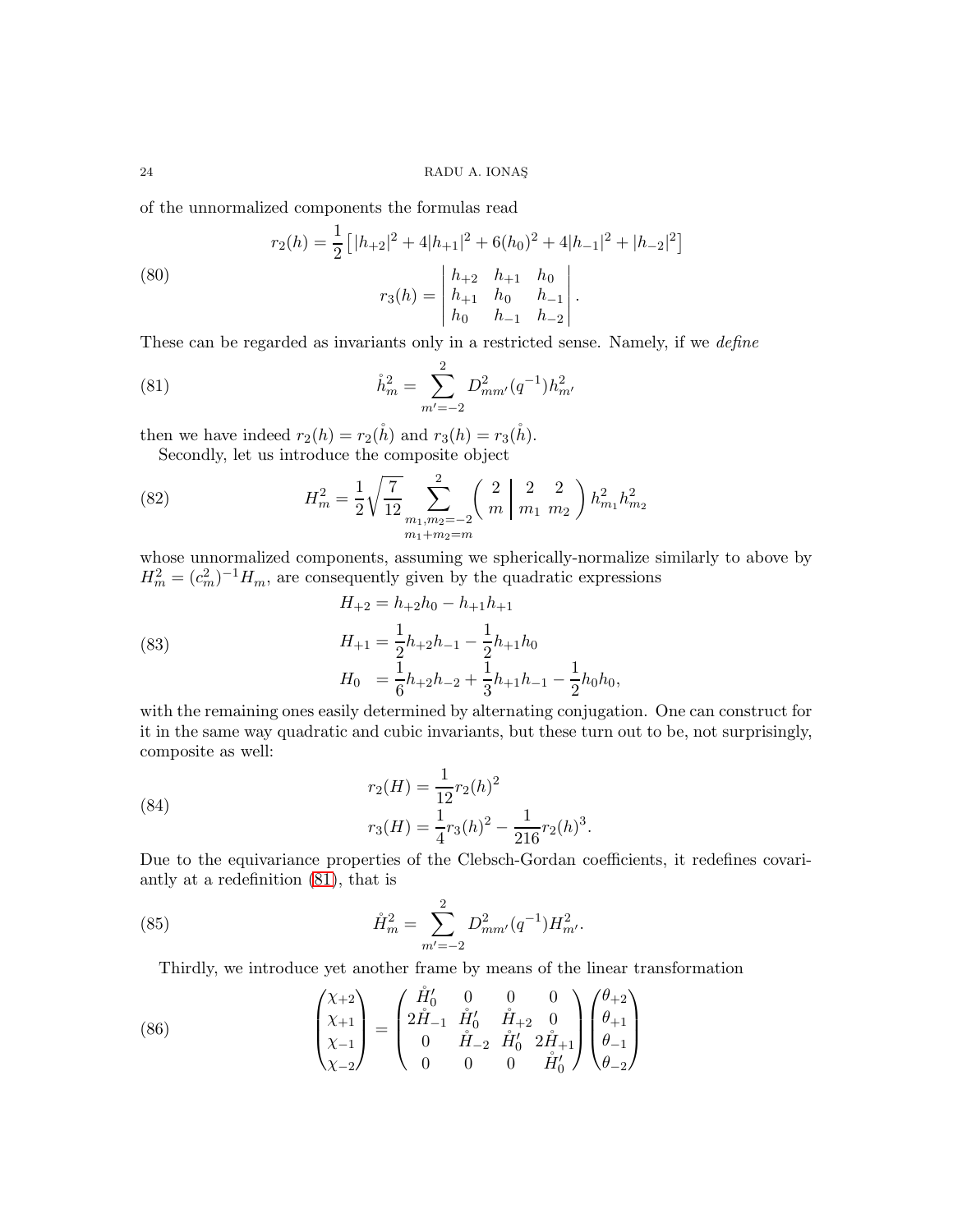where, by definition,

(87) 
$$
\mathring{H}'_0 = \mathring{H}_0 - \frac{1}{6} r_2(\mathring{h}).
$$

Note, incidentally, that  $\mathring{H}'_0 \leq 0$ . Indeed, by the definition of  $r_2(\mathring{H})$  mirroring the first formula [\(80\)](#page-23-1) one has  $3(\mathring{H}_0)^2 \leq r_2(\mathring{H})$ , which then by the first equation [\(84\)](#page-23-2) — and invariance — implies immediately that  $(6\mathring{H}_0)^2 \le r_2(\mathring{h})^2$ . Since  $r_2(\mathring{h}) > 0$ , the claim follows. Observe also that the determinant of the transition matrix in [\(86\)](#page-23-3) is equal to  $-r_3(\mathring{h})\mathring{h}_0(\mathring{H}'_0)^2$ .

Then the result of the computation outlined above can be stated as follows:

<span id="page-24-0"></span>**Proposition 2.** Consider the two successive linear transformations [\(79\)](#page-22-2) and [\(86\)](#page-23-3) of the quaternionic frame given by  $\sigma_1, \sigma_2, \sigma_3$  and dp. In the resulting frame, the four-dimensional  $j = 2$  generalized Legendre transform hyperkähler metric and symplectic forms assume the canonical form

(88) 
$$
g = \lambda (|\theta_{+1}|^2 + |\theta_{+2}|^2) \quad and \quad \omega_m^1 = \sum_{m'=-1}^1 D_{mm'}^1(q) \mathring{\omega}_{m'}^1
$$

$$
\begin{aligned}\n\dot{\omega}_{+1} &= \lambda i \ \theta_{+2} \wedge \bar{\theta}_{+1} \\
\dot{\omega}_0 &= \lambda i (\theta_{+1} \wedge \bar{\theta}_{+1} - \theta_{+2} \wedge \bar{\theta}_{+2}) \\
\dot{\omega}_{-1} &= \lambda i \ \bar{\theta}_{+2} \wedge \theta_{+1}\n\end{aligned}
$$

where  $\lambda = r_3(\mathring{h}) \mathring{H}'_0$  and we normalize  $\omega_m^1 = c_m^1 \omega_m^2$ .

The parallel with the form [\(67\)](#page-18-2) in the  $j = 1$  case is evident and demonstrates that quaternionic parametrization of the Majorana polynomial coefficients opens indeed a path to generalizing the Gibbons-Hawking Ansatz.

The hyperkähler metric and symplectic forms are completely determined modulo simple algebraic operations by the five functions  $(h_m)_{m=-2,\dots,2}$ , closely related to the functions  $(h_m)_{m=-2,\dots,2}$ , which in turn can be extracted from a single holomorphic function through a contour-integral of the type [\(29\)](#page-9-1). Note that, by comparison, the generalized Legendre transform formulas [\(45\)](#page-11-3) with  $j = 2$  depend in addition to these also on  $h_{-3}$ . The contourintegral formula gives the  $h_m$  functions naturally in terms of the variables  $x_m$ , from which passing to the quaternionic variables in which the metric and symplectic forms are expressed is usually straightforward. In the generalized Legendre transform formulas  $(41)$ – $(43)$ , by contrast, the metric and symplectic forms are expressed in a holomorphic coordinate frame, and the dependence of the variables  $x_m$  on the holomorphic coordinates is virtually always implicit. In either case one still has to impose of course the generalized Legendre transform constraint  $L_{x_0} = 0$ .

In practice, therefore, one needs to compute two things: the first derivative  $L_{x_0}$ , which determines the generalized Legendre transform constraint, and the second derivatives  $L_{x_0x_m}$ with  $m = -2, \ldots, 2$ , which then determine the hyperkähler metric and symplectic forms.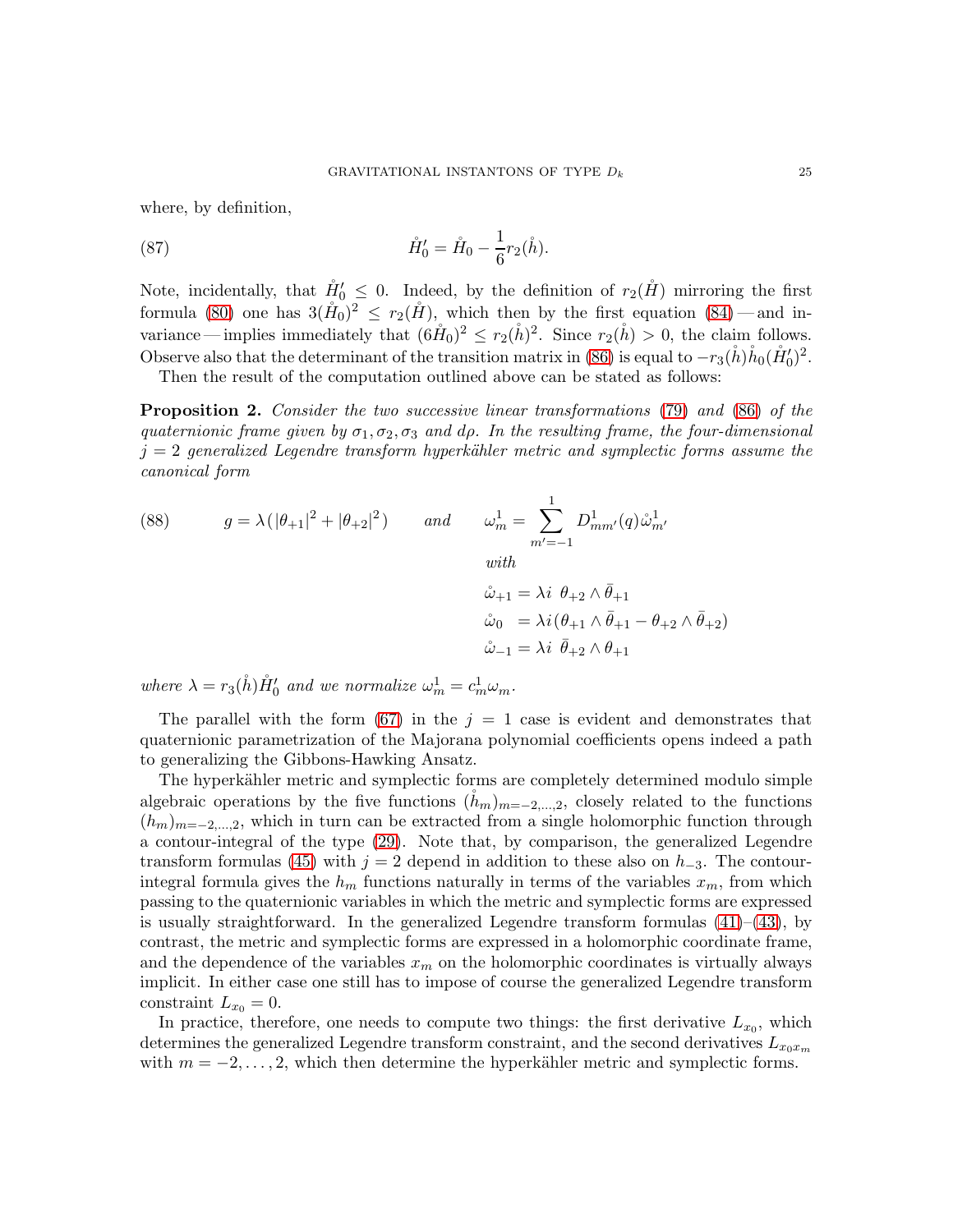#### <span id="page-25-3"></span>7. THE  $\mathcal{O}(4)$  SPECTRAL CURVE

<span id="page-25-2"></span>In this section we continue our generic exploration of the generalized Legendre transform construction with  $j = 2$  with a detailed study of the structure of a certain elliptic curve associated to the characteristic  $\mathcal{O}(4)$  section which plays an important role in applications.

7.1. In the total space of the bundle  $\pi^* \mathcal{O}(4) \to Z$  with global section x consider the quartic plane curve given by

$$
(89) \t\t \eta^2 = x_N(\zeta)
$$

where  $\eta$  is the complex coordinate on the fiber and

(90) 
$$
x_N(\zeta) = \sum_{m=-2}^{2} x_m \zeta^{2-m}
$$

with coefficients satisfying the alternating reality condition  $\bar{x}_m = (-)^m x_{-m}$  is the usual  $j = 2$  Majorana polynomial representing the section x in the local trivialization over the open set  $N \subset Z$ . We call such a curve an  $\mathcal{O}(4)$  spectral curve, and label its defining representation as Majorana normal form.

By construction, this curve has two involutions, one holomorphic and one anti-holomorphic:

<span id="page-25-0"></span>(91) elliptic involution: 
$$
(\zeta, \eta) \mapsto (\zeta, -\eta)
$$
  
real structure:  $(\zeta, \eta) \mapsto (-1/\overline{\zeta}, -\overline{\eta}/\overline{\zeta}^2)$ .

One should think of  $\eta$  as the complex square root of the quartic Majorana polynomial, and, indeed, the introduction of the elliptic curve can be justified by the need to cast the use of this square root on a rigorous basis. The elliptic involution encapsulates the branch ambiguity data for the square root, and the second rule essentially implies that under antipodal conjugation (which, recall, we define here as the substitution  $\zeta \mapsto \zeta_c^c$  followed by complex conjugation) the square root changes branches, that is,  $\sqrt{x_N} \mapsto -\sqrt{x_S}$ .

One also has a natural nowhere-vanishing holomorphic 1-form on the curve, which is to say, an abelian differential of the first kind, given by

(92) 
$$
\theta = \frac{d\zeta}{2\eta}.
$$

Let  $a_1, \ldots, a_4$  denote the roots of the Majorana quartic polynomial. The reality properties of the polynomial coefficients imply that they come in antipodally-conjugated pairs or, in other words, the two sets  $\{a_1, \ldots, a_4\}$  and  $\{a_1^c, \ldots, a_4^c\}$  are the same. In terms of them we have

(93) 
$$
\eta^2 = x_{-2} \prod_{i=1}^4 (\zeta - a_i).
$$

We can cast the curve in the *Weierstrass normal form* 

<span id="page-25-1"></span>(94) 
$$
Y^2 = X^3 - g_2 X - g_3
$$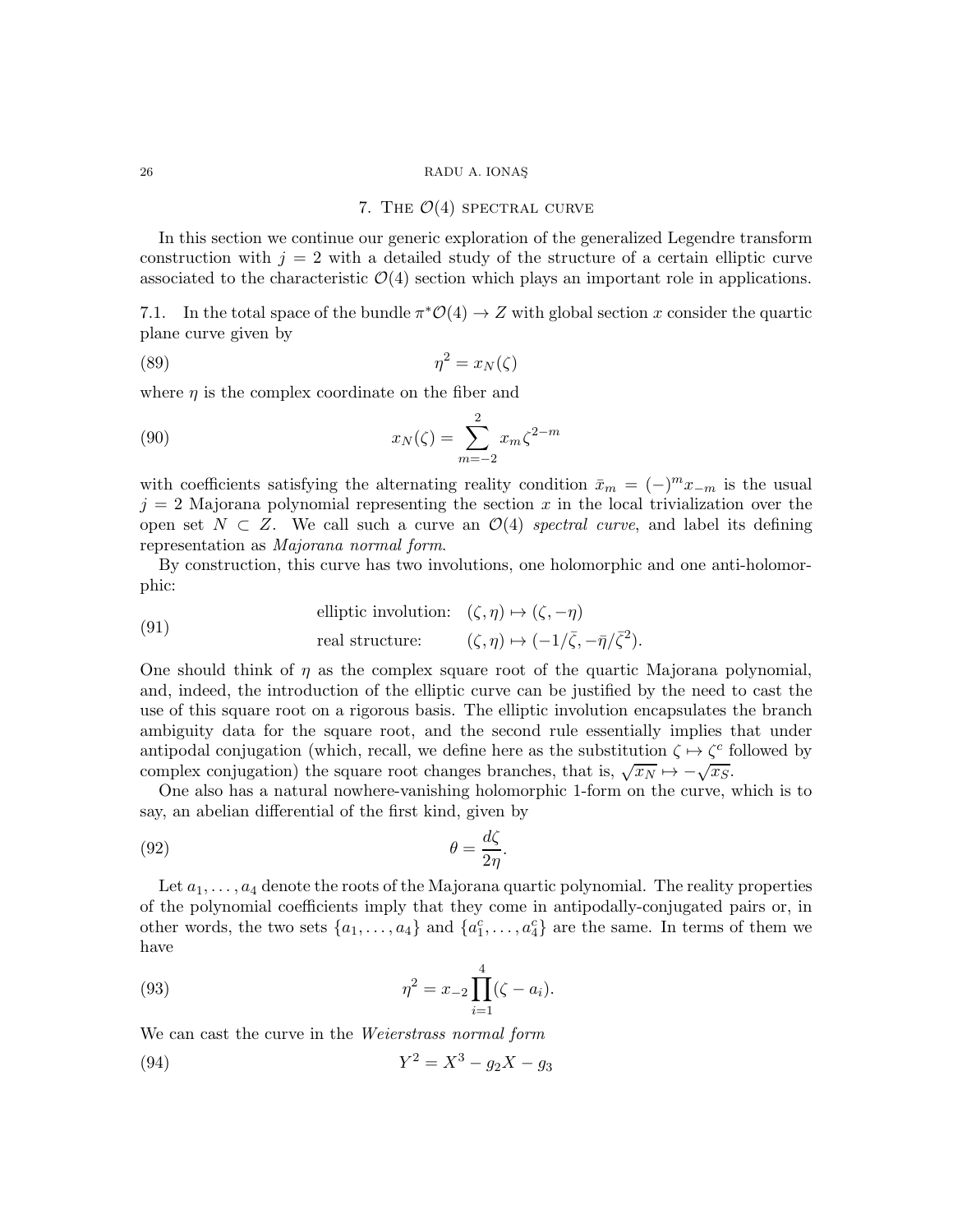by taking for example the root  $a_4$  to  $\infty$  by means of the birational transformation

(95) 
$$
X = x_{-2} \left( S_4 - \frac{P_4}{\zeta - a_4} \right) \text{ with } S_4 = \frac{1}{3} \sum_{1 \le i < j \le 3} (a_i - a_4)(a_j - a_4)
$$

$$
P_4 = \prod_{1 \le i \le 3} (a_i - a_4).
$$

and then choosing an appropriate transformation for  $\eta$ . The remaining Majorana roots are mapped to the Weierstrass roots  $e_1, e_2, e_3$ . Note in particular that with our ordering convention for the Weierstrass roots,  $a_4^c$ , the root antipodally conjugated to  $a_4$ , is mapped to  $e_2$ . The Weierstrass coefficients  $g_2$  and  $g_3$  which arise here are precisely those defined in equation  $(70)$  — and this brings us again, through a different route, to the same cubic Weierstrass polynomial that we have encountered when we introduced a quaternionic parametrization for the quartic Majorana coefficients  $x_m$ .

In the new coordinates the holomorphic 1-form takes the form

(96) 
$$
\theta = \frac{d\zeta}{2\eta} = \frac{dX}{2Y}
$$

Finally, by means of the Weierstrass  $\wp$ -function and its derivative we pass to a complex torus representation. Taking  $X = \wp(u; 4g_2, 4g_3)$  and  $2Y = \wp'(u; 4g_2, 4g_3)$  gives further

<span id="page-26-3"></span><span id="page-26-1"></span>.

(97) 
$$
\theta = \frac{d\zeta}{2\eta} = \frac{dX}{2Y} = du.
$$

The reality of the Weierstrass roots implies that the toric lattice  $\Lambda$  is orthogonal. If  $\omega_1, \omega_2, \omega_3$ with  $\omega_1 + \omega_2 + \omega_3 = 0$  are the Weierstrass *half*-periods, then our ordering of the Weierstrass roots entails that  $\omega_1$  is real and  $\omega_3$  purely imaginary. Following the usual conventions in the literature, in what follows we will often denote these as  $\omega$  and  $\omega'$ , respectively.

| III |   | $\iota$ |
|-----|---|---------|
|     | . |         |

<span id="page-26-0"></span>FIGURE 1. A choice of fundamental domain for the toric lattice  $\Lambda$ , divided in quadrants. We assume that the domain has closed upper and right boundaries and open lower and left ones.

<span id="page-26-2"></span>7.2. Let us try to understand now how the two involutions [\(91\)](#page-25-0) act on the complex torus  $\mathbb{C}/\Lambda$ . Given an arbitrary point on the curve with Majorana normal coordinates  $(\zeta, \eta)$ , let  $(X_\zeta, Y_\zeta)$  denote its image in Weierstrass normal coordinates, and  $u_\zeta$  its image on the complex torus.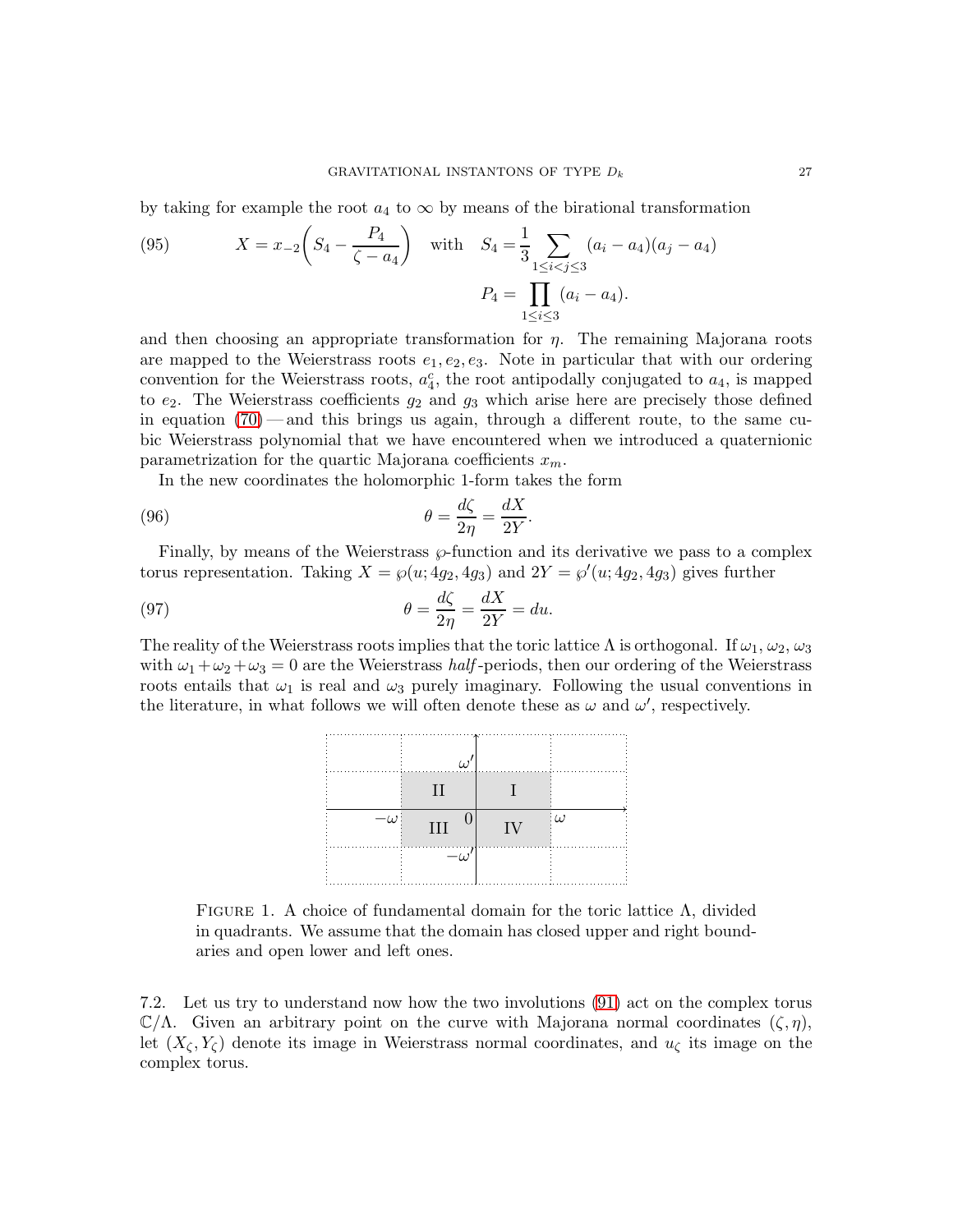The elliptic involution induces, modulo a lattice shift, a reflection with respect to the origin of the complex plane:

<span id="page-27-0"></span>(98) 
$$
u_{\zeta} \mapsto -u_{\zeta} \mod \Lambda
$$
.

If we require  $u_{\zeta}$  to be in the fundamental domain of the lattice as defined in Figure [1,](#page-26-0) then so is  $-u_{\zeta}$ , and consequently we can dispense in [\(98\)](#page-27-0) with lattice shifts altogether. Note that in this case the map  $u_{\zeta} \mapsto -u_{\zeta}$  interchanges diagonally-opposite quadrants.

To work out the action of antipodal conjugation, we begin by noticing the following useful identity

<span id="page-27-1"></span>(99) 
$$
\frac{Y_{\zeta}}{X_{\zeta}-X_{\zeta'}}=\eta\left(\frac{1}{\zeta-\zeta'}-\frac{1}{\zeta-a_4}\right)
$$

valid for any  $\zeta' \in \mathbb{C}$  different from  $\zeta$ . This can be checked by squaring each side up and then imposing both the Majorana and Weierstrass forms of the elliptic equation. A possible sign ambiguity is fixed by the requirement of consistency in the limit  $\zeta' \to \zeta$  with the second equation [\(96\)](#page-26-1).

Taking in particular  $\zeta' = a_4^c$ , we obtain

(100) 
$$
\frac{Y_{\zeta}}{X_{\zeta} - e_2} = -\eta \frac{1 + |a_4|^2}{(\zeta - a_4)(1 + \bar{a}_4 \zeta)}.
$$

The right-hand side of this equation is manifestly invariant under antipodal conjugation and so consequently

(101) 
$$
\frac{Y_{\zeta}}{X_{\zeta}-e_2} = \frac{\bar{Y}_{\zeta^c}}{\bar{X}_{\zeta^c}-e_2}.
$$

This can be equivalently rephrased as the collinearity condition

(102) 
$$
\begin{vmatrix} 1 & X_{\zeta} & Y_{\zeta} \\ 1 & \bar{X}_{\zeta^c} & \bar{Y}_{\zeta^c} \\ 1 & e_2 & 0 \end{vmatrix} = 0
$$

which then by way of the addition law of the Weierstrass elliptic functions allows us to conclude that

(103) 
$$
u_{\zeta} + \bar{u}_{\zeta^c} + \omega_2 = 0 \mod \Lambda.
$$

The mod  $\Lambda$  ambiguity can be fixed by imposing some restricting condition, typically a choice of fundamental domain for the lattice, in which case we can write

<span id="page-27-2"></span>(104) 
$$
u_{\zeta} + \bar{u}_{\zeta^c} = n_{\zeta}\omega + n_{\zeta}'\omega'
$$

for some, very importantly, *odd* integers  $n_{\zeta}$  and  $n'_{\zeta}$ . For instance, if we require that both  $u_{\zeta}$ and  $u_{\zeta_c}$  be in the fundamental rectangle of the toric lattice as defined in Figure [1,](#page-26-0) then we find that the shift term is entirely determined by the particular quadrant of the fundamental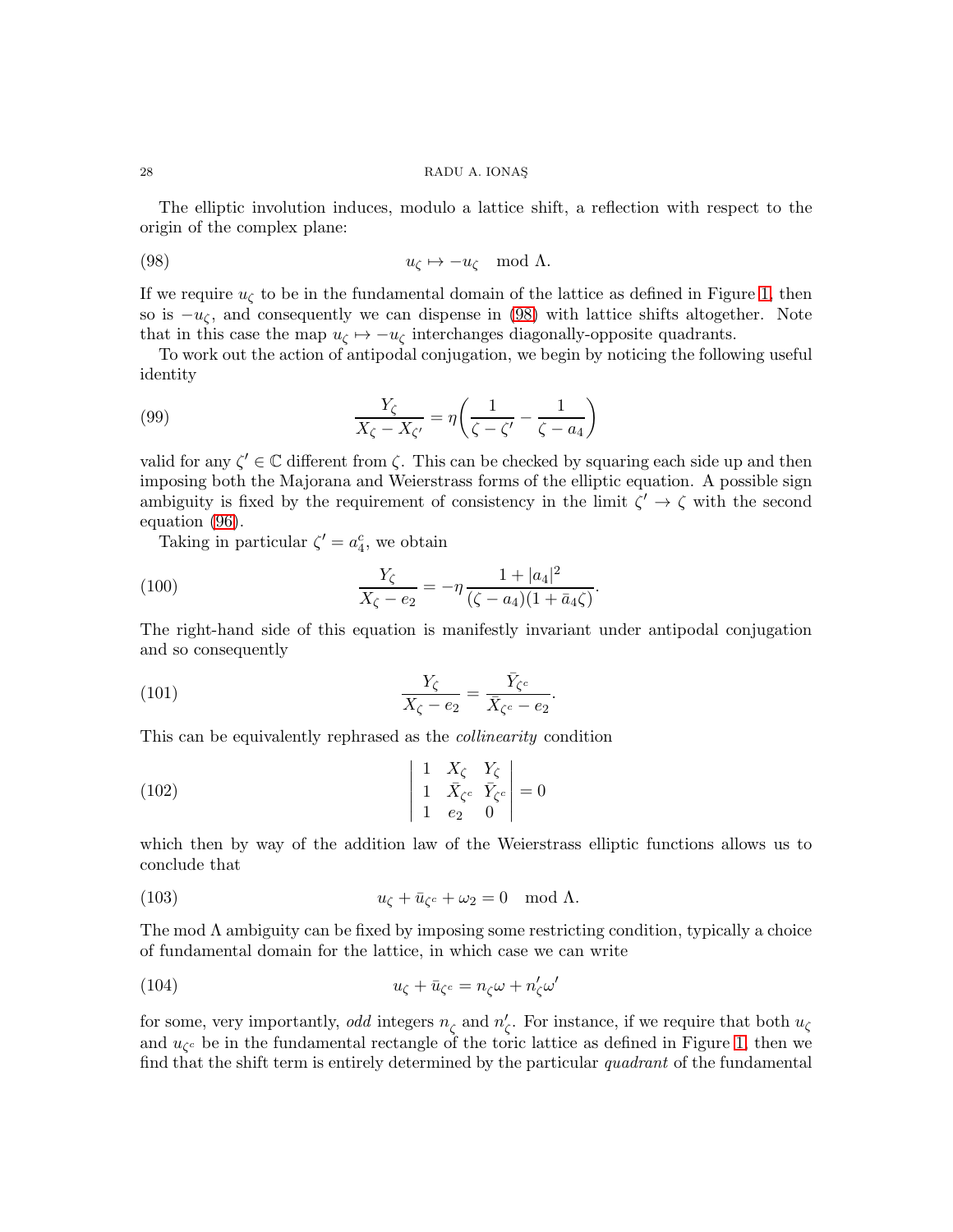domain to which, say,  $u_{\zeta}$  belongs, as follows:

| $u_{\zeta} \in \text{quadrant}$ | n <sub>c</sub> | n. |
|---------------------------------|----------------|----|
|                                 |                |    |
|                                 |                |    |
| Ш                               |                |    |
|                                 |                |    |

Note that, quite generally,  $n_{\zeta^c} = n_{\zeta}$  and  $n'_{\zeta^c} = -n'_{\zeta}$ , and so the map  $u_{\zeta} \mapsto u_{\zeta^c}$  interchanges in this case vertically-adjacent quadrants. A shift of the fundamental domain by  $\lambda \omega$  in the real direction and  $\lambda'\omega'$  in the imaginary one for some  $\lambda, \lambda' \in \mathbb{Z}$  entails a shift  $n_{\zeta} \mapsto n_{\zeta} + 2\lambda$ while leaving  $n'_{\zeta}$  unchanged. For reasons of generality, in the remainder of the paper we will assume a generic (yet unspecified) such choice of fundamental domain.

Observe that we can define an "enhanced" version of  $u_{\zeta}$  by  $\mathfrak{u}_{\zeta} = u_{\zeta} - (n_{\zeta}/2)\omega - (n_{\zeta}'/2)\omega'.$ This modified variable satisfies the simpler antipodal conjugation property  $\bar{\mathfrak{u}}_{\zeta_c} = -\mathfrak{u}_{\zeta}$  and, moreover, its real part is independent of the particular choice of fundamental domain and takes values the interval  $(-\omega/2, \omega/2]$ . Let furthermore

(105) 
$$
v_{\zeta} = \mathfrak{u}_{\zeta} + \bar{\mathfrak{u}}_{\zeta} = u_{\zeta} - u_{\zeta^c} - n'_{\zeta} \omega'
$$

$$
v'_{\zeta} = \mathfrak{u}_{\zeta} - \bar{\mathfrak{u}}_{\zeta} = u_{\zeta} + u_{\zeta^c} - n_{\zeta} \omega.
$$

Thus defined,  $v_{\zeta}$  is real and  $v_{\zeta}'$  purely imaginary. As the  $g_2$ ,  $g_3$  parameters are real, all standard Weierstrass functions have definite reality properties at these points which one can easily infer based on their parity. Hence, for example, since the Weierstrass  $\wp$ -function and its derivative are even respectively odd functions, it follows that both  $\wp(v_{\zeta})$  and  $\wp(v'_{\zeta})$ are real, while  $\wp'(v_\zeta)$  is real and  $\wp'(v'_\zeta)$  purely imaginary. Based on the elliptic formulas [\(A.8\)](#page-48-0) and similar arguments relying on the fact that the Weierstrass sigma-function is odd and all three associated sigma-functions are even, we can argue moreover that for all values of  $\zeta$  we have

(106) 
$$
\wp(v_\zeta') \le e_3 < e_2 < e_1 \le \wp(v_\zeta).
$$

7.3. In the remainder of this section we discuss some further properties of  $\mathcal{O}(4)$  spectral curves which, while interesting in themselves, have no immediate bearing on the considerations which follow. The pragmatic reader is urged to skip ahead to the next section.

Taking now in the relation [\(99\)](#page-27-1)  $\zeta = 0$  and  $\zeta' = \infty$  and then vice versa, and noticing that we have

(107) 
$$
X_0 = \frac{x_0}{3} + \frac{x_{+1}}{a_4} + \frac{2x_{+2}}{a_4^2} \text{ and } X_{\infty} = \frac{x_0}{3} + x_{-1}a_4 + 2x_{-2}a_4^2,
$$

we can derive two more collinearity properties, namely,

(108) 
$$
\begin{vmatrix} 1 & X_0 & Y_0 \\ 1 & X_{\infty} & Y_{\infty} \\ 1 & x_+ & -y_+ \end{vmatrix} = 0 \quad \text{and} \quad \begin{vmatrix} 1 & X_0 & Y_0 \\ 1 & X_{\infty} & -Y_{\infty} \\ 1 & x_- & y_- \end{vmatrix} = 0
$$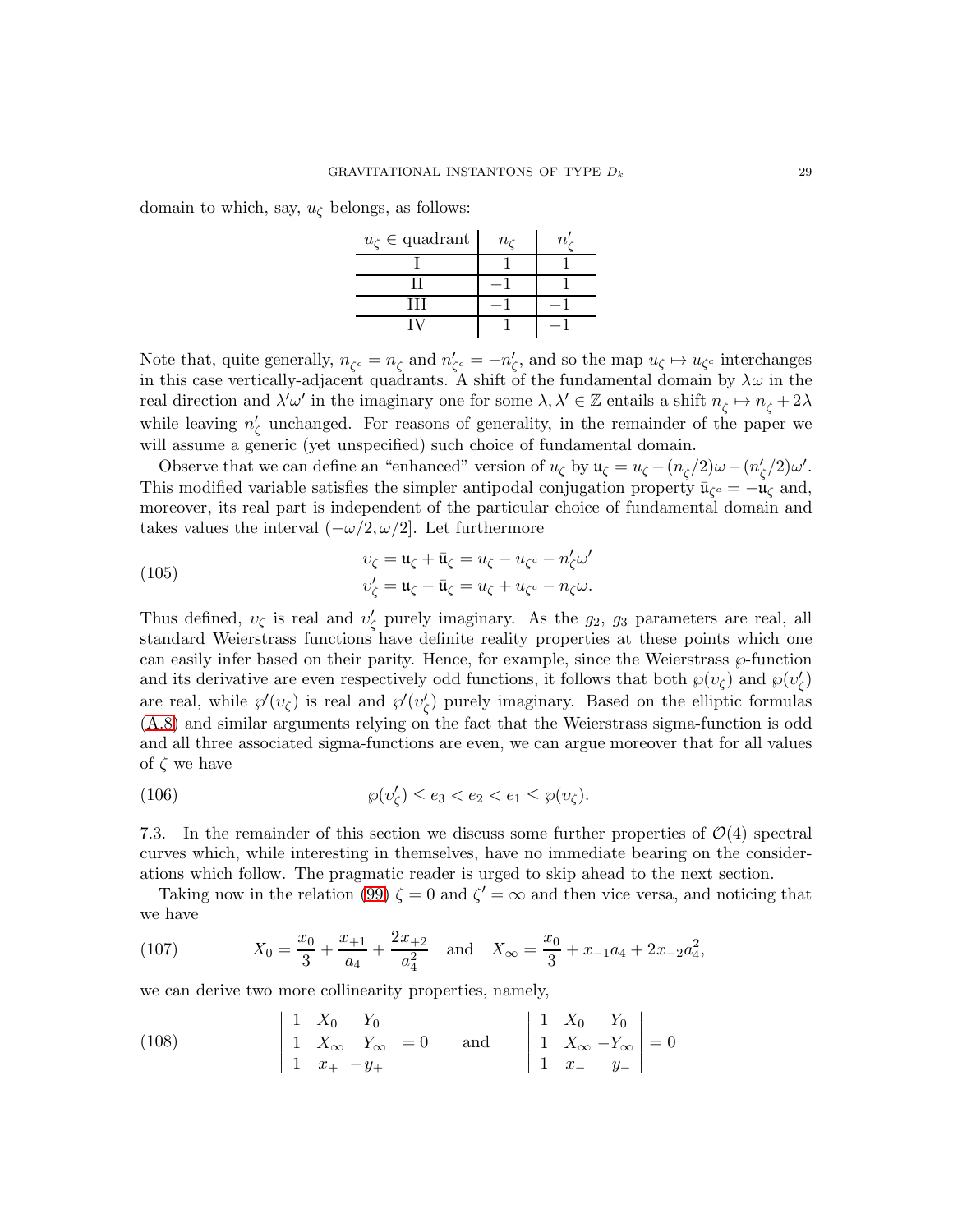where, by definition,

(109) 
$$
x_{\pm} = \frac{x_0}{3} \pm 2\sqrt{x_{-2}}\sqrt{x_{+2}}
$$

$$
y_{\pm} = x_{+1}\sqrt{x_{-2}} \pm x_{-1}\sqrt{x_{+2}}.
$$

The complex square roots  $\sqrt{x+2}$  and  $\sqrt{x-2}$  arise from  $\eta$  at  $\zeta = 0$  and  $\infty$ , and their relative branch choice ambiguity is fixed by requiring them to be complex conjugates. So then what the collinearity relations show is that

(110) 
$$
x_{+} = \wp(u_{\infty} + u_{0}) \qquad x_{-} = \wp(u_{\infty} - u_{0})
$$

$$
2y_{+} = \wp'(u_{\infty} + u_{0}) \qquad 2y_{-} = \wp'(u_{\infty} - u_{0}).
$$

From their definitions it is clear that both  $x_-\,$  and  $x_+\,$  are real, while  $y_-\,$  is real and  $y_+\,$ purely imaginary. Moreover, we have the following inequalities:

(111) 
$$
e_3 < x_- < e_2 < x_+ < e_1
$$

$$
e_3 < -x_+ - x_- < e_1.
$$

To prove them, we rely on the representation [\(60\)](#page-16-2) of Majorana polynomials. By expressing the Majorana coefficients and Weierstrass roots in terms of the complex variables  $w_i, v_i$ , we can derive the following set of formulas:

(112) 
$$
x_{\pm} - e_1 = -(|v_1w_2| \mp |v_2w_1|)^2
$$

$$
x_{\pm} - e_2 = -(\sqrt{v_1w_1\bar{v}_2\bar{w}_2} \mp \sqrt{\bar{v}_1\bar{w}_1v_2w_2})^2
$$

$$
x_{\pm} - e_3 = (|v_1v_2| \pm |w_1w_2|)^2
$$

and

(113) 
$$
x_{+} + x_{-} + e_{1} = |v_{1}\bar{v}_{2} - w_{2}\bar{w}_{1}|^{2}
$$

$$
x_{+} + x_{-} + e_{2} = (|v_{1}|^{2} - |w_{1}|^{2})(|v_{2}|^{2} - |w_{2}|^{2})
$$

$$
x_{+} + x_{-} + e_{3} = -|v_{1}\bar{w}_{2} + v_{2}\bar{w}_{1}|^{2},
$$

from which then the inequalities follow promptly.

The pairs  $(x_-, y_-)$  and  $(x_+, y_+)$  are points on the Weierstrass curve, as one may easily convince oneself directly by verifying that they both satisfy indeed the Weierstrass equation [\(94\)](#page-25-1). Turning this around, we can solve the two resulting equations for the Weierstrass coefficients, to obtain the alternative expressions

(114) 
$$
g_2 = x_+^2 + x_+x_- + x_-^2 - \frac{y_+^2 - y_-^2}{x_+ - x_-}
$$

$$
g_3 = -x_+x_-(x_+ + x_-) + \frac{x_-\overline{y_+^2} - x_+\overline{y_+^2}}{x_+ - x_-}.
$$

These expressions allow us then to immediately see that the Weierstrass cubic polynomial associated to the Majorana quartic polynomial can be cast in the following determinantal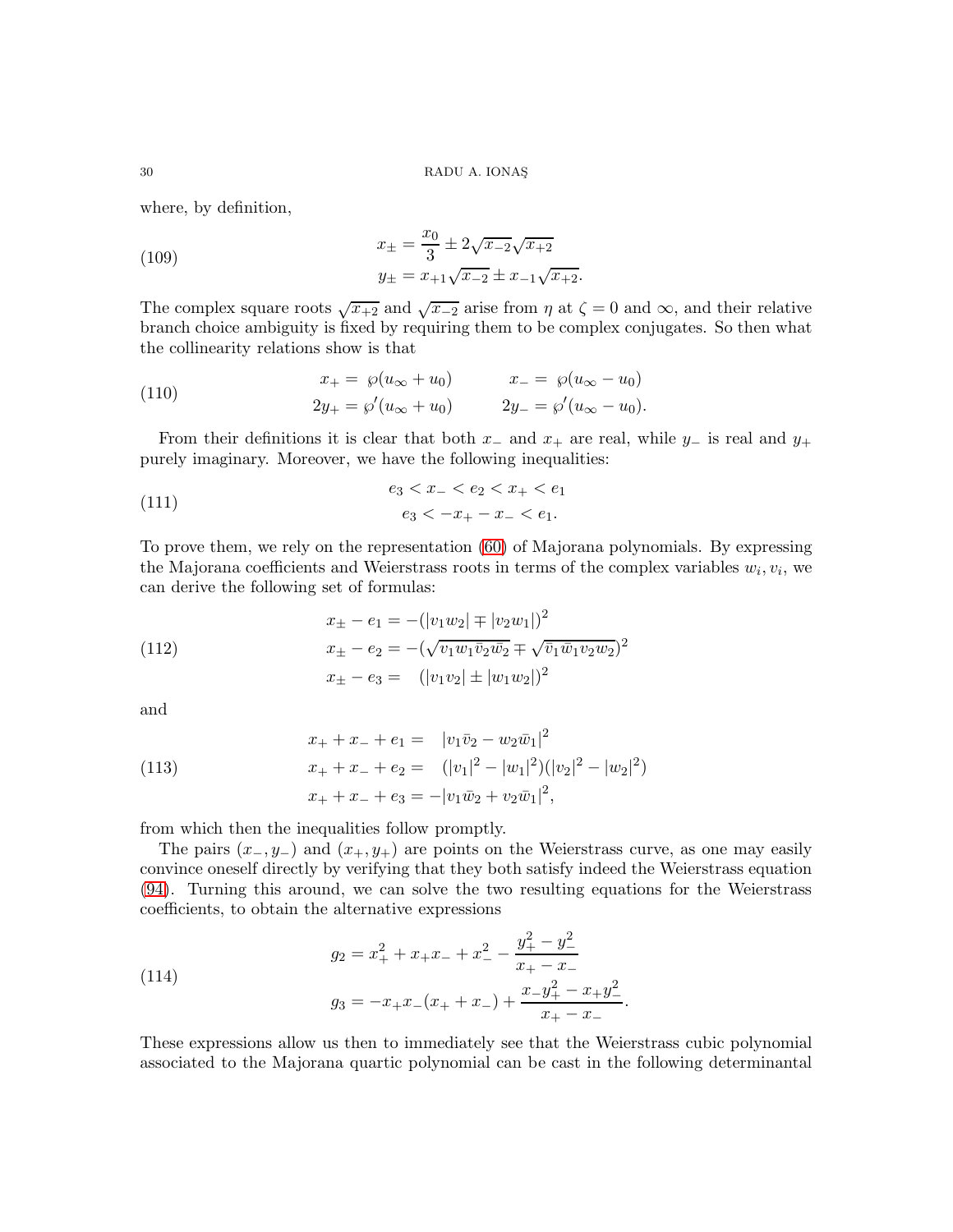form:

(115) 
$$
X^3 - g_2 X - g_3 = \begin{vmatrix} X - x_+ & \frac{-iy_+}{\sqrt{x_+ - x_-}} & 0\\ \frac{-iy_+}{\sqrt{x_+ - x_-}} & X + x_+ + x_- & \frac{y_-}{\sqrt{x_+ - x_-}}\\ 0 & \frac{y_-}{\sqrt{x_+ - x_-}} & X - x_- \end{vmatrix}
$$

with each entry, apart from the variable  $X$ , real. Note that the formula remains valid if we take in it, either separately or together,  $y_+ \mapsto -y_+$  and  $y_- \mapsto -y_-$ .

# 8. ALE AND ALF GRAVITATIONAL INSTANTONS OF TYPE  $A_k$

We shift now our focus to applications, and our main goal for the remainder of the paper will be the explicit construction of gravitational instantons of type  $D_k$ . However, before we tackle that, we find it instructive to review Hitchin's construction of ALE gravitational instantons of type  $A_k$  [\[13\]](#page-49-2), which will serve as a model for our treatment of the  $D_k$  case. Our review, though, will have a slightly skewed objective compared to the original: we will use the approach of [\[13\]](#page-49-2) in order to derive the input data for the Legendre transform construction — which consists, mostly, of a holomorphic function —, and then use this rather than Hitchin's original method to construct the hyperkähler metric and symplectic forms. The result will evidently be the same, but the variation in strategy is really a practice run for the  $D_k$  case, where we will follow the same blueprint.

8.1. The starting point of Hitchin's approach is the minimal resolution of a complex algebraic surface with a Kleinian singularity of type  $A_k$ . A standard construction going back to F. Klein shows that the singular quotients  $\mathbb{C}^2/\Gamma$  can be embedded in  $\mathbb{C}^3$  for any finite subgroup  $\Gamma$  of  $SU(2)$ . In particular, if  $\Gamma$  is the cyclic group of order  $k+1$ , then the resulting singularity is known as a Kleinian (or du Val, or rational double point) singularity of type  $A_k$ , and may be described by the following algebraic equation in  $\mathbb{C}^3$ :

(116) 
$$
y^2 + z^2 = x^{k+1}.
$$

In terms of a set of  $k+1$  constant complex parameters  $t_l$  satisfying the constraint  $\sum_{l=0}^{k} t_l = 0$ , its universal deformation has the form

<span id="page-30-0"></span>(117) 
$$
y^2 + z^2 = \prod_{l=0}^{k} (x + t_l).
$$

This non-singular complex surface comes equipped with a natural nowhere-vanishing symplectic 2-form given by

(118) 
$$
\varpi = \frac{2\,dy \wedge dz}{f_x} = \frac{2\,dz \wedge dx}{f_y} = \frac{2\,dx \wedge dy}{f_z}
$$

where  $f(x, y, z)$  is the function whose vanishing locus defines the surface, and the factor 2 has been chosen for ulterior convenience. The first formula is valid on the patch defined by the condition  $f_x \neq 0$ , where the variables y and z give a good system of coordinates on the surface, the second one on the patch defined by  $f_y \neq 0$ , and so on.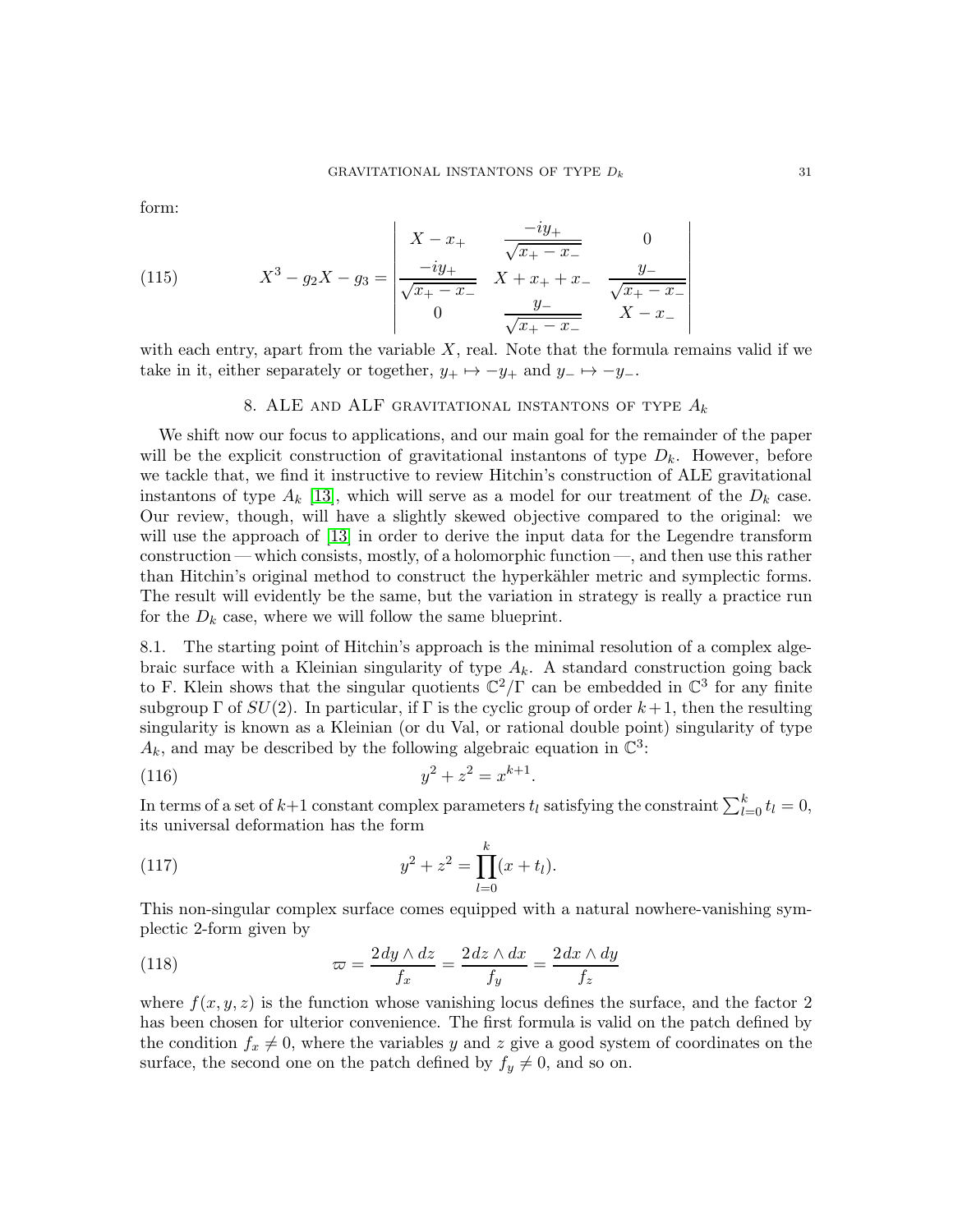Using a hyperkähler quotient construction, Kronheimer has shown in [\[21\]](#page-49-0) that one can define on the desingularized surface an ALE hyperkähler metric. So then we may ask ourselves the following question — and this is really the key to the the twistor approach: the above complex holomorphic description of the algebraic surface is holomorphic with respect to *which* particular hyperkähler complex structure, out of the many we have at our disposal? The answer that Hitchin essentially proposed was that the surface can be described by this same algebraic equation in almost all hyperkähler complex structures. In other words, one can think of the variables  $x, y, z$  and also of the parameters  $t<sub>l</sub>$  in some appropriate sense to be defined as sections of certain holomorphic line bundles over the twistor space of the complex surface viewed as a hyperkähler space. We take then in particular  $x = x_{NS}(\zeta)$  and, redenoting the parameters  $t_l \equiv -x_l, x_l = x_{l,NS}(\zeta)$  to be the tropical parts of real (with respect to antipodal conjugation) holomorphic global sections of the pull-back bundle  $\pi^*{\mathcal{O}}(2)$ .

To determine the structure of the remaining variables  $y$  and  $z$  we begin by observing that if we introduce in their place a new set of complex variables  $\xi_{N,S} = y \pm iz$  then the equation [\(117\)](#page-30-0) factorizes as follows

<span id="page-31-1"></span>(119) 
$$
\xi_N \xi_S = \prod_{l=0}^k (x - x_l)
$$

and the holomorphic 2-form becomes

<span id="page-31-3"></span>(120) 
$$
\varpi = -id(\ln \xi_N) \wedge dx = id(\ln \xi_S) \wedge dx
$$

with each expression valid on some appropriately defined patch. Switching further to the variables  $p_N$  and  $p_S$  defined by

(121) 
$$
\xi_N = e^{+ip_N}
$$

$$
\xi_S = e^{-ip_S}
$$

recasts the equation in the form

<span id="page-31-4"></span>(122) 
$$
e^{i(p_N - p_S)} = \prod_{l=0}^{k} (x - x_l).
$$

Notice that we can write this equivalently as

<span id="page-31-0"></span>(123) 
$$
p_N - p_S = i \frac{\partial H(x)}{\partial x}
$$

where, by definition,

(124) 
$$
\frac{\partial H(x)}{\partial x} = -\ln \prod_{l=0}^{k} (x - x_l).
$$

Integrating gives us, up to an integration constant,

<span id="page-31-2"></span>(125) 
$$
H(x) = -\sum_{l=0}^{k} [(x - x_l) \ln(x - x_l) - (x - x_l)].
$$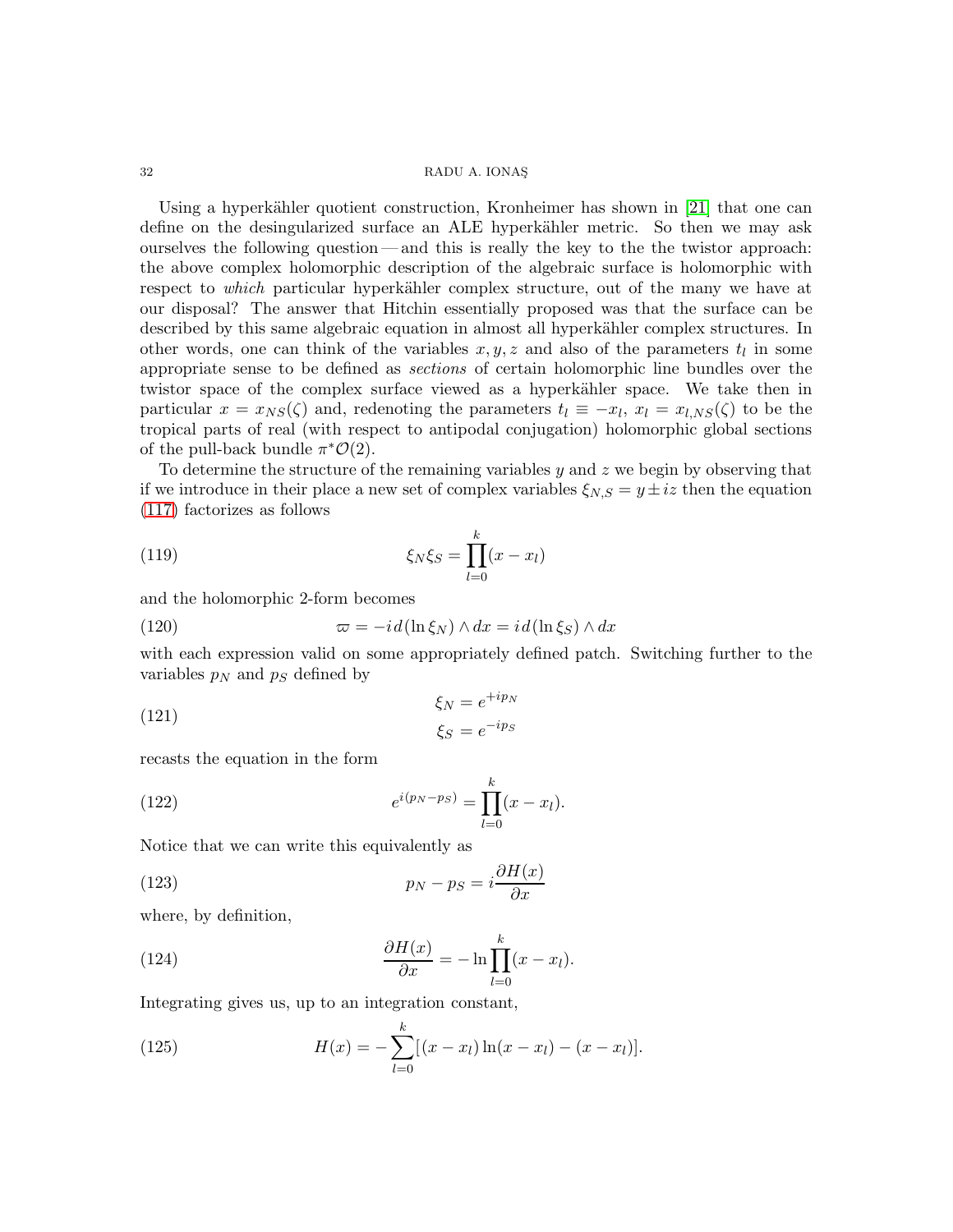In the current variables the holomorphic 2-form takes the form

<span id="page-32-1"></span>(126) 
$$
\varpi = \frac{dp_N \wedge dx_N}{\zeta} = \zeta dp_S \wedge dx_S
$$

where, recalling the definition  $(3)$ , we have replaced successively the tropical form of x with its arctic respectively antarctic ones.

Put in this way, this then conspicuously suggests that we identify the nowhere-vanishing holomorphic 2-form with the fiberwise-supported holomorphic twistor space 2-form as follows

$$
\varpi = \omega_{NS}(\zeta)
$$

and at the same time the  $p$  and  $x$ -variables with the similarly named Legendre transform ones. In this case, the equation [\(123\)](#page-31-0) is precisely the equation [\(4\)](#page-4-1) in real dimension four with  $j = 1$ , and  $H(x)$  is the holomorphic function which in the the Legendre transform construction characterizes the hyperkähler structure.

8.2. In the Legendre transform approach critical regularity conditions require  $p<sub>N</sub>$  and  $p<sub>S</sub>$ to be well-defined at  $\zeta = 0$  and  $\infty$ , respectively — and if they are to be satisfied we have to have  $\xi_N$  and  $\xi_S$  obey the same conditions. Moreover,  $\xi_N$  and  $\xi_S$  are expected to be interchanged by antipodal conjugation. Let us show now that such solutions of the equation [\(119\)](#page-31-1) exist. These conditions are in fact so stringent that they determine the  $\xi$ -variables almost completely.

As the tropical component of a real section of  $\pi^*O(2)$ ,  $x_l-x$  admits, by virtue of the same argument used to justify the representation [\(59\)](#page-16-0) of Majorana polynomials, a factorization of the type

(128) 
$$
x_l - x = \rho_l \frac{(\zeta - a_l)(1 + \bar{a}_l \zeta)}{(1 + |a_l|^2)\zeta}
$$

with  $\rho_l > 0$ . So if we take

<span id="page-32-2"></span>(129)  

$$
\xi_N = \prod_{l=0}^k \sqrt{\rho_l} \frac{a_l - \zeta}{\sqrt{1 + |a_l|^2}}
$$

$$
\xi_S = \prod_{l=0}^k \sqrt{\rho_l} \frac{\bar{a}_l + \tilde{\zeta}}{\sqrt{1 + |a_l|^2}}
$$

where  $\tilde{\zeta} = 1/\zeta$ , then these are 1. manifestly interchanged by antipodal conjugation, 2. welldefined at  $\zeta = 0$  respectively  $\zeta = \infty$  and 3. they automatically satisfy the equation [\(119\)](#page-31-1). This proves existence. As far as uniqueness is concerned, observe that  $\xi_N$  and  $\xi_S$  are defined in principle only up to (opposite) constant complex phases.

8.3. It is known, see e.g. [\[17\]](#page-49-1), that the generalized Legendre transform holomorphic  $H$ functions describing the cyclic ALF gravitational instantons can be obtained from their ALE counterparts [\(125\)](#page-31-2) very simply through the addition of a quadratic term, namely

<span id="page-32-0"></span>(130) 
$$
H^{ALF}(x) = -\alpha x^2 + H^{ALE}(x)
$$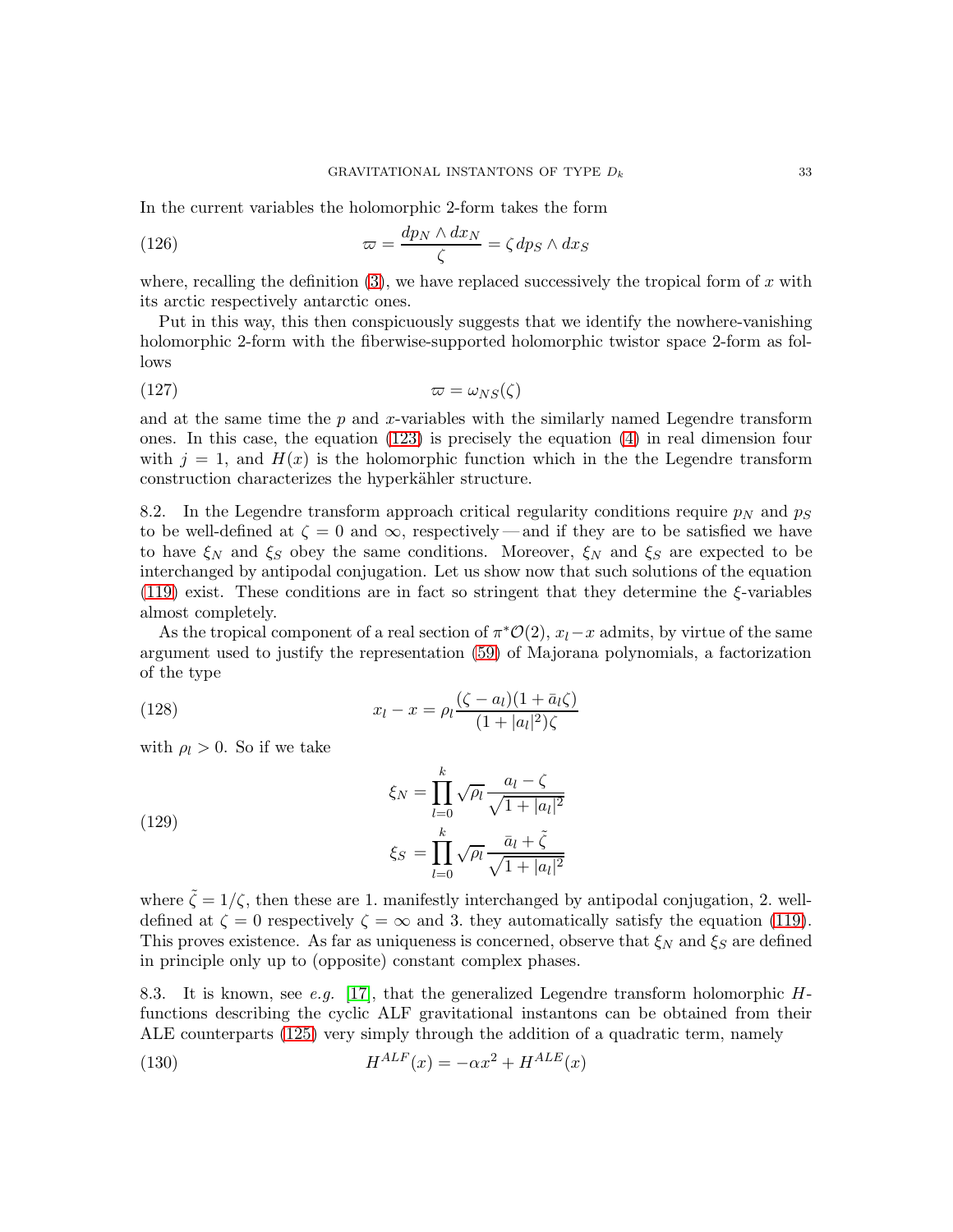where  $\alpha$  is a positive real constant inversely related to the so-called "mass parameter". In the ALF case one is then led to consider the deformed equation

(131) 
$$
\xi_N \xi_S = e^{2\alpha x} \prod_{l=0}^k (x - x_l).
$$

Notice that the formulas [\(120\)](#page-31-3) still give without any modification a nowhere-vanishing holomorphic 2-form on the deformed surface. If we then proceed to define  $p_N$  and  $p_S$  by the same formulas, we obtain the same equation  $(123)$  but now with the modified H-function [\(130\)](#page-32-0), while the holomorphic 2-form assumes in the end the same twisted Darboux form  $(126)$ . To work out how the formulas  $(129)$  are modified, we write x in Majorana form and then split it into the sum of two antipodally-conjugated terms as follows:

<span id="page-33-0"></span>(132) 
$$
x = \frac{x_+}{\zeta} + \frac{x_0}{2} + \frac{x_0}{2} + x_-\zeta.
$$

$$
\lim_{\text{sing. at } \zeta = 0} \frac{1}{\sin x} \frac{1}{\zeta} + x_-\zeta.
$$

This gives us promptly

(133) 
$$
\xi_N^{ALF} = e^{2\alpha \left(\frac{x_0}{2} + x - \zeta\right)} \xi_N^{ALE}
$$

$$
\xi_S^{ALF} = e^{2\alpha \left(\frac{x_+}{\zeta} + \frac{x_0}{2}\right)} \xi_S^{ALE}
$$

satisfying all the required properties.

8.4. As far as the effective construction of the metric is concerned, the essential outcome of this argument is the  $H$ -function, which constitutes the main input in the Legendre transform machinery. From this, one can compute the contour integral  $L$  explicitly by choosing a contour in such a way as to obtain a real answer, and then its second derivatives. The end result can be cast in Gibbons-Hawking form with the well-known multi-center R 3 -harmonic potential

(134) 
$$
V = \alpha + \sum_{l=0}^{k} \frac{1}{|\vec{r} - \vec{r}_l|}.
$$

8.5. The period matrix. Let us return now to the ALE case to compute the period matrix. The exceptional divisor of the minimal resolution  $M$  of the Kleinian singularity  $\mathbb{C}^2/\Gamma$  with  $\Gamma$  the cyclic group of order  $k+1$  on which the metric is defined consists of k rational curves whose homology classes form a basis in  $H_2(M,\mathbb{Z})$ , with intersection matrix given by minus the Cartan matrix of the simply-laced Lie algebra  $A_k$ . We can pair these exceptional 2-cycles with the cohomology classes in  $H^2(M,\mathbb{R})$  corresponding to the three standard hyperkähler symplectic forms to obtain the so-called *period matrix*. In the  $A_k$  case this has been computed by Hitchin in [\[13\]](#page-49-2). Here, however, we will use a different method, one which we can generalize easier to the  $D_k$  case.

The deformed algebraic equation [\(117\)](#page-30-0) can be regarded as describing a fibration of complex quadrics over the complex  $x$ -plane, with the fibers degenerating at the points  $x = -t_l = x_l$ . For any pair of distinct indices  $l_1, l_2 \in \{0, ..., k\}$  let us consider inside this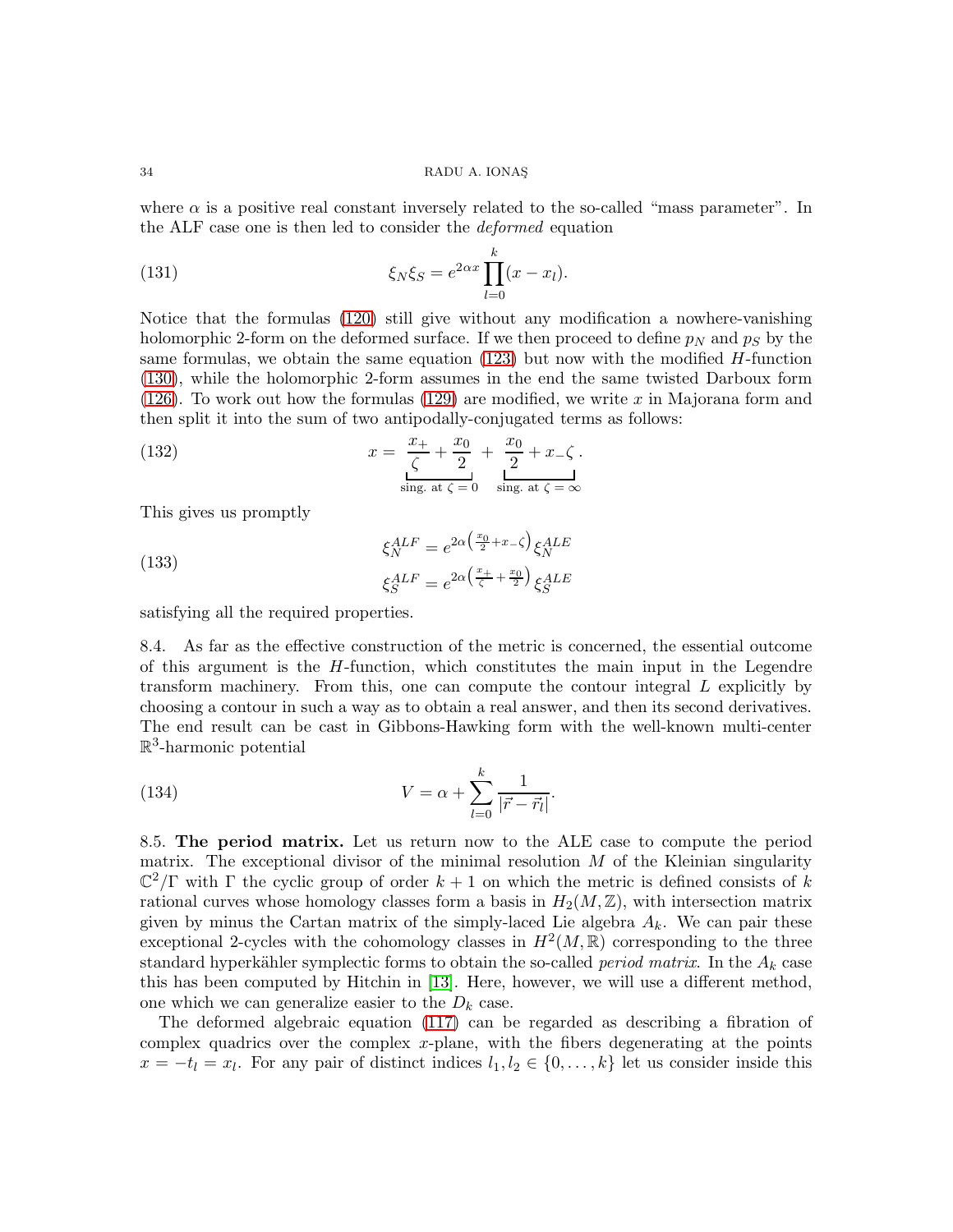complex surface a real 2-cycle  $\gamma_{l_1l_2}$  in the form of a circle fibration over a 1-dimensional contour in the x-plane connecting the points  $x_{l_1}$  and  $x_{l_2}$ , with the circle degenerating to a point at the ends. In terms of the  $x, p_N, p_S$  variables we parametrize the 2-cycle as follows:

$$
x = x(\lambda)
$$
 such that  $x(0) = x_{l_2}$  and  $x(1) = x_{l_1}$ 

(135) 
$$
p_N = \phi + p_N^0(\lambda)
$$

$$
p_S = \phi + p_S^0(\lambda)
$$

with  $\lambda \in [0, 1]$  and  $\phi \in [0, 2\pi]$  denoting the base and  $S^1$ -fiber parameters, respectively. The structure of this parametrization does not change under a change of complex structure. This fact relies on two important checks: First, the dependence of  $p<sub>N</sub>$  and  $p<sub>S</sub>$  on  $\phi$  is consistent with antipodal conjugation. Second, the lack of dependence of x on  $\phi$  is consistent with the cancellation of  $\phi$  in the exponent on the left-hand side of equation [\(122\)](#page-31-4).

Using the complex Darboux form of the holomorphic twistor space 2-form and marking the dependence on  $\zeta$  explicitly, we have then successively

(136)  
\n
$$
\int_{\gamma_{l_1 l_2}} \omega_N(\zeta) = \int_{\gamma_{l_1 l_2}} dp_N(\zeta) \wedge dx_N(\zeta)
$$
\n
$$
= \int_{\gamma_{l_1 l_2}} d\phi \wedge dx_N(\zeta)
$$
\n
$$
= \int_0^{2\pi} d\phi \int_{x_{l_2 N}(\zeta)}^{x_{l_1 N}(\zeta)} dx_N(\zeta)
$$
\n
$$
= 2\pi [x_{l_1 N}(\zeta) - x_{l_2 N}(\zeta)].
$$

The second line follows from the fact that, when restricted to  $\gamma_{l_1l_2}$ , both  $x_N$  and  $p_N^0$  depend only on  $\lambda$  and thus give a vanishing  $d\lambda \wedge d\lambda$  term. Since  $\zeta$  is arbitrary and since, as we have argued above, the definition of  $\gamma_{l_1l_2}$  does not depend on the choice complex structure and thus of  $\zeta$ , we infer that

(137) 
$$
\int_{\gamma_{l_1 l_2}} \vec{\omega} = 2\pi (\vec{r}_{l_1} - \vec{r}_{l_2}).
$$

The homology classes of the 2-cycles  $\gamma_{l_1l_2}$  are not all linearly independent, but we can always choose from among them a basis  $[\gamma_i]$  in  $H_2(M, \mathbb{Z})$  with elements relabeled by  $i = 1, \ldots, k$ such that

(138) 
$$
\int_{\gamma_i} \vec{\omega} = 2\pi (\vec{r}_{i-1} - \vec{r}_i).
$$

# 9. ALE AND ALF GRAVITATIONAL INSTANTONS OF TYPE  $D_k$

We are now finally ready to address directly the problem of constructing gravitational instantons of type  $D_k$ . The strategy of our approach will essentially mirror the one we laid out in the  $A_k$  case. First, we will show, using crucial ideas from Cherkis-Kapustin [\[7,](#page-49-5) [8\]](#page-49-6) and Cherkis-Hitchin [\[6\]](#page-49-4) and the elliptic apparatus that we have developed in section [7,](#page-25-2) how one can derive starting from the minimal resolution of a Kleinian  $D_k$  singularity the generalized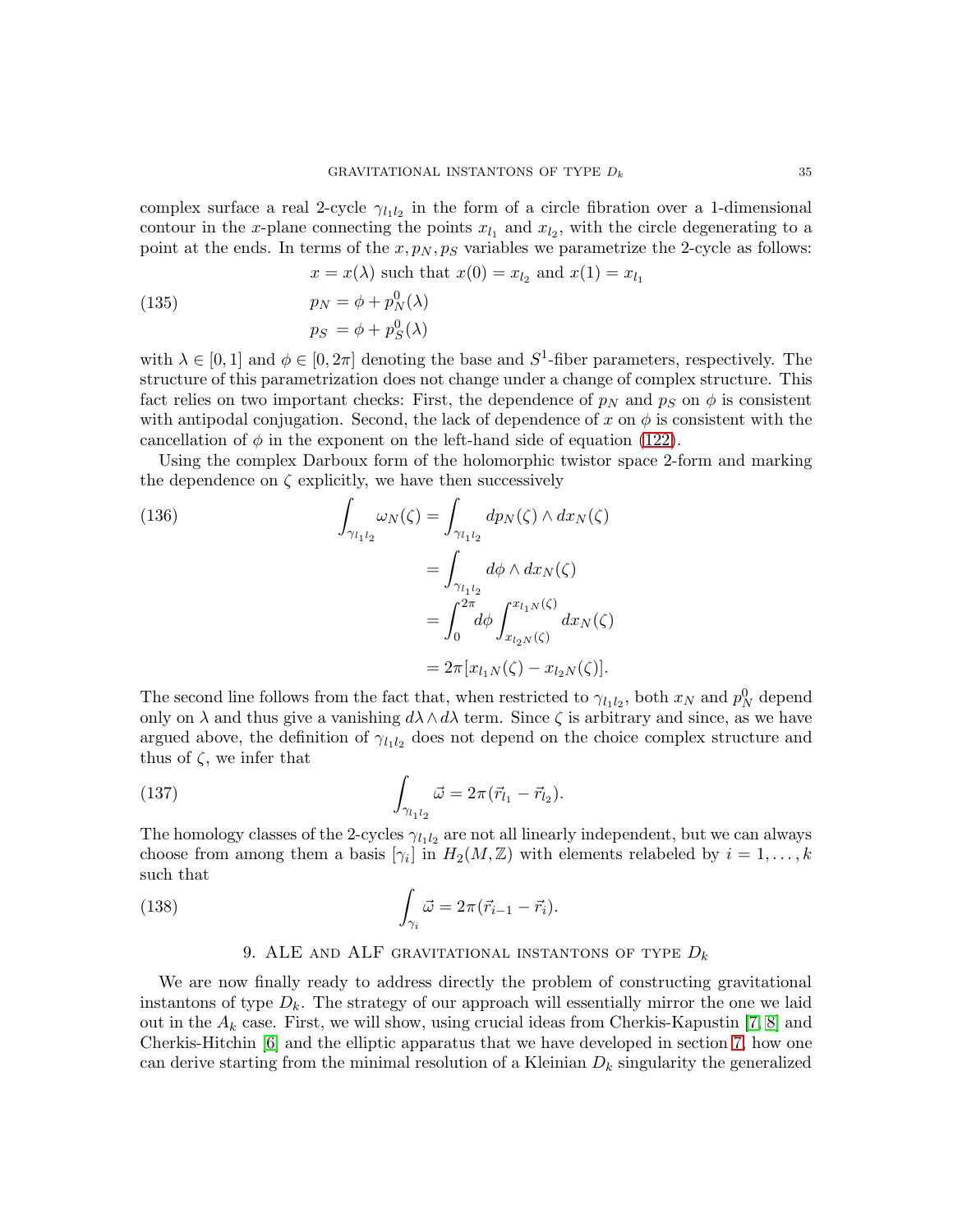Legendre transform holomorphic H-function characterizing the instanton. The relevant generalized Legendre transform construction is the  $\mathcal{O}(4)$  (or  $j = 2$ ) one, and the argument yields also naturally the characteristic constraint in the form of a divisor class condition on the  $\mathcal{O}(4)$  spectral curve. To determine the hyperkähler metric and symplectic forms we will rely on the  $\mathcal{O}(4)$  Ansatz we have formulated in section [6](#page-19-1) instead of the  $\mathcal{O}(2)$ -specific Gibbons-Hawking Ansatz which we have used in the  $A_k$  case. The computation reduces effectively to the evaluation of a number of contour integrals, which we do explicitly and in a unified manner. As a check, we will then specialize the resulting ALF formulas to the case  $k = 0$  to retrieve the Atiyah-Hitchin metric on the moduli space of centered charge-2 monopoles on  $\mathbb{R}^3$ , which plays in this case a role analogous to the one played by the Taub-NUT metric in the  $A_k$  case. Finally, we compute the period matrix.

9.1. When  $\Gamma$  is the binary dihedral group of order  $4k - 8$ , the Kleinian quotient  $\mathbb{C}^2/\Gamma$  can be embedded in  $\mathbb{C}^3$  as the complex surface of equation

(139) 
$$
y^2 + xz^2 = x^{k-1}
$$

with a rational double point at the origin. Its universal deformation may be described in terms of an unconstrained set of k complex deformation parameters  $t_l$  by the equation (see  $e.g. [20, 26]$  $e.g. [20, 26]$  $e.g. [20, 26]$ 

<span id="page-35-0"></span>(140) 
$$
y^{2} + xz^{2} = \frac{1}{x} \bigg( \prod_{l=1}^{k} (x + t_{l}^{2}) - \prod_{l=1}^{k} t_{l}^{2} \bigg) + 2z \prod_{l=1}^{k} t_{l}.
$$

As before, Kronheimer's classic result [\[21\]](#page-49-0) assures us that we can define on the corresponding desingularized complex surface a hyperkähler metric of ALE type. However, Kronheimer's approach, based on the hyperkähler quotient construction, is not particularly effective when it comes to deriving explicit expressions for the metric. For this we will take, as in the  $A_k$ case, the twistor road. In this case as in the  $A_k$  one the basic premise of the twistor approach is that this same algebraic equation describes the complex surface not in just one but in almost all hyperkähler complex structures. Accordingly, one must view the variables  $x, y, z$  as well as the deformation parameters  $t<sub>l</sub>$  (which in what follows we will redenote by  $t_l = i x_l$  as sections of some line bundles over the twistor space. Concretely, one assumes that  $x = x_{NS}(\zeta)$  and  $x_l = x_{l,NS}(\zeta)$  are the tropical parts of real (with respect to antipodal conjugation) holomorphic global sections of the bundles  $\pi^*{\mathcal{O}}(4)$  and  $\pi^*{\mathcal{O}}(2)$ , respectively. As for the remaining variables, their structure will be determined following a more elaborate argument which we now present.

Notice that the deformed equation can be equivalently written as

(141) 
$$
xy^{2} + \left(xz - \prod_{l=1}^{k} t_{l}\right)^{2} = \prod_{l=1}^{k} (x + t_{l}^{2}).
$$

Hence, if instead of the variables y and z we introduce the new variables  $\xi_N$  and  $\xi_S$  by

(142) 
$$
\xi_{N,S} = xz - \prod_{l=1}^{k} t_l \pm iy\sqrt{x},
$$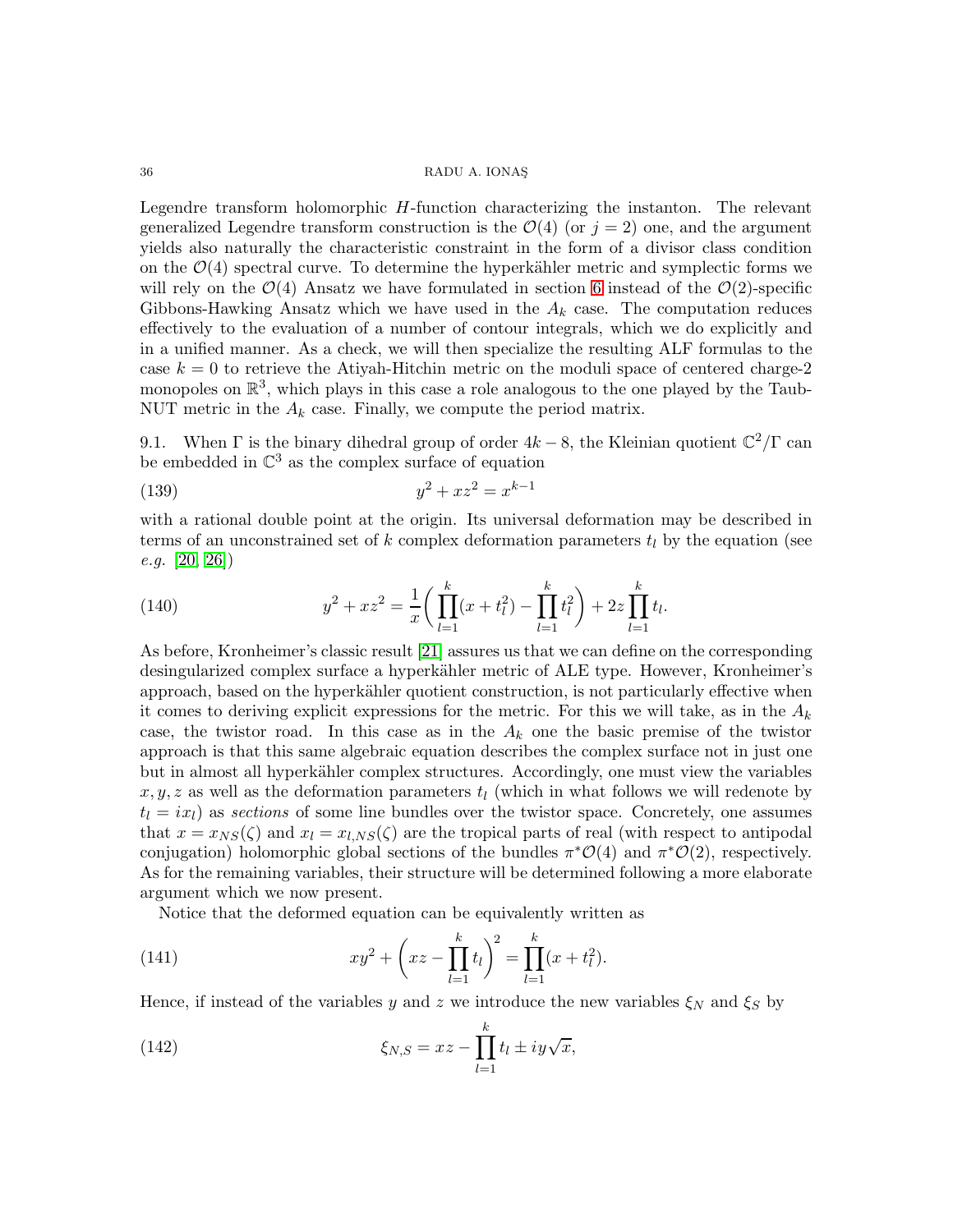then in terms of these, and with the new notation for the parameters  $t_l$ , the equation reads

(143) 
$$
\xi_N \xi_S = \prod_{l=1}^k (x - x_l^2).
$$

In other words, what we see is that *over the field of elliptic functions associated to the*  $\mathcal{O}(4)$ spectral curve [\(89\)](#page-25-3), the equation naturally factorizes in this form. Further exchanging the new pair of variables with yet another pair,  $p_N$  and  $p_S$ , through the relations

<span id="page-36-3"></span>(144) 
$$
\xi_N = e^{-2ip_N\sqrt{x}\zeta}
$$

$$
\xi_S = e^{+2ip_S\sqrt{x}/\zeta}
$$

casts the equation in the form

<span id="page-36-5"></span>(145) 
$$
e^{-2i(p_N\zeta - p_S/\zeta)\sqrt{x}} = \prod_{l=1}^k (x - x_l^2).
$$

For our purposes it will be convenient to rewrite this formula in the following equivalent but seemingly more convoluted way:

<span id="page-36-0"></span>(146) 
$$
p_N \zeta - \frac{p_S}{\zeta} = i \frac{\partial H(x)}{\partial x}
$$

where, by definition,

<span id="page-36-4"></span>(147) 
$$
\frac{\partial H(x)}{\partial x} = \frac{1}{2\sqrt{x}} \left( 2\pi i + \sum_{l=1}^{k} \ln(x - x_l^2) \right).
$$

The  $2\pi i$  shift marks symbolically a possible logarithmic branch ambiguity, the extent of the which will be fixed subsequently based on reality and other constraints. Up to terms constant in  $x$ , the  $H$ -function is then given by

<span id="page-36-1"></span>(148) 
$$
H(x) = 2\pi i \sqrt{x} + \sum_{l=1}^{k} \sum_{\pm} [(\sqrt{x} \pm x_l) \ln(\sqrt{x} \pm x_l) - (\sqrt{x} \pm x_l)].
$$

The deformed quotient singularity admits a natural nowhere-vanishing holomorphic symplectic 2-form given in the  $x, y, z$  variables by

(149) 
$$
\varpi = \frac{dy \wedge dz}{f_x} = \frac{dz \wedge dx}{f_y} = \frac{dx \wedge dy}{f_z}
$$

where  $f(x, y, z)$  is the function whose vanishing defines the surface. Each formula is valid on a corresponding patch defined by the complement of the vanishing locus of its denominator. In the  $x, \xi_N, \xi_S$  variables it may be written as

<span id="page-36-2"></span>(150) 
$$
\varpi = id(\ln \xi_N) \wedge d(\sqrt{x}) = -id(\ln \xi_S) \wedge d(\sqrt{x})
$$

and then in the  $x, p_N, p_S$  variables it assumes the form

(151) 
$$
\varpi = \frac{dp_N \wedge dx_N}{\zeta} = \zeta dp_S \wedge dx_S
$$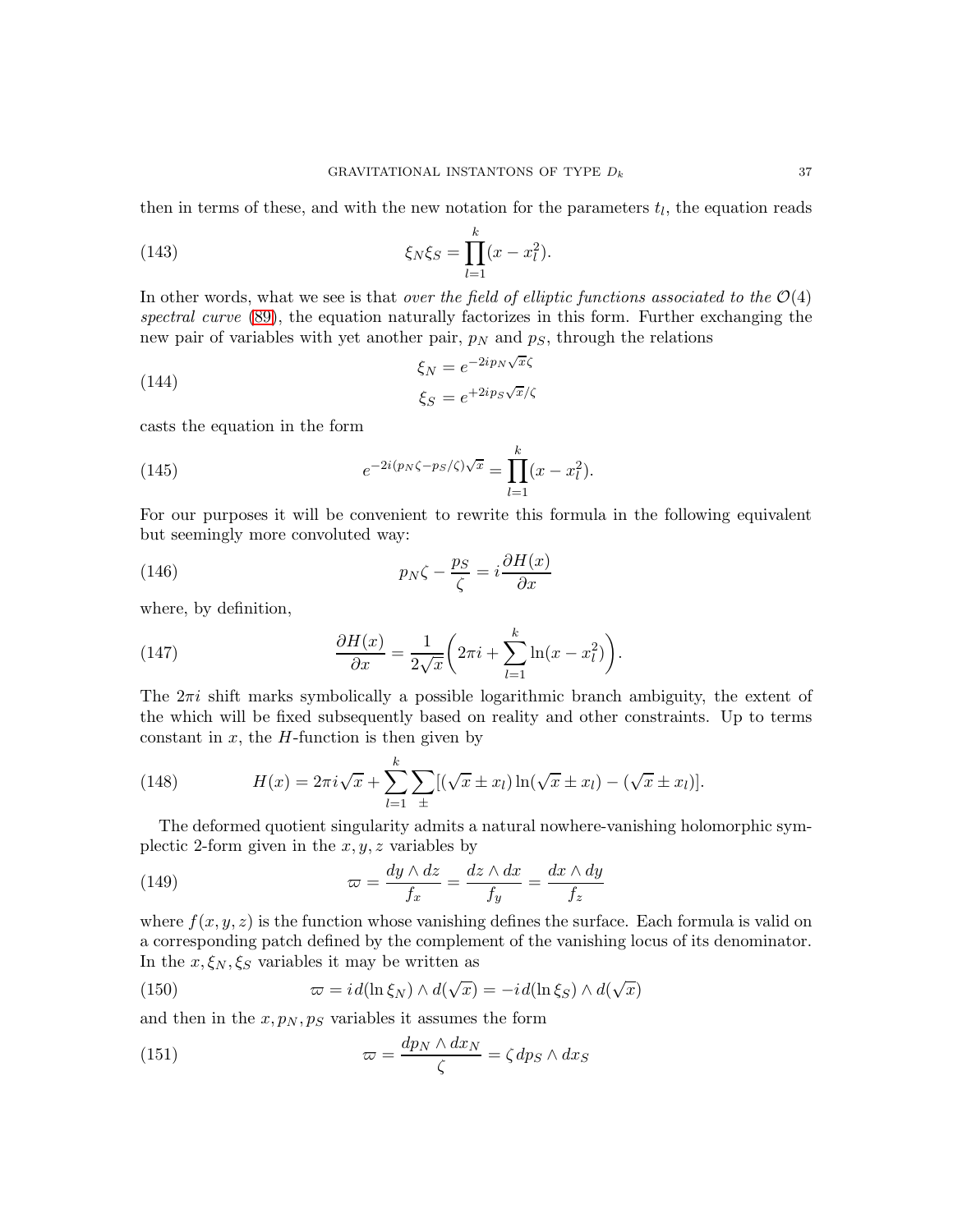where we have replaced the tropical form of  $x$  with its arctic respectively antarctic versions.

We can now move to make the junction with the generalized Legendre transform construction. This formula makes it clear that we should identify the nowhere-vanishing holomorphic 2-form with the tropical component of the fiberwise-supported holomorphic 2-form from twistor theory, that is,

$$
\varpi = \omega_{NS}(\zeta)
$$

and also the  $x_N, x_S$  and  $p_N, p_S$  variables with the similarly denoted Legendre transform ones. The equation [\(146\)](#page-36-0) will then correspond to the four-dimensional  $j = 2$  version of the gluing formula [\(4\)](#page-4-1), and by the same token the function [\(148\)](#page-36-1) will give us precisely the generalized Legendre H-function characterizing ALE gravitational instantons of type  $D_k$ .<sup>[5](#page-37-0)</sup> These identifications provide us with an a posteriori justification of the definitions and assumptions we have made along the way.

9.2. The H-function characterizing dihedral ALF gravitational instantons, it was argued in [\[5,](#page-49-16) [7,](#page-49-5) [8\]](#page-49-6), can be obtained from its ALE counterpart [\(148\)](#page-36-1) through the addition of a linear term, namely

<span id="page-37-2"></span>(153) 
$$
H^{ALF}(x) = -\alpha x + H^{ALE}(x)
$$

for some real constant  $\alpha$ <sup>[6](#page-37-1)</sup>. In this case one must then consider the *deformed* equation

<span id="page-37-4"></span>(154) 
$$
\xi_N \xi_S = e^{-2\alpha \sqrt{x}} \prod_{l=1}^k (x - x_l^2).
$$

Indeed, notice first that the formulas [\(150\)](#page-36-2) still give with no modification whatsoever a nowhere-vanishing holomorphic 2-form on the complex surface described by this deformed equation. Then, using the same definitions [\(144\)](#page-36-3) for  $p<sub>N</sub>$  and  $p<sub>S</sub>$ , we obtain the same equation  $(146)$  but now with the modified H-function [\(153\)](#page-37-2). The rest of the argument concerning the connection with the generalized Legendre transform construction carries over to the ALF case without any essential changes. In most of what follows we will consider a generic  $\alpha$ parameter, with  $\alpha = 0$  corresponding to the ALE case.

9.3. In the generalized Legendre transform approach the locally-defined twistor coordinates  $p_N$  and  $p_S$  are required to satisfy two important conditions: 1. they must be well-defined at  $\zeta = 0$  respectively  $\infty$ , and 2. they must be interchanged by antipodal conjugation up to a sign, in accordance with the second rule [\(5\)](#page-4-2). Correspondingly, the  $\xi_N$  and  $\xi_S$  variables should also be well-defined at  $\zeta = 0$  respectively  $\infty$ , and should be (simply) interchanged by the action of antipodal conjugation.<sup>[7](#page-37-3)</sup> For the previous argument to make sense, we have

<span id="page-37-0"></span><sup>&</sup>lt;sup>5</sup> The form of the H-function in the  $D_k$  case was initially conjectured in [\[18\]](#page-49-12) based on expected asymptotics and the corresponding  $A_k$  form, and then proven in [\[7,](#page-49-5) [8\]](#page-49-6).

<span id="page-37-1"></span><sup>&</sup>lt;sup>6</sup> Other alternative descriptions of ALF metrics of  $D_k$  type in the literature include the approach in [\[4\]](#page-49-17), where they are constructed by means of a desingularization of the quotient of the Taub-NUT metric with the binary dihedral group of order  $4k-8$  using corresponding ALE spaces, or the analytic, Monge-Ampère-based approach in [\[2\]](#page-49-18).

<span id="page-37-3"></span><sup>&</sup>lt;sup>7</sup>Note that since under antipodal conjugation  $\sqrt{x_N}$  and  $\sqrt{x_S}$  are interchanged up to a sign,  $\sqrt{x_{NS}}$  is self-conjugate.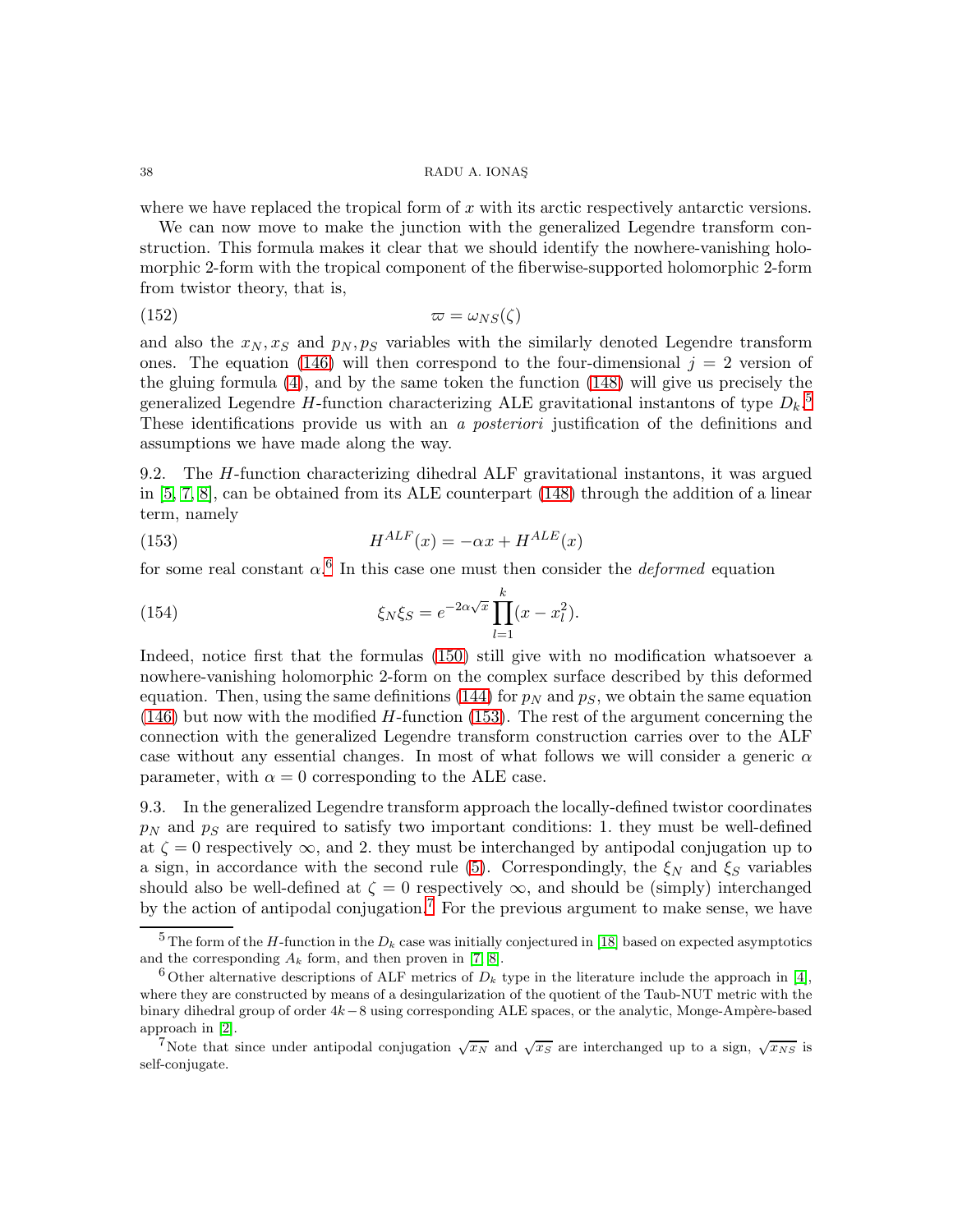to show that such solutions of the equation [\(154\)](#page-37-4) exist. In fact, the holomorphic structure of x and  $x_l$  and these two requirements determine the solutions almost entirely. To find them, we take our cue from the  $A_k$  case and seek an appropriate factorization of  $x_l^2 - x_l$ and, in the ALF case, splitting of  $\sqrt{x}$ .

9.3.1. Let us begin with the first. Our assumptions about x and  $x_l$  imply that  $x - x_l^2$  is the tropical part of a real (with respect to antipodal conjugation) section of  $\pi^*{\mathcal{O}}(4)$ , and so by an argument we made in the last part of section [4](#page-12-1) it admits a factorization

(155) 
$$
x - x_l^2 = \rho_l \prod_{a = a_{l1}, a_{l2}} \frac{(\zeta - a)(1 + \bar{a}\zeta)}{(1 + |a|^2)\zeta}
$$

where we label the roots in such a way as to have  $\rho_l > 0$ . Despite the obvious analogy with the  $A_k$  case, this, however, turns out not to be the factorization we need. And the reason is that  $\xi_N$  and  $\xi_S$  — which we would like to determine by splitting up, after multiplying over all values of  $l$ , the resulting factors into two groups—must be elements of the field of elliptic functions associated to the  $\mathcal{O}(4)$  spectral curve. As suggested in [\[6,](#page-49-4) [7,](#page-49-5) [8\]](#page-49-6), a more adequate  $D_k$  analogue of the  $A_k$  factorization would be, rather, a factorization in terms of quasi-elliptic functions for this curve.

<span id="page-38-0"></span>Guided by the meromorphic structure in  $\zeta$ , we consider then the alternative factorization

(156) 
$$
\prod_{l=1}^{k} (x - x_l^2) = \varrho \prod_a \frac{\sigma(u_\zeta - u_a)\sigma(u_\zeta + u_a)\sigma(u_\zeta - u_{a^c})\sigma(u_\zeta + u_{a^c})}{\sigma(u_\zeta - u_0)\sigma(u_\zeta + u_0)\sigma(u_\zeta - u_{\infty})\sigma(u_\zeta + u_{\infty})}
$$

in terms of Weierstrass sigma-functions, where the product is taken over all  $a \in \{a_{l1}, a_{l2} | l =$  $1, \ldots, k$  (note that these constitute only *half* of all roots). The overall factor can be determined by using the "addition theorem" [\(A.1\)](#page-48-1) for the Weierstrass sigma-functions. Defining  $\rho_{a_{l1}} = \rho_{a_{l2}} = \sqrt{\rho_l}$  for all *l*, we obtain

<span id="page-38-1"></span>(157) 
$$
\varrho = \prod_{a} \rho_a \frac{\sigma(u_0 - u_{\infty})\sigma(u_0 + u_{\infty})}{\sigma(u_a - u_{a^c})\sigma(u_a + u_{a^c})} = (-)^{-\frac{1}{2}\sum_a (n_a + n'_a)} e^{\sum_a (n_0 \eta_W v'_0 + n'_0 \eta'_W v_0 - n_a \eta_W v'_a - n'_a \eta'_W v_a)} |\varrho|.
$$

The second line displays the result as a sign times a complex phase times a positive real factor, with the last one given by

(158) 
$$
|\varrho| = \prod_{a} \rho_a \frac{\sigma_1(v'_0)\sigma_3(v_0)}{\sigma_1(v'_a)\sigma_3(v_a)} e^{\frac{1}{2}(n_0^2 - n_a^2)\eta_W \omega + \frac{1}{2}(n_0'^2 - n_a'^2)\eta'_W \omega'} > 0.
$$

We employ notations established in section [7](#page-25-2) and the Appendix. The Weierstrass eta-functions are marked here with an index W to avoid a notational clash.

Doing the same for the Weierstrass zeta-function and defining in terms of it for any  $\varphi \in \mathbb{C} \cup \{\infty\}$  the function

(159) 
$$
Z_{\varphi}(u_{\zeta}) = \frac{1}{2} [\zeta_W(u_{\zeta} - u_{\varphi}) + \zeta_W(u_{\zeta} + u_{\varphi})]
$$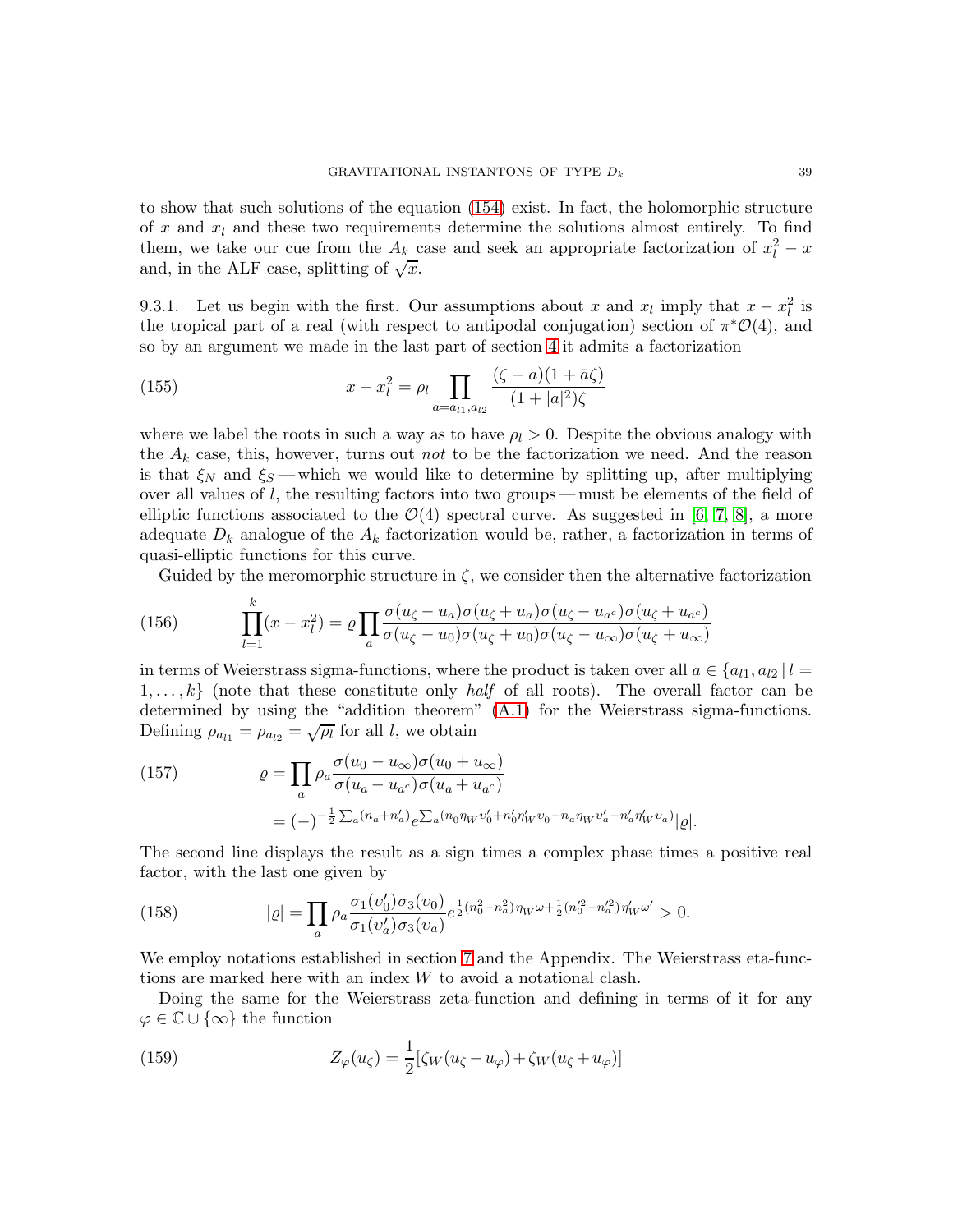then the elliptic equivalent of the splitting formula [\(132\)](#page-33-0) from the  $A_k$  case is

<span id="page-39-0"></span>(160) 
$$
\sqrt{x} = Z_0(u_\zeta) - Z_\infty(u_\zeta).
$$

This can be proven by using in succession the addition formula [\(A.2\)](#page-48-2) for the Weierstrass zeta-function and then the relation [\(99\)](#page-27-1). And indeed, we do have the requisite properties:  $Z_0(u_\zeta)$  is well-defined at  $\zeta = \infty$ , although singular at  $\zeta = 0$ , and the other way around for  $Z_{\infty}(u_{\zeta})$ . Moreover, under antipodal conjugation the two component terms are not simply interchanged, rather, we have

<span id="page-39-1"></span>(161) 
$$
\overline{Z_{\infty}(u_{\zeta^c})} = -Z_0(u_{\zeta}) + n_{\zeta}\eta_W + n_{\zeta}'\eta_W'.
$$

This follows from the reality property [\(104\)](#page-27-2) and the monodromy property of the Weierstrass zeta-function. We will see that, far from being an inconvenience, the extra shift will turn out to play an essential role.

9.3.2. Having established the two formulas [\(156\)](#page-38-0) and [\(160\)](#page-39-0), we are now in a position to try to determine  $\xi_N$  and  $\xi_S$ . Let us assume for  $\xi_N$  the Ansatz

(162) 
$$
\xi_N = e^{2\alpha Z_\infty(u_\zeta) + 2\beta u_\zeta + \gamma} \sqrt{|\varrho|} \prod_a \frac{\sigma(u_\zeta - u_a) \sigma(u_\zeta + u_{a^c})}{\sigma(u_\zeta - u_\infty) \sigma(u_\zeta + u_\infty)}
$$

with  $\beta$  and  $\gamma$  two  $\zeta$ -independent complex parameters to be determined. This is clearly well-defined at  $\zeta = 0$ . The monodromy properties  $(A.3)$ – $(A.4)$  of the Weierstrass sigma and zeta-functions imply that under elliptic lattice shifts  $u_{\zeta} \mapsto u_{\zeta} + 2\omega_i$  we have

(163) 
$$
\xi_N \mapsto \xi_N e^{4\eta_{Wi}\alpha + 4\omega_i\beta - 2\eta_{Wi}} \sum_a (u_a - u_{ac}).
$$

We need  $\xi_N$  to be a proper doubly-periodic elliptic function, meaning that the extra factor must be trivial, which in turn only happens when the exponent is an integer multiple of  $2\pi i$ . Thus, requiring that at shifts by one period in the real and imaginary lattice directions the corresponding exponents be equal to  $2\pi in$  respectively  $2\pi in'$  for two integers n and  $n'$ imposes two conditions. Using the third Legendre relation [\(A.5\)](#page-48-5), these can be shown to be equivalent to

<span id="page-39-3"></span>(164) 
$$
\alpha = n\omega' - n'\omega + \frac{1}{2}\sum_{a}(u_a - u_{a^c})
$$

(165) 
$$
\beta = n'\eta_W - n\eta'_W.
$$

By means of the antipodal reality condition on the torus the first formula can be rewritten in the form  $\alpha = \sum_a \text{Re} u_a - (n' + \frac{1}{2})$  $\frac{1}{2}\sum_{a}n_{a}\big)\omega+\left(n+\frac{1}{2}\right)$  $\frac{1}{2}\sum_{a}n'_{a}\omega'$ . Since  $\omega$  is real and  $\omega'$ purely imaginary, reality of  $\alpha$  fixes then the value of the integer n to

$$
(166)\qquad \qquad n = -\frac{1}{2} \sum_{a} n'_a
$$

leaving us with

<span id="page-39-2"></span>(167) 
$$
\sum_{a} \text{Re} u_a = \alpha + \left( n' + \frac{1}{2} \sum_{a} n_a \right) \omega.
$$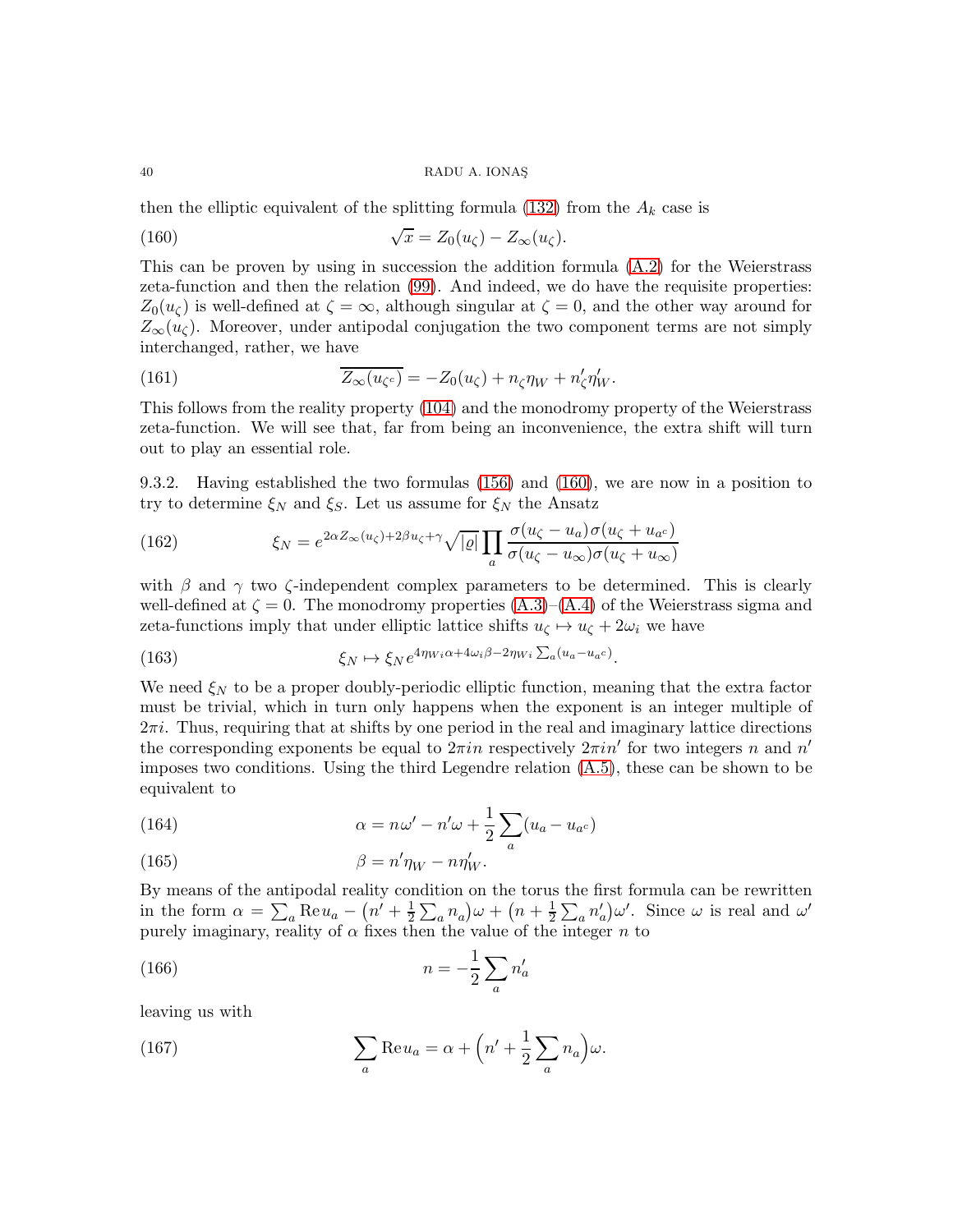In terms of the "enhanced"  $u_a$ -variables this condition can be recast, alternatively, as

(168) 
$$
\sum_{a} \text{Re}\,\mathfrak{u}_{a} = \alpha + n'\omega.
$$

<span id="page-40-2"></span>On another hand, antipodal conjugation of the  $\xi_N$  Ansatz yields

(169) 
$$
\xi_S = (-)^{k+n+n'} e^{2\tilde{\alpha} Z_0(u_\zeta) + 2\tilde{\beta} u_\zeta + \tilde{\gamma}} \sqrt{|\varrho|} \prod_a \frac{\sigma(u_\zeta - u_{a^c}) \sigma(u_\zeta + u_a)}{\sigma(u_\zeta - u_0) \sigma(u_\zeta + u_0)}
$$

with

<span id="page-40-0"></span>(170)  
\n
$$
\tilde{\alpha} = -\alpha
$$
\n
$$
\tilde{\beta} = -\beta
$$
\n
$$
\tilde{\gamma} = \bar{\gamma} + \sum_{a} [(n_0 \eta_W + n'_0 \eta'_W)(v_0 + v'_0) - n_a \eta_W v'_a - n'_a \eta'_W v_a].
$$

This follows by way of the complex conjugation and monodromy properties of the Weierstrass sigma-functions, the reality conditions [\(104\)](#page-27-2) and [\(161\)](#page-39-1), and the above corollaries of ellipticity. Note that  $\xi_S$  is well-defined at  $\zeta = \infty$  and, moreover, by the first two relations [\(170\)](#page-40-0) it is automatically doubly-periodic.

Finally, by multiplying the two expressions for  $\xi_N$  and  $\xi_S$  and then comparing the result against the elliptic splitting and factorization formulas [\(160\)](#page-39-0) and [\(156\)](#page-38-0), with  $\rho$  given by the second expression [\(157\)](#page-38-1), we conclude that the equation [\(154\)](#page-37-4) holds if and only if

(171) 
$$
\operatorname{Re}\gamma = -k(n_0\eta_Wv_0 + n'_0\eta'_Wv'_0)
$$

and

(172) 
$$
n' = -\frac{1}{2} \sum_{a} n_a + k + 2s
$$

for some  $s \in \mathbb{Z}$ . By the very existence of a solution our choice of Ansatz is vindicated a posteriori. The fact that only the real part of the parameter  $\gamma$  is fixed is consistent with  $\xi_N$ and  $\xi_S$  being defined only up to opposite constant complex phases.

The integer s can be understood as a compensator or a "sink" for two types of ambiguities: the  $(\mathbb{Z}_2)^k$ -ambiguity associated to the choice of the a roots,<sup>[8](#page-40-1)</sup> and the Z-ambiguity associated to the choice of fundamental domain. On the other hand, the integer  $n'$  is not affected by either of these, as can be seen for instance from the form [\(168\)](#page-40-2) of the first ellipticity constraint in the light of the properties of the  $u_a$ -variables discussed in § [7.2.](#page-26-2)

We can decouple the *l*-th monopole by taking the moduli  $\vec{r}_l$  of the corresponding  $\mathcal{O}(2)$ section  $x_l$  to infinity [\[34,](#page-50-10) [35,](#page-50-11) [5\]](#page-49-16). The roots of  $x_N - x_N^2$  approach then those of  $x_{lN}$ , and in particular it follows that  $a_{l1}$  and  $a_{l2}$  approach antipodally-conjugated values. In this limit, therefore,  $n_{a_{l1}} = n_{a_{l2}}$  and  $\text{Re} u_{a_{l1}} + \text{Re} u_{a_{l2}} = n_{a_{l1}}\omega$ , and it is clear that the *l*-terms in the two sums in [\(167\)](#page-39-2) cancel each other out, leaving behind precisely the constraint for the  $D_{k-1}$  space. For  $\alpha \neq 0$  we may continue to remove more and more monopoles until we are

<span id="page-40-1"></span><sup>&</sup>lt;sup>8</sup>For each  $l = 1, ..., k$  the condition  $\rho_l > 0$  fixes, as we have seen, a relative ambiguity in the choice of  $a_{l1}$  and  $a_{l2}$ , but one is still left with a residual  $\mathbb{Z}_2$  ambiguity deriving from the fact that if  $a_{l1}$  and  $a_{l2}$  give  $\rho_l > 0$  then so do their antipodal conjugates.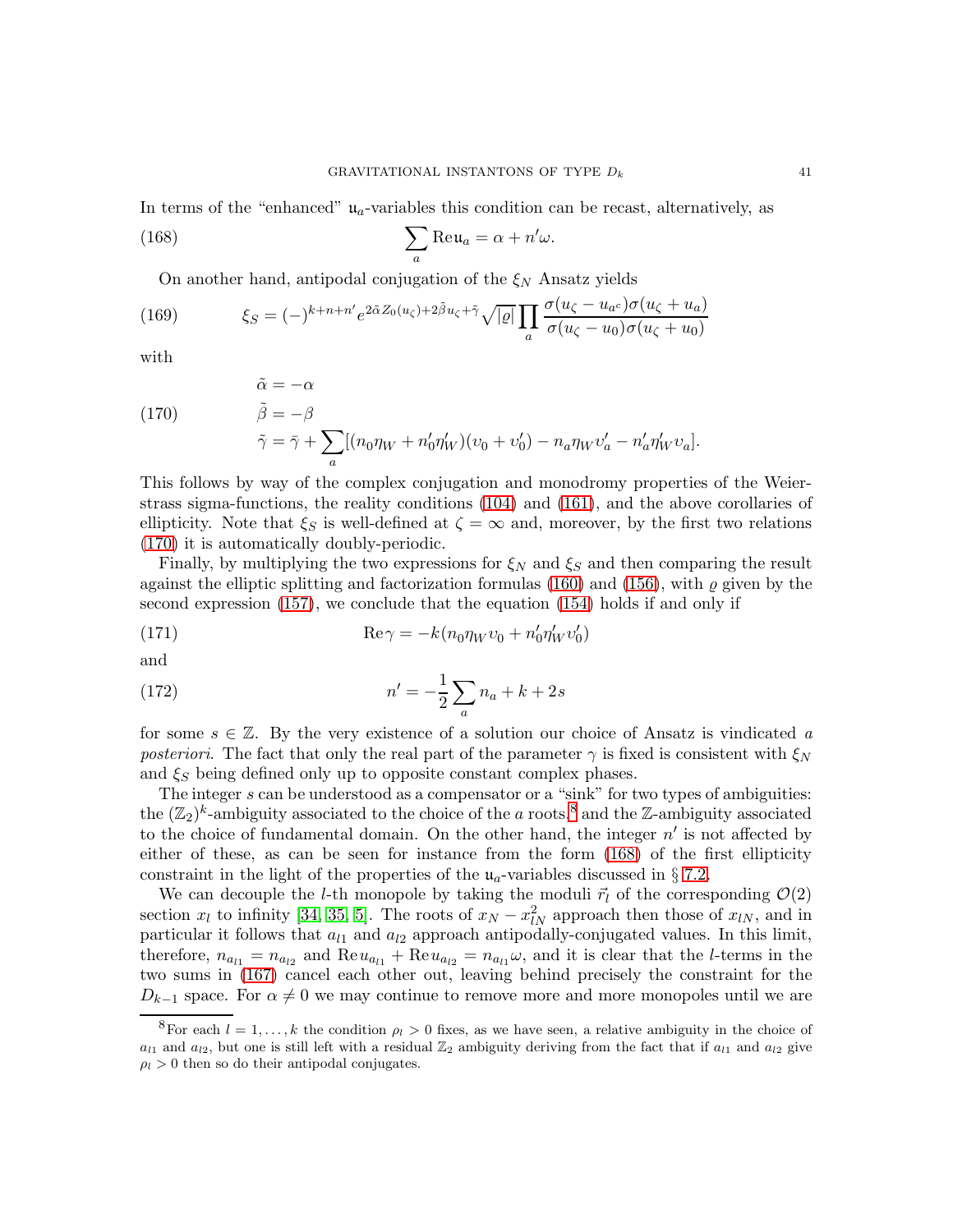left with none, which will leave the constraint equation for the Atiyah-Hitchin space (see § [9.5](#page-45-0) ahead). This prompts us to take in this case  $n' = 2$ .

9.4. Next, we pursue the explicit computation of the hyperkähler  $D_k$  metrics and symplectic forms. The input data for the calculation consists of the holomorphic H-function, which in the ALE case is given by the formula [\(148\)](#page-36-1) and in the ALF one by the formula [\(153\)](#page-37-2), together with a choice of contour for the real-valued contour integral L. The relevant generalized Legendre transform framework is the  $\mathcal{O}(4)$  or  $j = 2$  one, and so the apposite construction is the quaternionic Ansatz of Proposition [2.](#page-24-0) In this, the metric and symplectic forms are effectively determined by the second derivatives  $L_{x_0x_m}$  with  $m = -2, \ldots, 2$ . In addition, one also has to impose the characteristic differential constraint  $L_{x_0} = 0$ . The computations quickly reduce to evaluating two basic kinds of elliptic integrals, and the approach best suited to this Ansatz is to try to express them in terms of Weierstrass-type elliptic and quasi-elliptic functions. This is because we want if not the transcendental functions themselves then at least their coefficients to depend as explicitly as possible on the Majorana coefficients, and through them, on the quaternionic variables.

Let us begin by examining the constraint. From the formula [\(147\)](#page-36-4), taking also into account  $\alpha$ -deformations, we obtain

(173) 
$$
L_{x_0} = \oint \frac{d\zeta}{2\pi i \zeta} \frac{\partial H(x)}{\partial x}
$$
  

$$
= -\alpha \oint_{2C_0} \frac{d\zeta}{2\pi i \zeta} + \oint_{nC' - n'C} \frac{d\zeta}{2\sqrt{x_N(\zeta)}} + \sum_a \int_{a^c}^a \frac{d\zeta}{2\sqrt{x_N(\zeta)}}
$$
  

$$
= -2\alpha + 2n\omega' - 2n'\omega + \sum_a (u_a - u_{a^c}).
$$

The contour consists of separate components for each term. For the  $\alpha$ -dependent term we consider a simple contour wrapped counter-clockwise around 0 twice — or, equivalently, a contour wrapping once around both 0 and  $\infty$  with opposite orientations. For the second term we take a contour which wraps  $n$  times counter-clockwise and  $n'$  times clockwise around the elliptic cycles corresponding to the real and imaginary periods of the  $\mathcal{O}(4)$ spectral curve, respectively. For the logarithmic terms in the sum we choose figure eightshaped contours circling pairs of antipodally-conjugated roots  $a$  and  $a^c$ . The last line follows after a further change to complex torus variables as in equation [\(97\)](#page-26-3). So in the end what we find, remarkably, is that the generalized Legendre transform constraint  $L_{x_0} = 0$  is precisely the same as the ellipticity constraint  $(164)!$  [\[7,](#page-49-5) [8\]](#page-49-6)

To compute  $L_{x_0x_m}$ , we differentiate again the second line above with respect to  $x_m$ . The  $\alpha$ -term drops out completely, and the terms under the sum give

<span id="page-41-0"></span>(174) 
$$
\frac{\partial}{\partial x_m} \int_{a^c}^{a} \frac{d\zeta}{2\sqrt{x_N(\zeta)}} = \frac{1}{2\sqrt{x_N(a)}} \frac{\partial a}{\partial x_m} - \frac{1}{2\sqrt{x_N(a^c)}} \frac{\partial a^c}{\partial x_m} - \frac{1}{2} \int_{a^c}^{a} \frac{d\zeta}{2\sqrt{x_N(\zeta)}} \frac{\zeta^{2-m}}{x_N(\zeta)}.
$$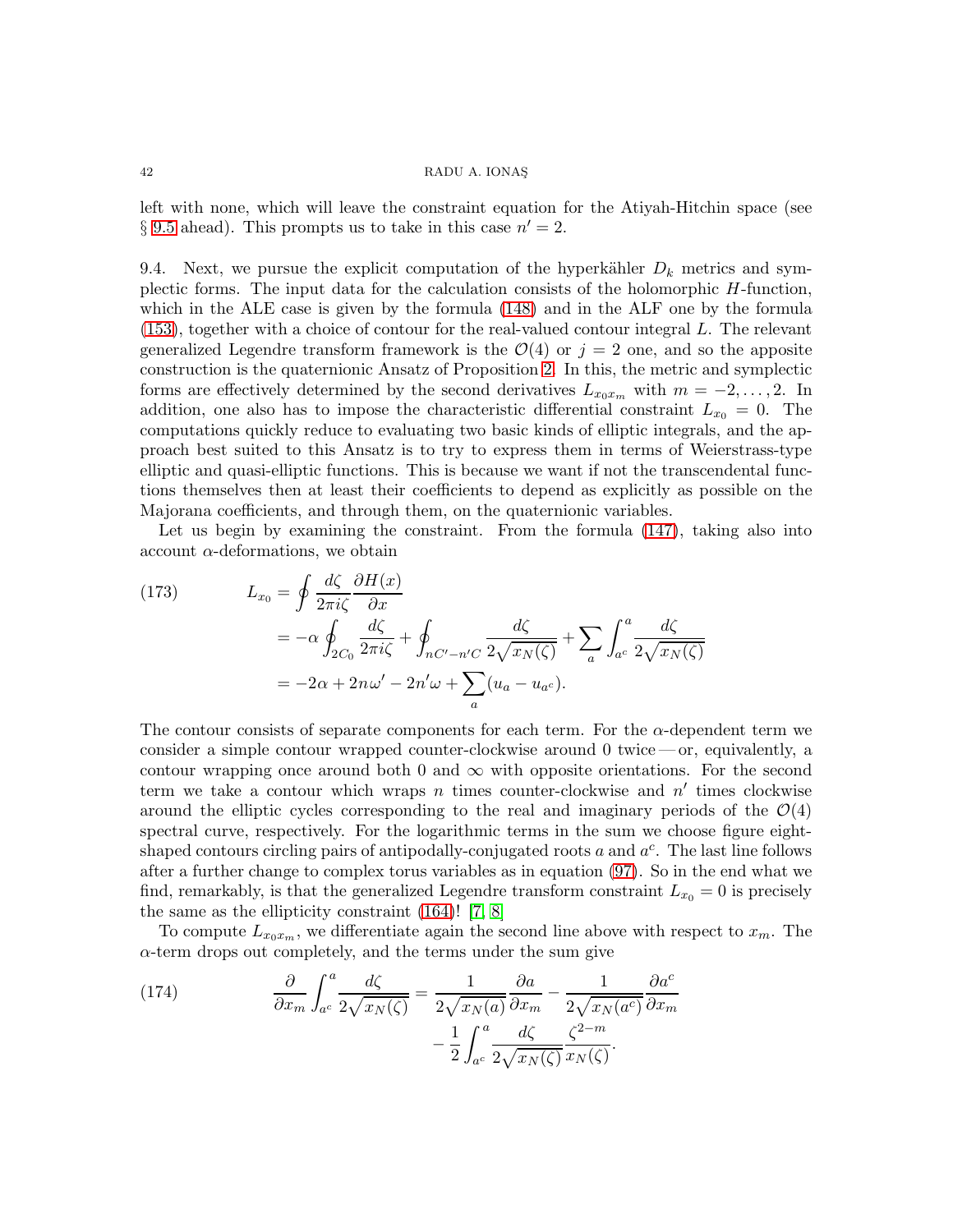The remaining term leads to a similar but simpler variant of this formula, with a closed integration contour and hence no boundary terms. For the evaluation of the resulting integrals in terms of Weierstrass elliptic and quasi-elliptic functions we rely on the following key formula:

<span id="page-42-0"></span>(175) 
$$
\int \frac{d\zeta}{2\sqrt{x_N(\zeta)}} \frac{\zeta^{2-m}}{x_N(\zeta)} = (-)^m A_{-m} u_{\zeta} - (-)^m B_{-m} Z_{\infty}(u_{\zeta}) + \frac{L_{1-m}^{(x_N)}(\zeta)}{\sqrt{x_N(\zeta)}} + \mathcal{C}.
$$

Before we consider its proof, we will first take some time to define the coefficients  $A_{-m}$ ,  $B_{-m}$  and the functions  $L_{1-m}^{(x_N)}(\zeta)$ , and discuss their properties. Let us just mention at this point that  $A_{-m}$  and  $B_{-m}$  denote certain homogeneous polynomials in  $\mathbb{Q}[x_{-2}, \ldots, x_{+2}]$  of degree five and four, respectively, and  $L_{1-m}^{(x_N)}(\zeta)$  stands for a polynomial of order three in  $\zeta$ with coefficients given by degree-five homogeneous polynomials in  $\mathbb{Q}[x_{-2}, \ldots, x_{+2}]$ .

9.4.1. Explicitly, the coefficients of the quasi-elliptic functions are defined by

$$
A_m = (-)^m \frac{1}{\Delta} \left( 2g_2^2 \frac{\partial g_2}{\partial x_{-m}} - 9g_3 \frac{\partial g_3}{\partial x_{-m}} \right) = (-)^m \frac{1}{6} \frac{\partial \ln \Delta}{\partial x_{-m}}
$$
  

$$
B = (-)^m \frac{1}{6} \left( 9g_2 \frac{\partial g_2}{\partial x_{-m}} - 6g_2 \frac{\partial g_3}{\partial x_{-m}} \right) = (-)^m \frac{g_2}{2} \frac{\partial \ln J}{\partial x_{-m}}
$$

$$
B_m = (-)^m \frac{1}{\Delta} \left( 9g_3 \frac{\partial g_2}{\partial x_{-m}} - 6g_2 \frac{\partial g_3}{\partial x_{-m}} \right) = -(-)^m \frac{g_2}{9g_3} \frac{\partial \ln J}{\partial x_{-m}}
$$
  

$$
J = 4g_2^3/(4g_2^3 - 27g_3^2)
$$
 is Klein's absolute invariant. In view of the following

where. 2  $^{3}_{2}-27g$ 3 he formulas  $(69)–(70)$  $(69)–(70)$ for  $g_2, g_3$  they are clearly expressible as homogeneous polynomials in the Majorana coefficients. Moreover, and most relevantly for us, they satisfy alternating reality conditions and have spherical tensor properties. Specifically, at an  $SO(3)$  transformation of the type [\(55\)](#page-14-1) with  $j = 2$  they transform covariantly according to the rules

(177) 
$$
A_m^2 = \sum_{m'=-2}^2 D_{mm'}^2(q) \hat{A}_{m'}^2
$$

$$
B_m^2 = \sum_{m'=-2}^2 D_{mm'}^2(q) \hat{B}_{m'}^2
$$

(176)

where we normalize by  $A_m^2 = (c_m^2)^{-1} A_m$  and  $B_m^2 = (c_m^2)^{-1} B_m$ . The same principle is at work here which underlies the discussion surrounding equation [\(71\)](#page-20-1). In particular, if we take  $\dot{x}_m$  to be of the form [\(73\)](#page-20-0), we then get

<span id="page-42-1"></span>(178) 
$$
(\mathring{A}_m) = -\frac{1}{\sqrt{\Delta}} \begin{pmatrix} e_1^2 + 4e_1e_3 + e_3^2 \\ 0 \\ e_1^2 - e_3^2 \\ 0 \\ e_1^2 + 4e_1e_3 + e_3^2 \end{pmatrix} \text{ and } (\mathring{B}_m) = \frac{1}{\sqrt{\Delta}} \begin{pmatrix} 3(e_1 + e_3) \\ 0 \\ -(e_1 - e_3) \\ 0 \\ 3(e_1 + e_3) \end{pmatrix}.
$$

Other properties of some practical use include the relations

(179) 
$$
4B_{m-2}x_{+2} - 3B_{m-1}x_{+1} + 2B_mx_0 - B_{m+1}x_{-1} = 0 \quad (m = 0, 1)
$$

$$
6B_{m-2}x_{+2} - 3B_{m-1}x_{+1} + B_mx_0 = -3A_m \qquad (m = 0, 1, 2)
$$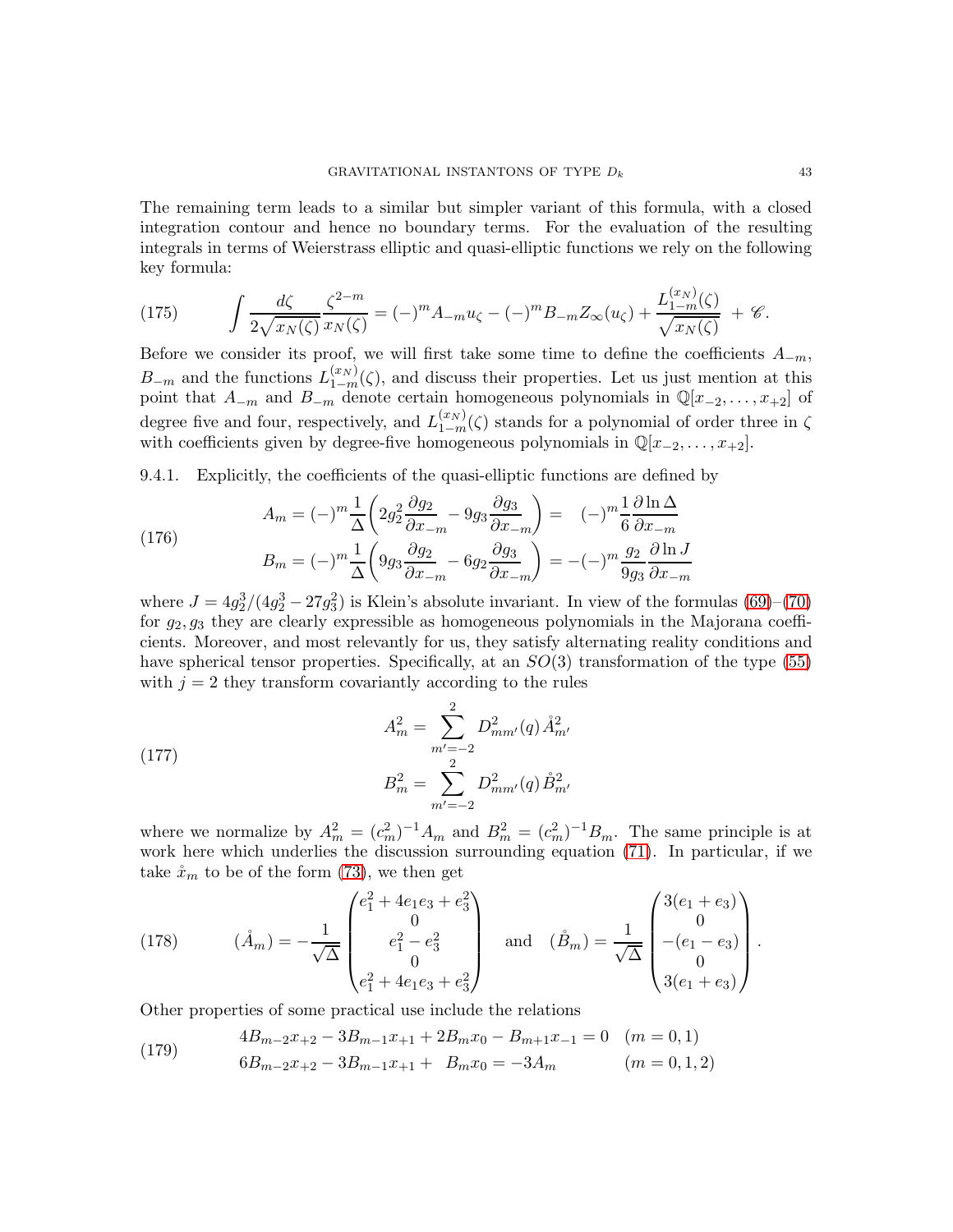and their complex conjugates.

9.4.2. To any quartic Majorana polynomial  $x_N(\zeta)$ , regarding its roots  $a_1, \ldots, a_4$  as functions of the Majorana coefficients, we associate the cubic polynomials

(180) 
$$
L_{1-m}^{(x_N)}(\zeta) = \sum_{i=1}^{4} \ell_i(\zeta) \frac{\partial a_i}{\partial x_m}
$$

with  $m \in \{-2, \ldots, 2\}$ , defined by means of the Lagrange interpolation polynomials

(181) 
$$
\ell_i(\zeta) = \prod_{\substack{j=1 \ j \neq i}}^4 \frac{\zeta - a_j}{a_i - a_j}.
$$

For any such integer  $m$ , these are the unique polynomials of order at most three interpolating through the first derivatives of the roots with respect to  $x_m$ . Indeed, we have  $\ell_i(a_j) = \delta_{ij}$ , and so at the roots

<span id="page-43-0"></span>(182) 
$$
L_{1-m}^{(x_N)}(a_i) = \frac{\partial a_i}{\partial x_m}.
$$

Implicit differentiation gives us for the derivatives of the roots the expressions

(183) 
$$
\frac{\partial a_i}{\partial x_m} = -\frac{1}{x_{-2}} \frac{a_i^{2-m}}{\prod_{j=1, j \neq i}^4 (a_i - a_j)}.
$$

In view of this formula, the domain of  $m$  can be analytically continued to include integer values for which  $x_m$  is not defined. In particular, for  $m \in \{-1, \ldots, 4\}$  we have the following properties:

<span id="page-43-1"></span>(184)  
\n1. 
$$
L_m^{(x_N)}(\zeta) = \zeta L_{m-1}^{(x_N)}(\zeta) + (-)^{m-2} B_{m-2} x_N(\zeta)
$$
  
\n2.  $L_m^{(x_N)}(\zeta) = \sum_{i=0}^3 \left( \sum_{\substack{r+s+i=m\\r+s\geq 0\\s+i\geq 2}} (-)^r B_r x_s - \sum_{\substack{r+s+i=m\\r+s<0\\r+s<0\\s+i<2}} (-)^r B_r x_s \right) \zeta^i$   
\n3.  $\overline{L_m^{(x_N)}(\zeta^c)} = \frac{(-)^{3-m}}{\zeta^3} L_{3-m}^{(x_N)}(\zeta).$ 

The first one is a recurrence relation. The second one states that, remarkably, the polynomial coefficients may be expressed entirely in terms of the Majorana coefficients. Finally, the third property is a reality condition reflecting the one satisfied by the Majorana polynomial.

With these definitions in place, we are now able to return to the indefinite integral [\(175\)](#page-42-0) to discuss its proof. But rather than taking the reader through the steps by which this formula was obtained, we simply check here that the derivative of the result yields back the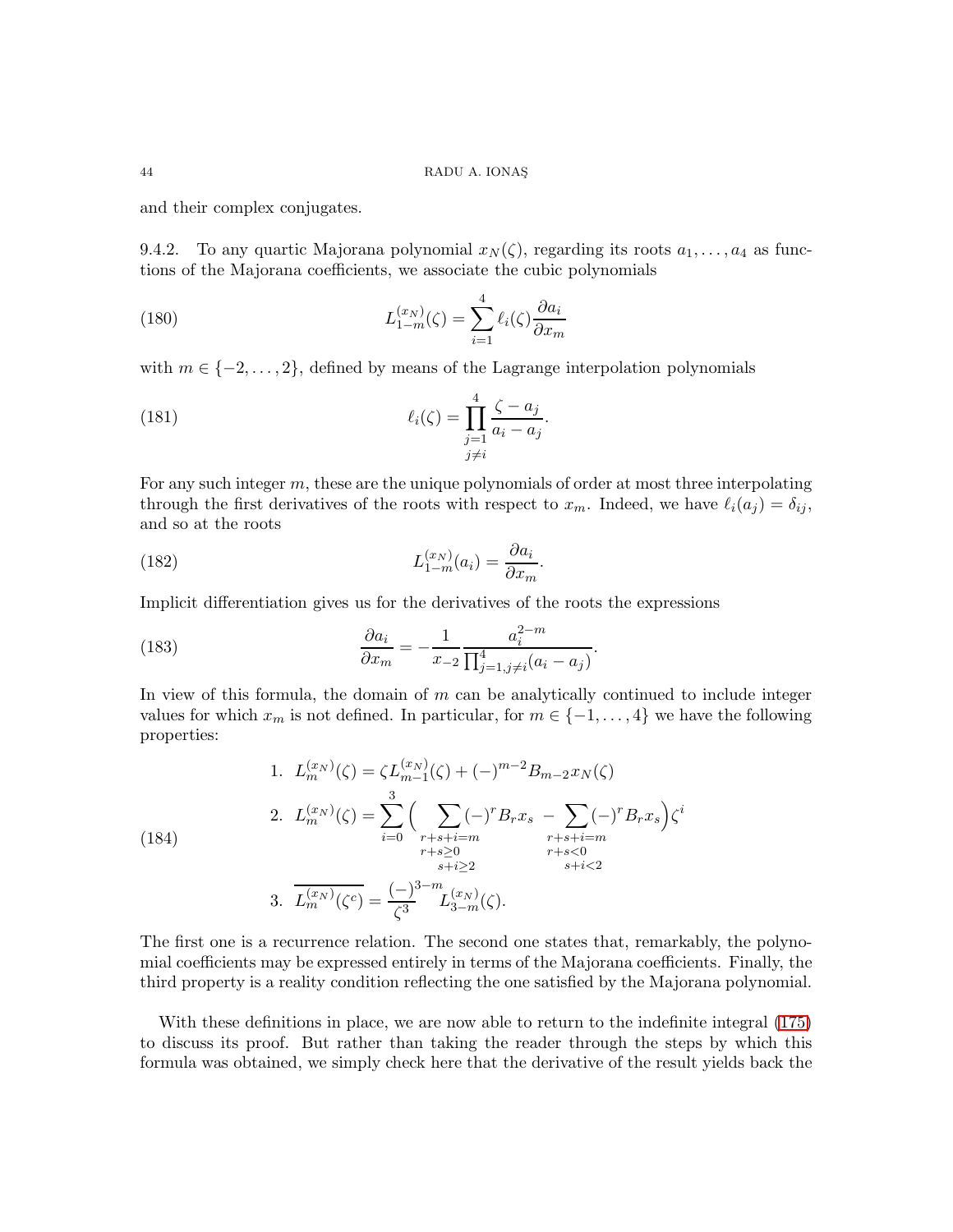integrand. The crucial facts to notice for this are the following:

(185) 
$$
\frac{\partial u_{\zeta}}{\partial \zeta} = \frac{1}{2\sqrt{x_N(\zeta)}}
$$

$$
\frac{\partial Z_{\infty}(u_{\zeta})}{\partial \zeta} = -\frac{1}{12\sqrt{x_N(\zeta)}} \frac{\partial^2 x_N(\zeta)}{\partial \zeta^2}.
$$

The first derivative is just a rephrasing of the differential relation [\(97\)](#page-26-3). To obtain the second one we first used the addition formula [\(A.2\)](#page-48-2) and then the relation [\(99\)](#page-27-1) to rewrite  $Z_{\infty}(u_{\zeta})$ . Derivating the resulting expression and making use of the first derivative, one can eventually cast the outcome in the form above. With these two differentiation formulas, checking the integral [\(175\)](#page-42-0) reduces then to a straightforward algebraic computation.

Having established the integration formula [\(175\)](#page-42-0), we can now deploy it to evaluate  $L_{x_0x_m}$ , which is, recall, our original objective. A swift calculation gives us

(186) 
$$
L_{x_0x_m} = -\frac{1}{2}(-)^m A_{-m} \left[ \sum_a (u_a - u_{a^c}) + 2n\omega' - 2n'\omega \right] + \frac{1}{2}(-)^m B_{-m} \left[ \sum_a (Z_\infty(u_a) - Z_\infty(u_{a^c})) + 2n\eta'_W - 2n'\eta_W \right] + \sum_a [C_m(a) - C_m(a^c)]
$$

where, by definition,

<span id="page-44-0"></span>(187) 
$$
C_m(\zeta) = \frac{L_{1-m}^{(x_N - x_{lN}^2)}(\zeta) - L_{1-m}^{(x_N)}(\zeta)}{2\sqrt{x_N(\zeta)}}.
$$

The cubic L-polynomials associated to the quartic Majorana polynomial  $x_N - x_{lN}^2$  (for which, remember, all  $a$  and  $a^c$  are roots) arise by way of the corresponding property [\(182\)](#page-43-0) from the boundary terms in [\(174\)](#page-41-0).

For any root a of  $x_N - x_N^2$ , based on the third and then the first property [\(184\)](#page-43-1), we have

(188) 
$$
\overline{C_m(a^c)} = -(-)^m C_{-m}(a) + \frac{1}{2} B_m \sqrt{x_{NS}(a)}.
$$

Note that the shift comes entirely from the second term in [\(187\)](#page-44-0).

In the same way we have introduced an "enhanced" version  $\mathfrak{u}_{\zeta}$  of  $u_{\zeta}$ , let us introduce also an "enhanced" version of  $Z_{\infty}(u_{\zeta})$  by  $\mathfrak{Z}(u_{\zeta}) = Z_{\infty}(u_{\zeta}) - (n_{\zeta}/2)\eta_W - (n_{\zeta}/2)\eta_W'$ . From the properties [\(160\)](#page-39-0) and [\(161\)](#page-39-1) it follows that this satisfies the reality condition

(189) 
$$
\overline{\mathfrak{Z}(u_{\zeta^c})} = -\mathfrak{Z}(u_{\zeta}) - \sqrt{x(\zeta)}
$$

valid for any  $\zeta \in \mathbb{C}^{\times}$ .

By using these two reality properties and new definition the expression above can be recast in the form

(190) 
$$
L_{x_0x_m} = -(-)^m A_{-m} \left[ \sum_a \text{Re} \mathfrak{u}_a - n'\omega \right]
$$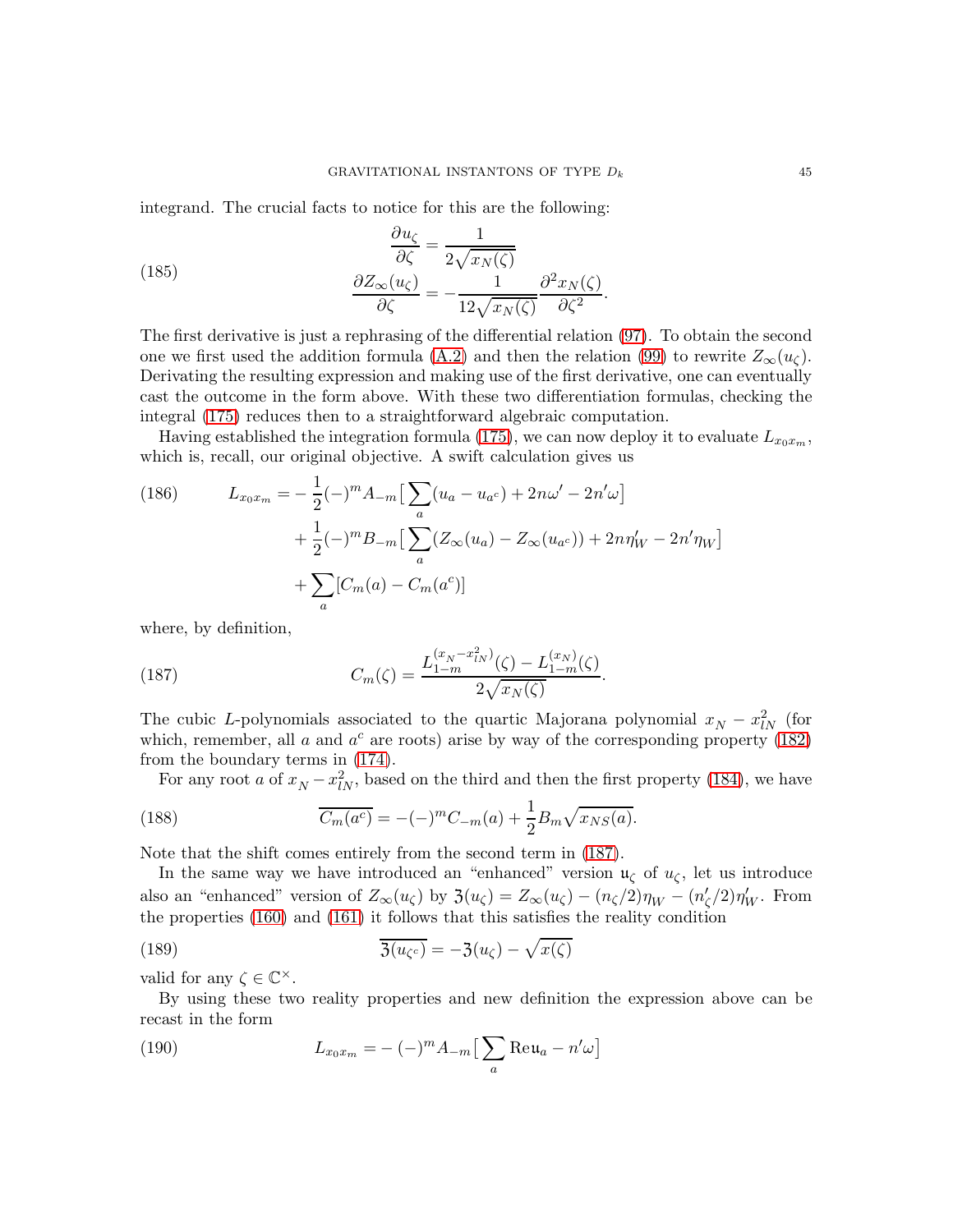+ 
$$
(-)^m B_{-m} \left[ \sum_a \text{Re} \mathfrak{Z}(u_a) - n' \eta_W \right]
$$
  
+  $\sum_a [C_m(a) + (-)^m \overline{C_{-m}(a)}].$ 

Taking furthermore into account the constraint [\(168\)](#page-40-2) and recalling that  $L_{x_0x_m} = h_m$ , we arrive in the end at the following result:

<span id="page-45-2"></span>Proposition 3. The Ansatz of Proposition [2](#page-24-0) with

<span id="page-45-1"></span>(191) 
$$
h_m = -A_m \alpha + B_m \left[ \sum_a \text{Re} \, 3(u_a) - n' \eta_W \right] + \sum_a \left[ (-)^m C_{-m}(a) + \overline{C_m(a)} \right]
$$

 $(m = -2, \ldots, 2)$  and the constraint

(192) 
$$
\sum_{a} \text{Re}\,\mathfrak{u}_{a} = \alpha + n'\omega
$$

describes a hyperkähler metric and corresponding symplectic forms on an ALE ( $\alpha = 0$ ) or ALF  $(\alpha \neq 0)$  gravitational instanton of type  $D_k$ .

<span id="page-45-0"></span>9.5. The Atiyah-Hitchin or ALF  $D_0$  case. Let us specialize now these formulas to the ALF case with  $k = 0$ . Based on generic considerations, this should give us the metric of Atiyah and Hitchin on the moduli space of centered charge-2 monopoles [\[1\]](#page-49-19), which leads the series for ALF gravitational instantons of type  $D_k$  similarly to how the Taub-NUT metric does for the ALF gravitational instantons of type  $A_k$ . Taking  $n' = 2$ , the constraint reads

$$
\alpha = -2\omega
$$

while the expression [\(191\)](#page-45-1) becomes simply

(194) h<sup>m</sup> = −αAm.

Reverting to ringed quantities and using for  $\AA_m$  the form [\(178\)](#page-42-1) we obtain immediately the expressions

(195) 
$$
r_2(\mathring{h}) = \frac{4\alpha^2 g_2^2}{\Delta} \qquad r_3(\mathring{h}) = \frac{4\alpha^3 g_3}{\Delta}
$$

as well as a set of explicit formulas for all  $H_m$ . In particular, we have

(196) 
$$
\mathring{H}'_0 = -\frac{\alpha^2 \rho^2 e_2^2}{\Delta}
$$

which is, as required, non-positive. Substituting into the Ansatz yields after straightforward algebraic manipulations the following formula for the metric

(197) 
$$
g = \frac{e_1 e_3}{8 e_2} \frac{d\rho^2}{\rho^2} + \frac{2e_2 e_1}{e_3} \sigma_1^2 + \frac{2e_3 e_2}{e_1} \sigma_2^2 + \frac{2e_1 e_3}{e_2} \sigma_3^2
$$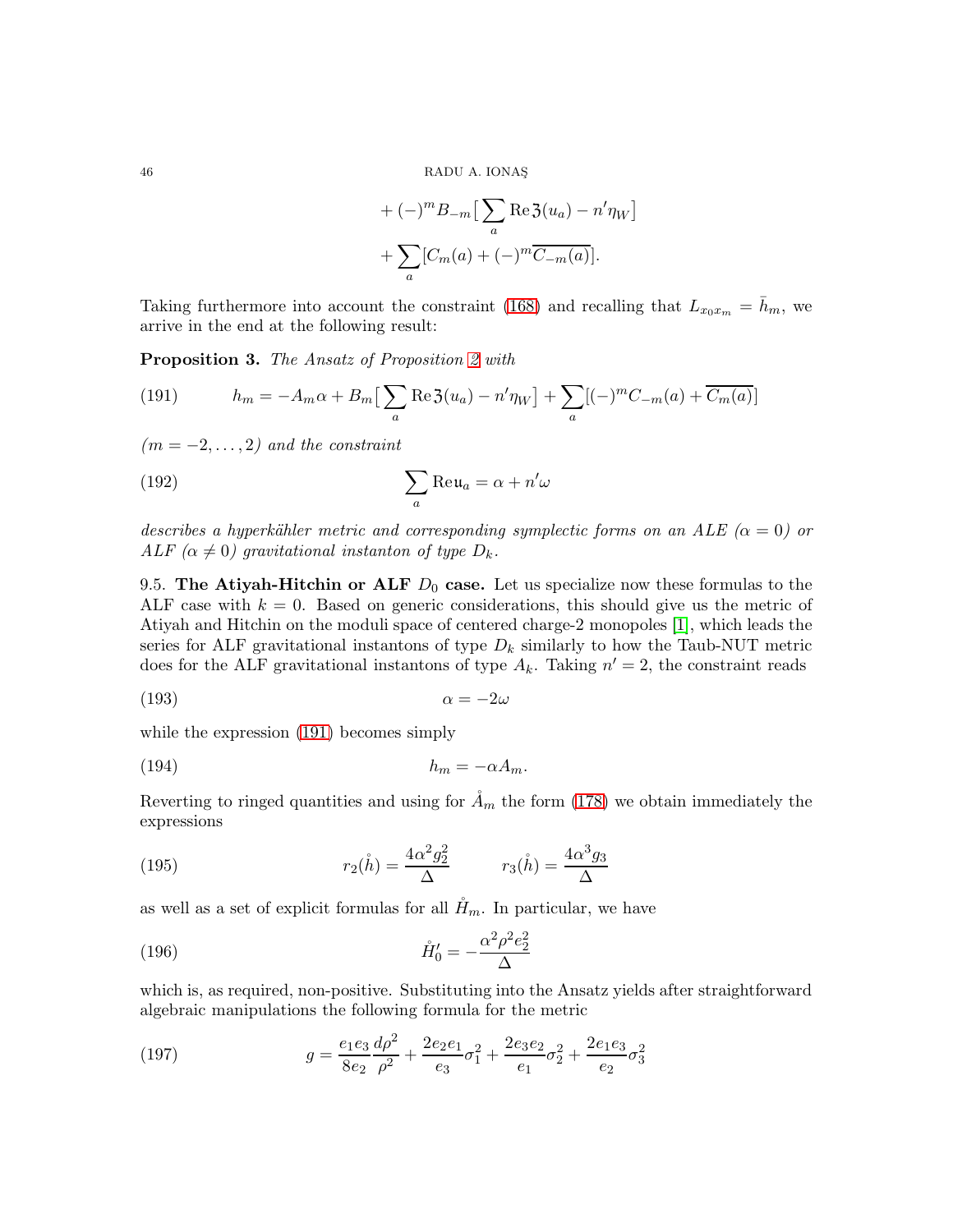and moreover

(198)  
\n
$$
\hat{\omega}_1 = -4e_3 \sigma_2 \wedge \sigma_3 + e_1 \sigma_1 \wedge \frac{d\rho}{\rho}
$$
\n
$$
\hat{\omega}_2 = 4e_1 \sigma_3 \wedge \sigma_1 - e_3 \sigma_2 \wedge \frac{d\rho}{\rho}
$$
\n
$$
\hat{\omega}_3 = 4e_2 \sigma_1 \wedge \sigma_2 - \frac{e_1 e_3}{e_2} \sigma_3 \wedge \frac{d\rho}{\rho},
$$

from which the hyperkähler symplectic forms may be simply obtained by a further rotation as described in Proposition [2.](#page-24-0) We have dropped in each case from the formulas an overall factor of  $-2\alpha$ . As one can easily ascertain, in this particular case the formulas of Proposition [3](#page-45-2) do reproduce indeed just as expected the Atiyah-Hitchin metric.

In the same vein, the ALF  $D_1$  and  $D_2$  metrics we have found should coincide, presumably, with the metrics on the double-cover of the Atiyah-Hitchin manifold and on the minimal resolution of  $(\mathbb{R}^3 \times S^1)/\mathbb{Z}_2$  from [\[4\]](#page-49-17) and [\[9\]](#page-49-20) (see also [\[15\]](#page-49-21)), respectively.

9.6. The period matrix. In the last installment of our discussion we return to the general ALE case to consider the period matrix. Given a gravitational instanton  $M$ , its period matrix is obtained by pairing a basis of exceptional homology classes in  $H_2(M,\mathbb{Z})$  with the cohomology classes in  $H^2(M,\mathbb{R})$  determined by the hyperkähler symplectic forms. The exceptional divisor of the minimal resolution of the Kleinian quotient  $\mathbb{C}^2/\Gamma$  with  $\Gamma$  the binary dihedral group of order  $4k - 8$  consists of k rational curves with intersection matrix equal to minus the Cartan matrix corresponding to a Dynkin diagram of type  $D_k$ . Following the pattern we laid out in the  $A_k$  case, let us try now to describe somewhat more explicitly a set of representative 2-cycles in their homology classes.

One can regard the universal deformation equation [\(140\)](#page-35-0) as a fibration of quadrics over the x-plane, with singular fibers at the points  $x = -t_l^2 = x_l^2$  (where the symmetric matrix defining the quadric has vanishing determinant). In this complex fibration, for any pair of distinct indices  $l_1, l_2 \in \{1, \ldots, k\}$ , we consider a real 2-cycle  $\gamma_{l_1 l_2}$  in the form of a circle fibration over a 1-dimensional path in the x-plane connecting the points  $x_{l_1}^2$  and  $x_{l_2}^2$ , with the circle degenerating at the endpoints. In terms of the x and p variables, such a 2-cycle can be parametrized as follows:

(199)  

$$
x = x(\lambda) \text{ such that } x(0) = x_{l_2} \text{ and } x(1) = x_{l_1}
$$

$$
p_N = \frac{\phi}{2\sqrt{x_N(\lambda)}} + p_N^0(\lambda)
$$

$$
p_S = \frac{\phi}{2\sqrt{x_S(\lambda)}} + p_S^0(\lambda)
$$

where  $\phi \in [0, 2\pi]$  is the circle parameter and  $\lambda \in [0, 1]$  the path parameter.

But, remember, the equation  $(140)$  describes the graviton in a hyperkähler complex structure labeled by  $\zeta$ , and the question is, does this parametrization of the 2-cycle break if we change  $\zeta$ ? This is in no way a trivial question. In the  $A_k$  case the three components  $x_m$  of x could be considered in principle independent variables and, because of that, one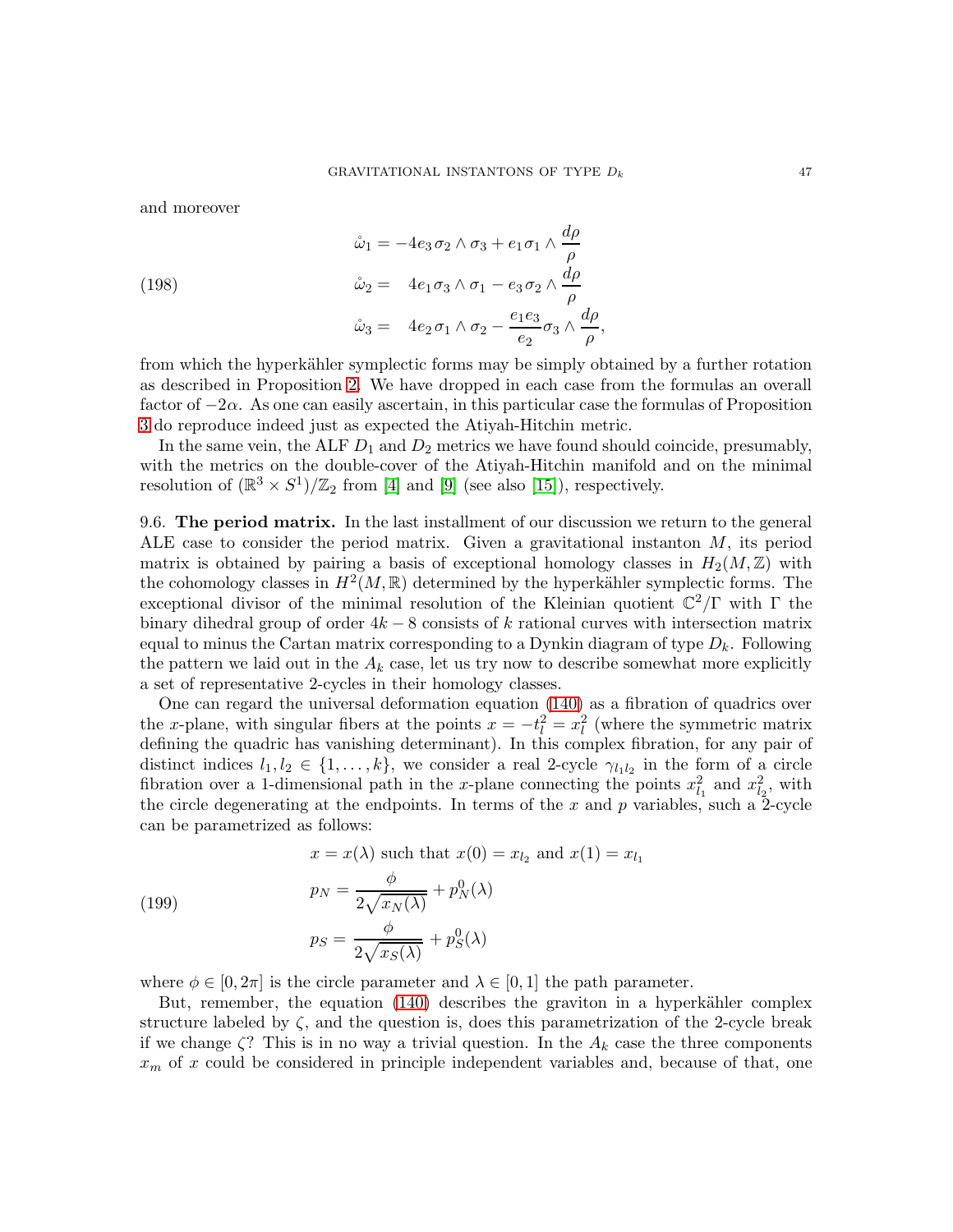could make the case that the answer was "no" easier. In the  $D_k$  case, however, there are five components and they are related by a fundamental generalized Legendre transform constraint, and hence cannot be considered as independent. So a priori it is by no means guaranteed that if in a given complex structure we choose  $x$  to be parametrized only by  $\lambda$ , or  $p_N$  and  $p_S$  to be parametrized in the above simple way in terms of  $\phi$ , then the same thing will happen in other complex structures. The important fact to keep in mind at this point is that all the generalized Legendre transform equations, including the constraint, are fully encapsulated in the equation [\(145\)](#page-36-5) through the powerful means of holomorphicity in  $\zeta$ . Then there are two things to notice: First, the parametrization of  $p<sub>N</sub>$  and  $p<sub>S</sub>$  is compatible with antipodal conjugation. Second, the parameter  $\phi$  cancels out in the exponent on the right-hand side of the equation [\(145\)](#page-36-5). And once it cancels out, the remaining dependence on  $\lambda$  is consistent and exclusive order by order in  $\zeta$  in the remaining equation. This implies in particular that the basic structure of the parametrization does not change at a change of  $\zeta$ . Or, otherwise put, our choice of 2-cycle does not depend on  $\zeta$ .

Using the complex Darboux expression for the twisted symplectic form we have then, successively,

(200)  
\n
$$
\int_{\gamma_{l_1 l_2}} \omega_N(\zeta) = \int_{\gamma_{l_1 l_2}} dp_N(\zeta) \wedge dx_N(\zeta)
$$
\n
$$
= \int_{\gamma_{l_1 l_2}} d\phi \wedge \frac{dx_N(\zeta)}{2\sqrt{x_N(\zeta)}}
$$
\n
$$
= \int_0^{2\pi} d\phi \int_{x_{l_2 N}(\zeta)^2}^{x_{l_1 N}(\zeta)^2} \frac{dx_N(\zeta)}{2\sqrt{x_N(\zeta)}}
$$
\n
$$
= 2\pi [\sqrt{x_{l_1 N}(\zeta)^2} - \sqrt{x_{l_2 N}(\zeta)^2}]
$$

The square roots in the last line can be trivially extracted to yield a linear superposition of  $x_{l_1N}(\zeta)$  and  $x_{l_2N}(\zeta)$ , although with possibly ambiguous signs. Since  $\zeta$  is arbitrary, we may eventually conclude that it is possible to choose a subset of  $k$  elements from the set of 2cycles of the form  $\gamma_{l_1 l_2}$  — which we rename  $\gamma_i$ , with  $i = 1, \ldots, k$  — such that their homology classes span  $H^2(M, \mathbb{Z})$  and

(201) 
$$
\int_{\gamma_i} \vec{\omega} = \begin{cases} 2\pi(\vec{r}_i - \vec{r}_{i+1}) & \text{for } i = 1, \dots, k-1 \\ 2\pi(\vec{r}_{k-1} + \vec{r}_k) & \text{for } i = k \end{cases}
$$

where the  $\vec{r}_l$  are the moduli of the  $\mathcal{O}(2)$  sections  $x_l$ . The Torelli-type theorem of [\[22\]](#page-49-22) asserts that the periods of the three hyperkähler symplectic forms on the exceptional cycles determine the metric uniquely up to diffeomorphism. Thus, for each set of parameters  $\vec{r}_i$ , the metric we have described can be regarded as a representative of this unique equivalence class.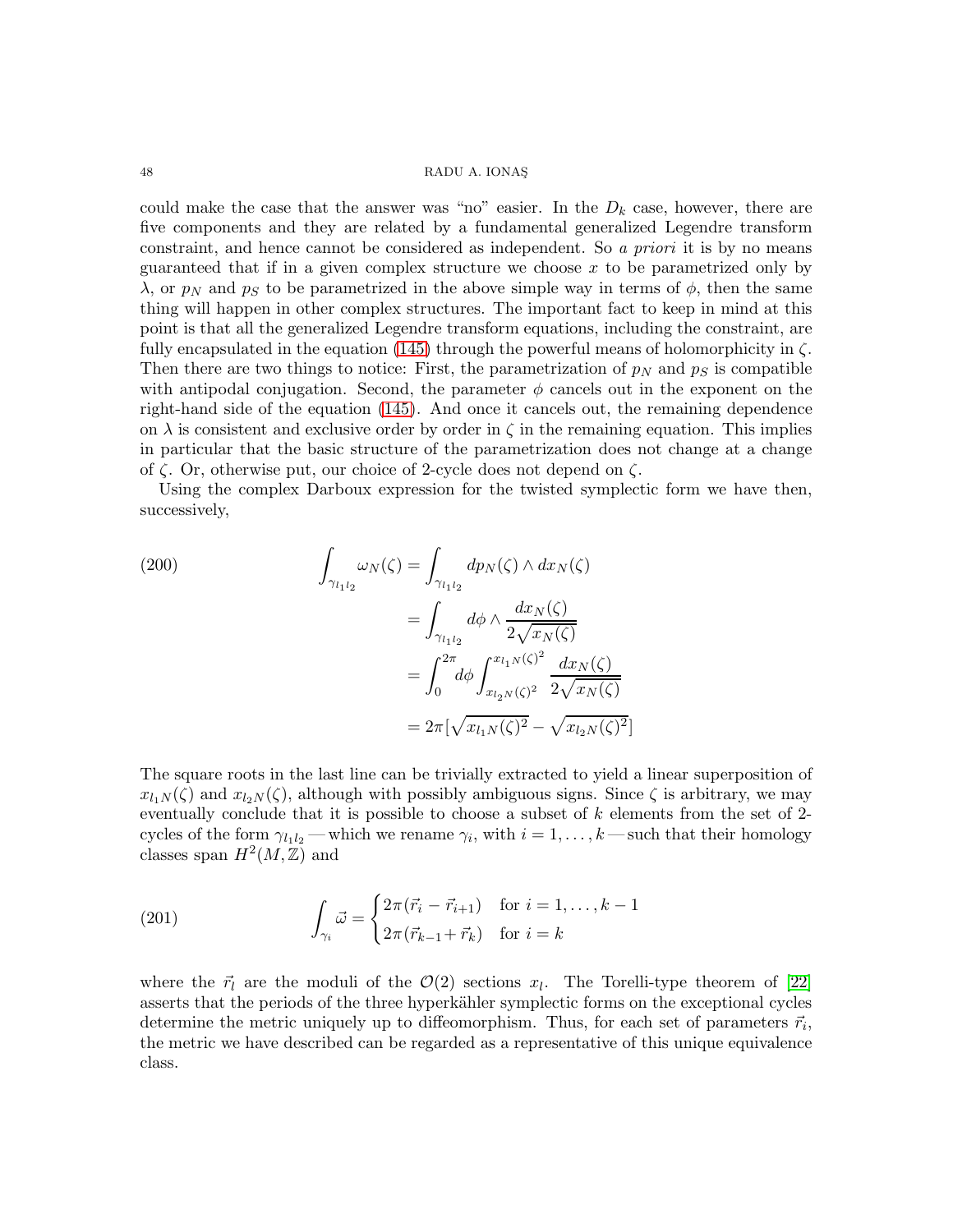#### <span id="page-48-1"></span>Appendix A. Elliptic formulas

For ease of reference, we collect in this appendix a short compendium of useful elliptic formulas.

The so-called addition theorem for the Weierstrass sigma-function is in fact the multiplicative formula

(A.1) 
$$
\frac{\sigma(u-v)\sigma(u+v)}{\sigma(u)^2\sigma(v)^2} = \wp(v) - \wp(u).
$$

Logarithmic differentiation with respect to the variable  $u$  yields the following proper addition formula for the Weierstrass zeta-function:

<span id="page-48-2"></span>(A.2) 
$$
\zeta(u - v) + \zeta(u + v) = 2\zeta(u) + \frac{\wp'(u)}{\wp(u) - \wp(v)}.
$$

The monodromy properties for the sigma and zeta-functions are given by

<span id="page-48-3"></span>
$$
\sigma(u + 2\omega_i) = -e^{2\eta_i(u + \omega_i)}\sigma(u)
$$

<span id="page-48-4"></span>
$$
(A.4) \t\t\t \zeta(u+2\omega_i) = \zeta(u) + 2\eta_i,
$$

with  $i = 1, 2, 3$ , where  $\omega_i$  satisfying  $\omega_1 + \omega_2 + \omega_3 = 0$  are the Weierstrass half-periods and  $\eta_i = \zeta(\omega_i)$  are the Weierstrass eta-functions. These satisfy Legendre's relations

<span id="page-48-5"></span>(A.5) 
$$
\eta_3 \omega_2 - \eta_2 \omega_3 = \eta_2 \omega_1 - \eta_1 \omega_2 = \eta_1 \omega_3 - \eta_3 \omega_1 = \frac{i\pi}{2}.
$$

In addition, we have the differential formulas

(A.6) 
$$
d\omega_i = -\frac{2g_2^2 dg_2 - 9g_3 dg_3}{2\Delta}\omega_i + \frac{9g_3 dg_2 - 6g_2 dg_3}{2\Delta}\eta_i.
$$

where  $g_2$ ,  $g_3$  are the Weierstrass coefficients and  $\Delta = 4g_2^3 - 27g_3^2$  is the Weierstrass discriminant. (Caveat lector: compared to standard references, in this paper we are using a slightly unusual normalization conventions for these.) Finally, three *associated* Weierstrass sigma-functions are defined by

(A.7) 
$$
\sigma_i(u) = e^{-\eta_i u} \frac{\sigma(u + \omega_i)}{\sigma(\omega_i)}
$$

and satisfy, among other things, the property

<span id="page-48-0"></span>
$$
\wp(u) - e_i = \frac{\sigma_i(u)^2}{\sigma(u)^2},
$$

where the  $e_i$  denote the Weierstrass roots.

In accordance with the usual conventions we sometimes denote  $\omega_1$  and  $\omega_3$  by  $\omega$  and  $\omega'$ and, also,  $\eta_1$  and  $\eta_3$  by  $\eta$  and  $\eta'$ . Note that in the main text we append a W subscript to the usual symbols of the Weierstrass zeta and eta-functions in order to differentiate them from other similarly denoted quantities.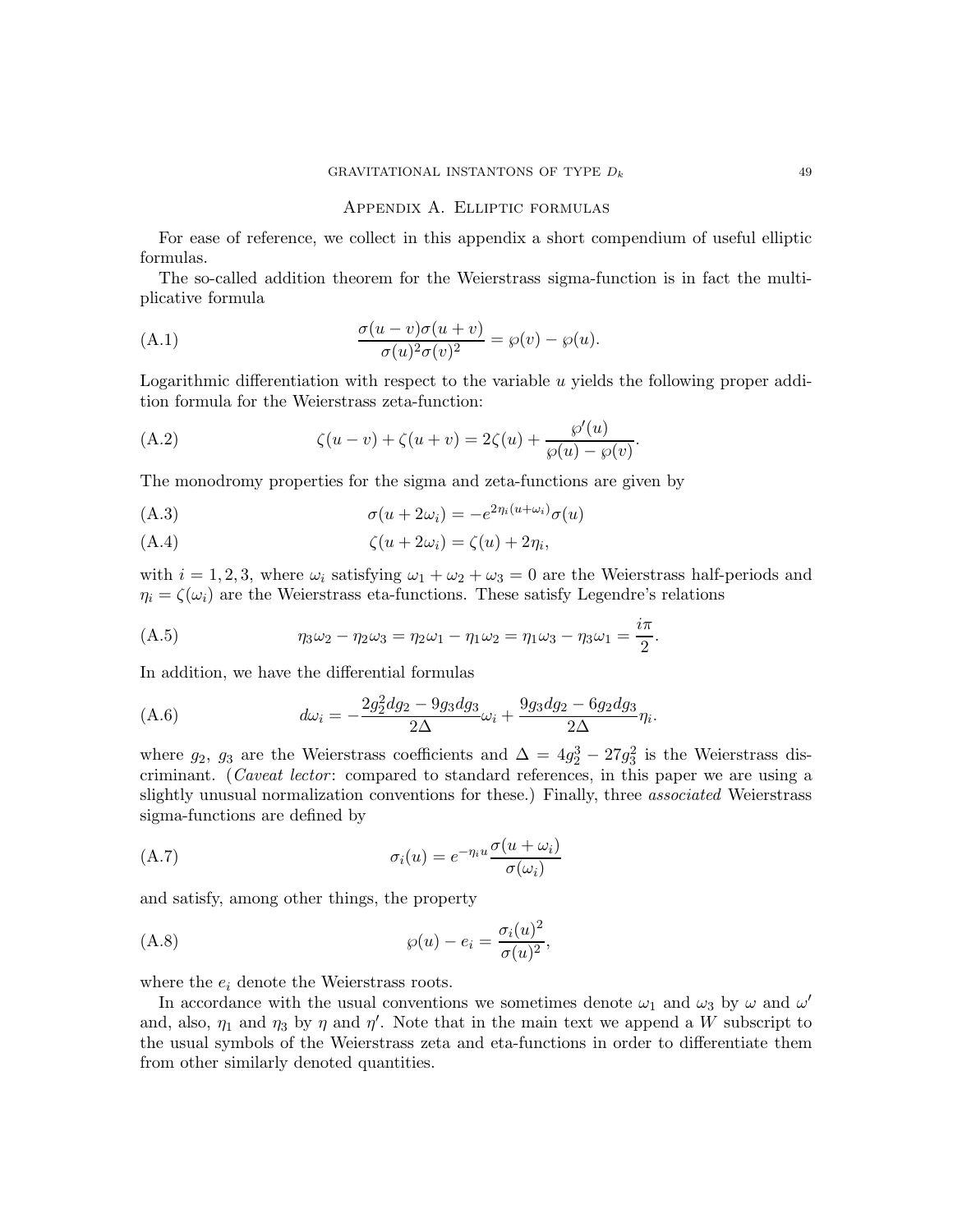#### Acknowledgements

This work has benefited significantly from many discussions with Martin Rocek, to whom the author wishes to thank for his continued advice and support. The presentation owes also many improvements to Andrew Hanson's spirited probing questions.

# C. N. Yang Institute for Theoretical Physics Stony Brook University, Stony Brook, NY 11794, U.S.A.

#### **REFERENCES**

- <span id="page-49-19"></span><span id="page-49-18"></span>[1] M. Atiyah and N. Hitchin. The geometry and dynamics of magnetic monopoles. M. B. Porter Lectures. Princeton University Press, Princeton, NJ, 1988.
- <span id="page-49-13"></span>[2] H. Auvray. From ALE to ALF gravitational instantons. 2012. arXiv:1210.1654.
- [3] R. Bielawski. Twistor quotients of hyperkähler manifolds. In Quaternionic structures in mathematics and physics (Rome, 1999), pages 7–21 (electronic). Univ. Studi Roma "La Sapienza", Rome, 1999.
- <span id="page-49-17"></span>[4] O. Biquard and V. Minerbe. A Kummer construction for gravitational instantons. Comm. Math. Phys., 308(3):773–794, 2011.
- <span id="page-49-16"></span><span id="page-49-4"></span>[5] G. Chalmers, M. Roček, and S. Wiles. Degeneration of ALF  $D_n$  metrics. *JHEP*, 01:009, 1999.
- [6] S. A. Cherkis and N. J. Hitchin. Gravitational instantons of type  $D_k$ . Comm. Math. Phys., 260(2):299– 317, 2005.
- <span id="page-49-5"></span>[7] S. A. Cherkis and A. Kapustin.  $D_k$  gravitational instantons and Nahm equations. Adv. Theor. Math. Phys., 2(6):1287–1306 (1999), 1998.
- <span id="page-49-6"></span>[8] S. A. Cherkis and A. Kapustin. Singular monopoles and gravitational instantons. Comm. Math. Phys., 203(3):713–728, 1999.
- <span id="page-49-20"></span><span id="page-49-3"></span>[9] A. S. Dancer. Nahm's equations and hyper-Kähler geometry. Comm. Math. Phys., 158(3):545–568, 1993.
- <span id="page-49-14"></span>[10] G. W. Gibbons and S. W. Hawking. Gravitational Multi-Instantons. Phys. Lett., B78:430, 1978.
- [11] A. Hanson. Visualizing Quaternions. The Morgan Kaufmann Series in Interactive 3D Technology. Elsevier Science, 2006.
- <span id="page-49-7"></span><span id="page-49-2"></span>[12] H.-J. Hein and C. LeBrun. Mass in Kähler geometry.  $Comm.$  Math. Phys.,  $347(1):183-221$ ,  $2016$ .
- <span id="page-49-9"></span>[13] N. J. Hitchin. Polygons and gravitons. Math. Proc. Cambridge Philos. Soc., 85(3):465–476, 1979.
- <span id="page-49-21"></span>[14] N. J. Hitchin. Kählerian twistor spaces. Proc. London Math. Soc.  $(3)$ , 43(1):133–150, 1981.
- [15] N. J. Hitchin. Twistor construction of Einstein metrics. In Global Riemannian geometry (Durham, 1983), Ellis Horwood Ser. Math. Appl., pages 115–125. Horwood, Chichester, 1984.
- <span id="page-49-8"></span>[16] N. J. Hitchin. The self-duality equations on a Riemann surface. Proc. London Math. Soc. (3), 55(1):59– 126, 1987.
- <span id="page-49-1"></span>[17] N. J. Hitchin, A. Karlhede, U. Lindström, and M. Roček. Hyper-Kähler metrics and supersymmetry. Comm. Math. Phys., 108(4):535–589, 1987.
- <span id="page-49-12"></span>[18] I. T. Ivanov and M. Roček. Supersymmetric  $\sigma$ -models, twistors, and the Atiyah-Hitchin metric. Comm. Math. Phys., 182(2):291–302, 1996.
- <span id="page-49-10"></span>[19] D. Kaledin and M. Verbitsky. Non-Hermitian Yang-Mills connections. Selecta Math. (N.S.), 4(2):279– 320, 1998.
- <span id="page-49-15"></span>[20] S. Katz and D. R. Morrison. Gorenstein threefold singularities with small resolutions via invariant theory for Weyl groups. J. Algebraic Geom., 1(3):449–530, 1992.
- <span id="page-49-0"></span>[21] P. B. Kronheimer. The construction of ALE spaces as hyper-Kähler quotients. J. Differential Geom., 29(3):665–683, 1989.
- <span id="page-49-22"></span>[22] P. B. Kronheimer. A Torelli-type theorem for gravitational instantons. J. Differential Geom., 29(3):685– 697, 1989.
- <span id="page-49-11"></span>[23] U. Lindström and M. Roček. Scalar tensor duality and  $N = 1$ , 2 nonlinear  $\sigma$ -models. Nuclear Phys. B, 222(2):285–308, 1983.